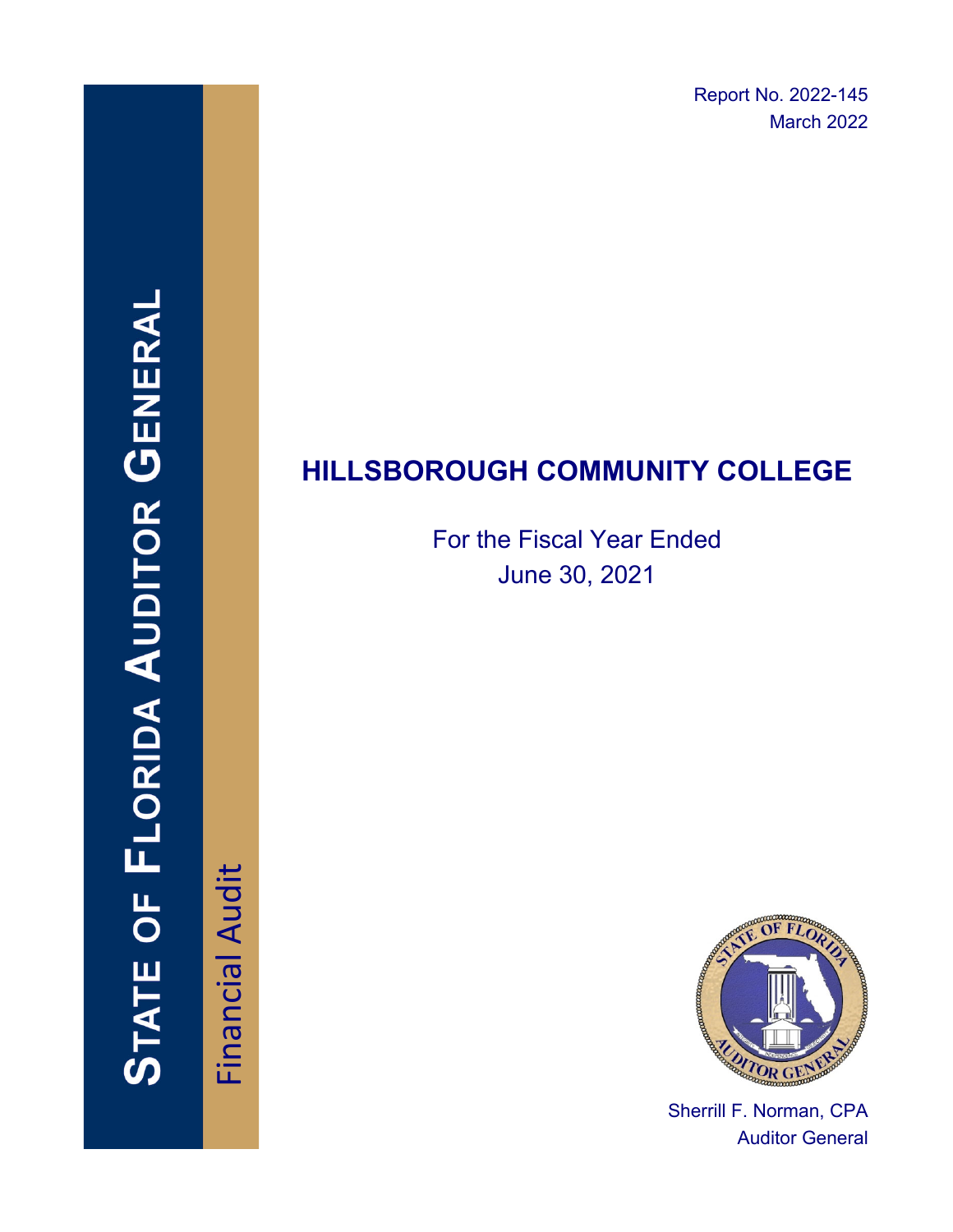# **Board of Trustees and President**

During the 2020-21 fiscal year, Dr. Kenneth H. Atwater served as President of Hillsborough Community College and the following individuals served as Members of the Board of Trustees:

> Brigadier General Arthur "Chip" Diehl III (Ret.), Chair from 6-18-21, Vice Chair through 6-17-21 Nancy Watkins from 12-23-20, a Vice Chair from 6-18-21 Randall H. Reid through 6-17-21, Chair Gregory Celestan from 12-23-20 Brian Lametto from 12-23-20 Aakash Patel from 6-18-21 Dipa Shah through 12-22-20 Beatriz "Betty" D. Viamontes through 12-22-20

a Trustee position vacant from 7-1-20, through 12-22-20.

The Auditor General conducts audits of governmental entities to provide the Legislature, Florida's citizens, public entity management, and other stakeholders unbiased, timely, and relevant information for use in promoting government accountability and stewardship and improving government operations.

The team leader was Michael D. Hess Jr., CPA, and the audit was supervised by Mark A. Arroyo, CPA.

Please address inquiries regarding this report to Jaime N. Hoelscher, CPA, Audit Manager, by e-mail at jaimehoelscher@aud.state.fl.us or by telephone at (850) 412-2868.

This report and other reports prepared by the Auditor General are available at:

[FLAuditor.gov](http://flauditor.gov/) 

Printed copies of our reports may be requested by contacting us at:

**State of Florida Auditor General** 

**Claude Pepper Building, Suite G74 · 111 West Madison Street · Tallahassee, FL 32399-1450 · (850) 412-2722**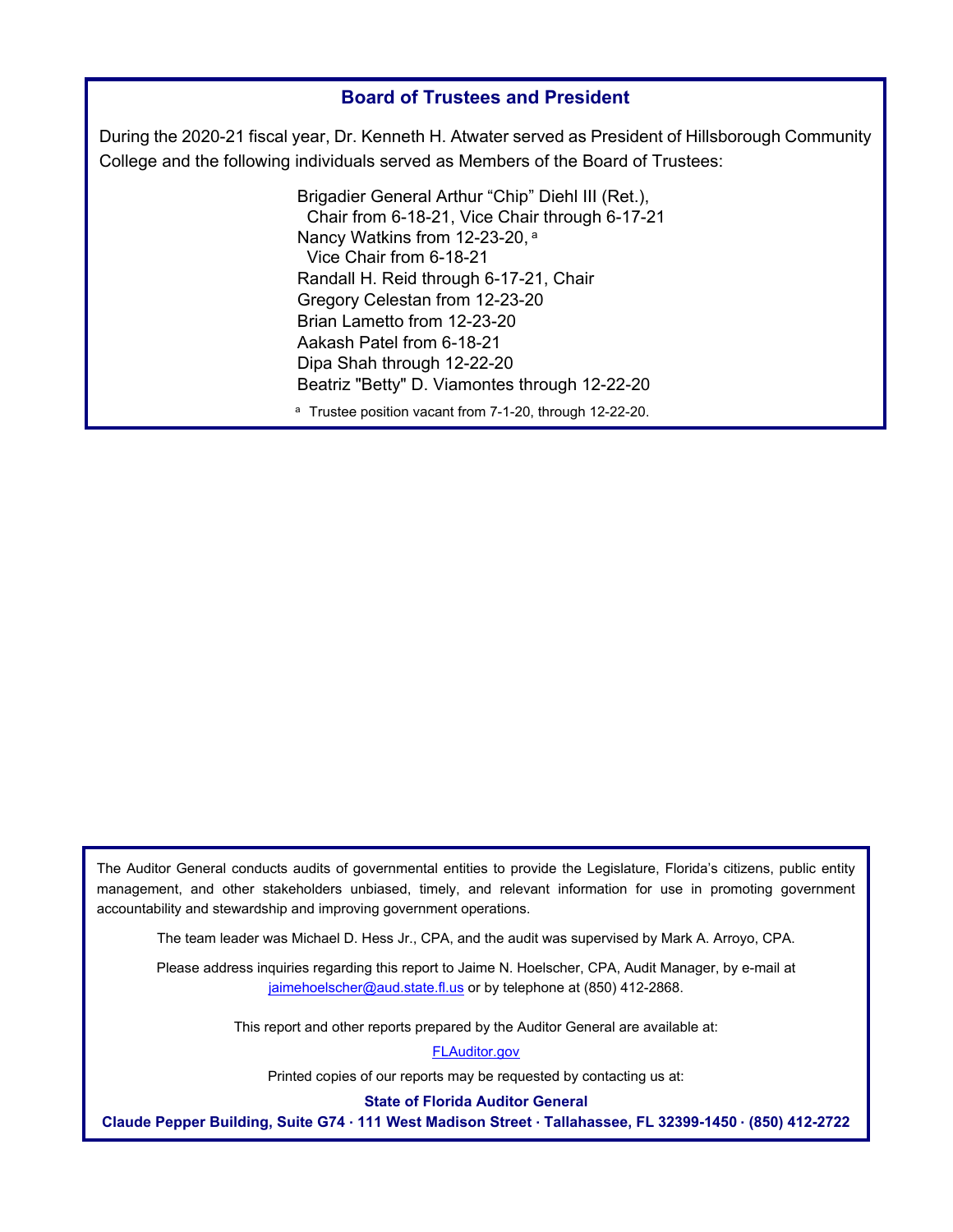# **HILLSBOROUGH COMMUNITY COLLEGE TABLE OF CONTENTS**

Page

|                                                                                                                                                                         | No. |
|-------------------------------------------------------------------------------------------------------------------------------------------------------------------------|-----|
|                                                                                                                                                                         |     |
|                                                                                                                                                                         |     |
|                                                                                                                                                                         |     |
|                                                                                                                                                                         |     |
|                                                                                                                                                                         |     |
| <b>BASIC FINANCIAL STATEMENTS</b>                                                                                                                                       |     |
|                                                                                                                                                                         |     |
|                                                                                                                                                                         |     |
|                                                                                                                                                                         |     |
|                                                                                                                                                                         |     |
| OTHER REQUIRED SUPPLEMENTARY INFORMATION                                                                                                                                |     |
| Schedule of Changes in the College's Total Other Postemployment Benefits Liability                                                                                      |     |
| Schedule of the College's Proportionate Share of the Net Pension Liability - Florida                                                                                    |     |
| Schedule of College Contributions - Florida Retirement System Pension Plan  44                                                                                          |     |
| Schedule of the College's Proportionate Share of the Net Pension Liability - Health                                                                                     |     |
| Schedule of College Contributions - Health Insurance Subsidy Pension Plan 46                                                                                            |     |
|                                                                                                                                                                         |     |
| INDEPENDENT AUDITOR'S REPORT ON INTERNAL CONTROL OVER<br>FINANCIAL REPORTING AND ON COMPLIANCE AND OTHER MATTERS<br>BASED ON AN AUDIT OF FINANCIAL STATEMENTS PERFORMED |     |
|                                                                                                                                                                         |     |
|                                                                                                                                                                         |     |
|                                                                                                                                                                         |     |
|                                                                                                                                                                         |     |
|                                                                                                                                                                         |     |
|                                                                                                                                                                         |     |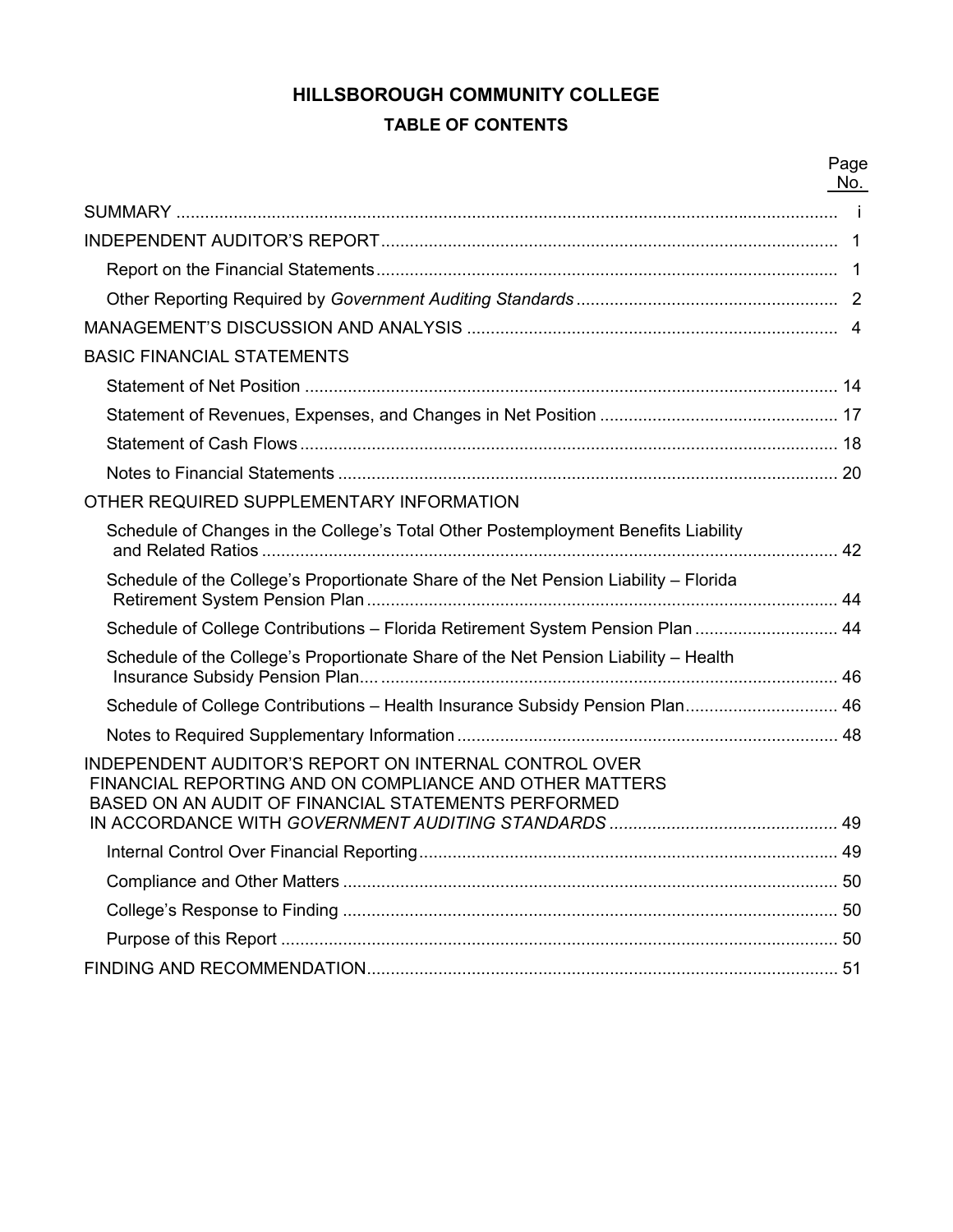# SUMMARY OF REPORT ON FINANCIAL STATEMENTS

<span id="page-3-0"></span>Our audit disclosed that the basic financial statements of Hillsborough Community College (a component unit of the State of Florida) were presented fairly, in all material respects, in accordance with prescribed financial reporting standards.

SUMMARY OF REPORT ON INTERNAL CONTROL AND COMPLIANCE

We noted a certain matter involving the College's internal control over financial reporting and its operation that we consider to be a significant deficiency, as summarized below. However, this significant deficiency is not considered to be a material weakness.

# **Significant Deficiency**

Finding No. 2021-001: College procedures did not always ensure that, when notes payable are retired and capital assets are acquired, accounting entries and related account balances and transactions are properly recorded and reported.

The results of our tests disclosed no instances of noncompliance or other matters that are required to be reported under *Government Auditing Standards*, issued by the Comptroller General of the United States.

# AUDIT OBJECTIVES AND SCOPE

Our audit objectives were to determine whether Hillsborough Community College and its officers with administrative and stewardship responsibilities for College operations had:

- Presented the College's basic financial statements in accordance with generally accepted accounting principles;
- Established and implemented internal control over financial reporting and compliance with requirements that could have a direct and material effect on the financial statements; and
- Complied with the various provisions of laws, rules, regulations, contracts, and grant agreements that are material to the financial statements.

The scope of this audit included an examination of the College's basic financial statements as of and for the fiscal year ended June 30, 2021. We obtained an understanding of the College's environment, including its internal control, and assessed the risk of material misstatement necessary to plan the audit of the basic financial statements. We also examined various transactions to determine whether they were executed, in both manner and substance, in accordance with governing provisions of laws, rules, regulations, contracts, and grant agreements.

An examination of Federal awards administered by the College is included within the scope of our Statewide audit of Federal awards administered by the State of Florida.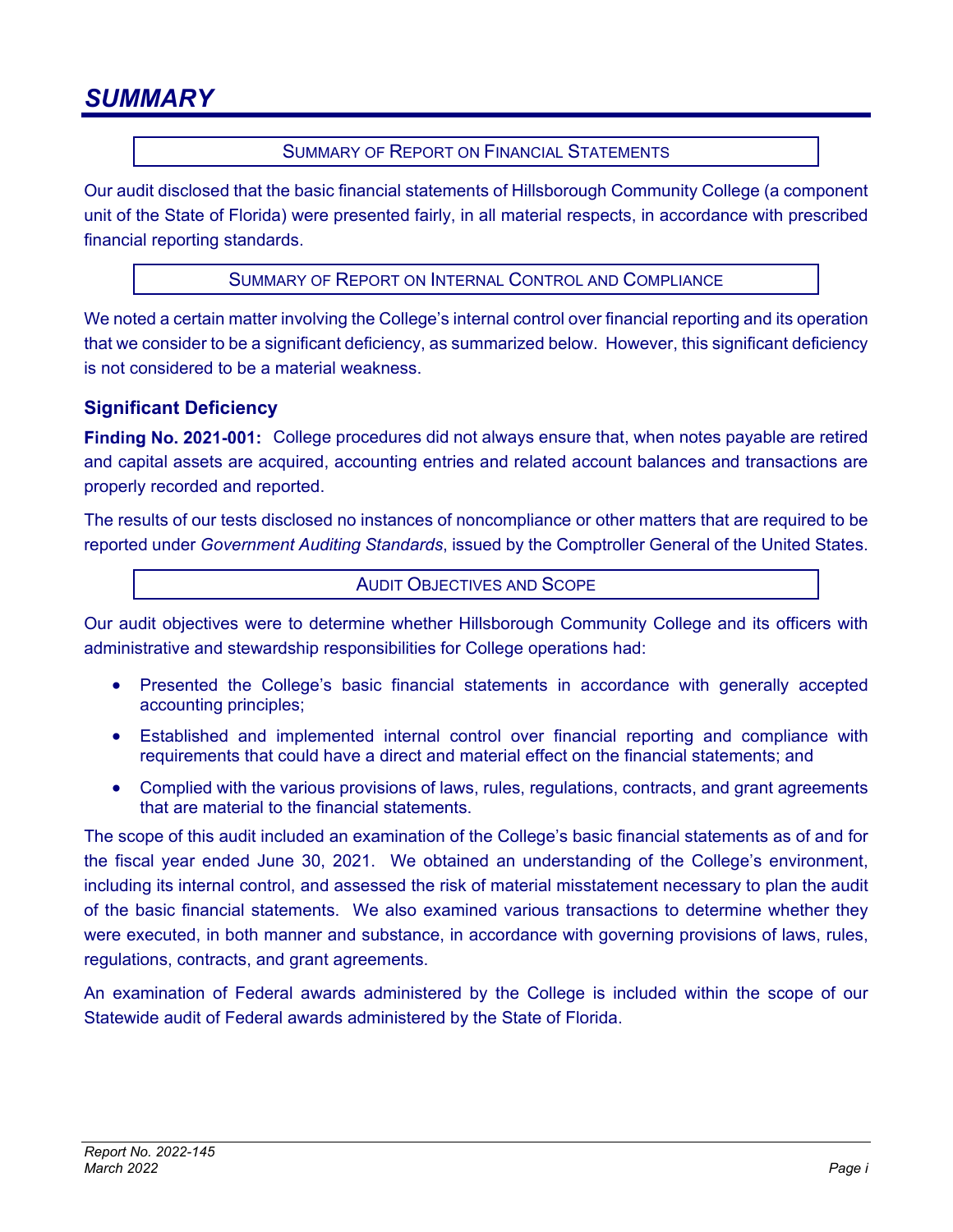# AUDIT METHODOLOGY

The methodology used to develop the finding in this report included the examination of pertinent College records in connection with the application of procedures required by auditing standards generally accepted in the United States of America and applicable standards contained in *Government Auditing Standards*, issued by the Comptroller General of the United States.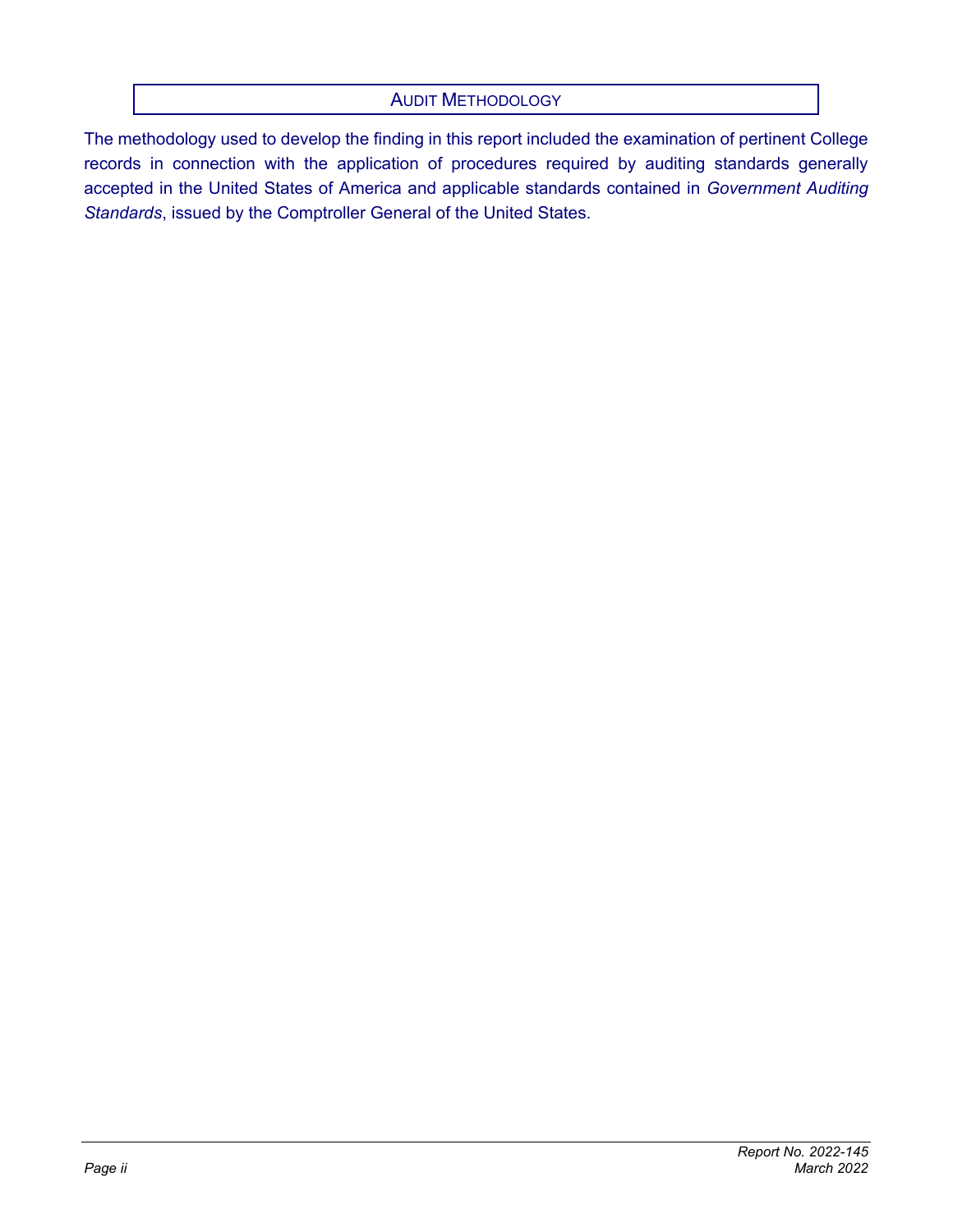<span id="page-5-0"></span>

Sherrill F. Norman, CPA Auditor General

# **AUDITOR GENERAL STATE OF FLORIDA**

Claude Denson Pepper Building, Suite G74 111 West Madison Street Tallahassee, Florida 32399-1450



Phone: (850) 412-2722 Fax: (850) 488-6975

The President of the Senate, the Speaker of the House of Representatives, and the Legislative Auditing Committee

# **INDEPENDENT AUDITOR'S REPORT**

# **Report on the Financial Statements**

We have audited the accompanying financial statements of Hillsborough Community College, a component unit of the State of Florida, and its discretely presented component unit as of and for the fiscal year ended June 30, 2021, and the related notes to the financial statements, which collectively comprise the College's basic financial statements as listed in the table of contents.

# *Management's Responsibility for the Financial Statements*

Management is responsible for the preparation and fair presentation of these financial statements in accordance with accounting principles generally accepted in the United States of America; this includes the design, implementation, and maintenance of internal control relevant to the preparation and fair presentation of financial statements that are free from material misstatement, whether due to fraud or error.

# *Auditor's Responsibility*

Our responsibility is to express opinions on these financial statements based on our audit. We did not audit the financial statements of the discretely presented component unit, which represent 100 percent of the transactions and account balances of the discretely presented component unit columns. Those statements were audited by other auditors whose report has been furnished to us, and our opinion, insofar as it relates to the amounts included for the discretely presented component unit, is based solely on the report of the other auditors. We conducted our audit in accordance with auditing standards generally accepted in the United States of America and the standards applicable to financial audits contained in *Government Auditing Standards*, issued by the Comptroller General of the United States. Those standards require that we plan and perform the audit to obtain reasonable assurance about whether the financial statements are free from material misstatement.

An audit involves performing procedures to obtain audit evidence about the amounts and disclosures in the financial statements. The procedures selected depend on the auditor's judgment, including the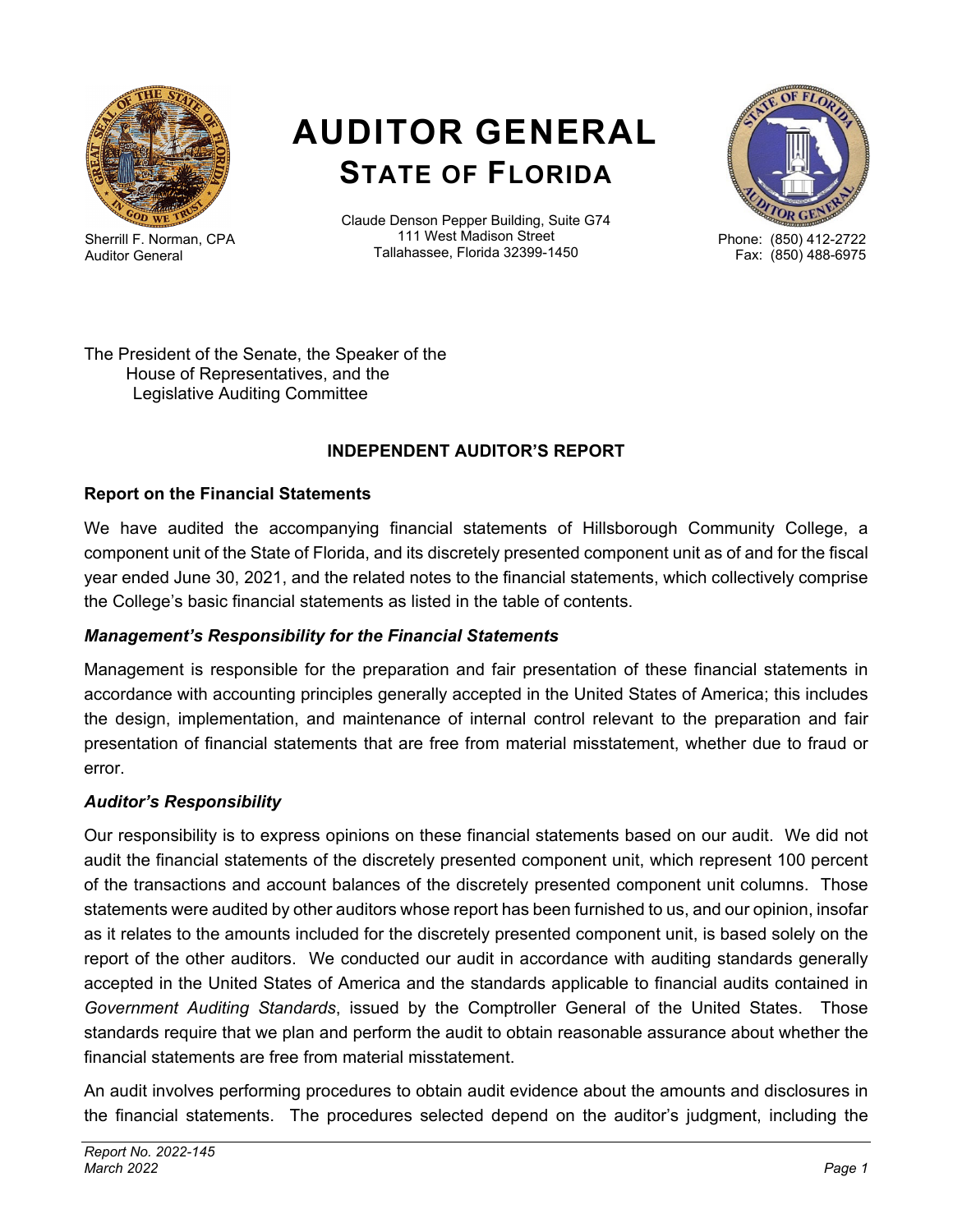<span id="page-6-0"></span>assessment of the risks of material misstatement of the financial statements, whether due to fraud or error. In making those risk assessments, the auditor considers internal control relevant to the entity's preparation and fair presentation of the financial statements in order to design audit procedures that are appropriate in the circumstances, but not for the purpose of expressing an opinion on the effectiveness of the entity's internal control. Accordingly, we express no such opinion. An audit also includes evaluating the appropriateness of accounting policies used and the reasonableness of significant accounting estimates made by management, as well as evaluating the overall presentation of the financial statements.

We believe that the audit evidence we have obtained is sufficient and appropriate to provide a basis for our audit opinions.

# *Opinions*

In our opinion, based on our audit and the report of other auditors, the financial statements referred to above present fairly, in all material respects, the respective financial position of Hillsborough Community College and of its discretely presented component unit as of June 30, 2021, and the respective changes in financial position and, where applicable, cash flows thereof for the fiscal year then ended in accordance with accounting principles generally accepted in the United States of America.

# *Other Matter*

# *Required Supplementary Information*

Accounting principles generally accepted in the United States of America require that **MANAGEMENT'S DISCUSSION AND ANALYSIS**, the **Schedule of Changes in the College's Total Other Postemployment Benefits Liability and Related Ratios**, **Schedule of the College's Proportionate Share of the Net Pension Liability – Florida Retirement System Pension Plan**, **Schedule of College Contributions – Florida Retirement System Pension Plan**, **Schedule of the College's Proportionate Share of the Net Pension Liability – Health Insurance Subsidy Pension Plan**, **Schedule of College Contributions – Health Insurance Subsidy Pension Plan**, and **Notes to Required Supplementary Information**, as listed in the table of contents, be presented to supplement the basic financial statements. Such information, although not a part of the basic financial statements, is required by the Governmental Accounting Standards Board who considers it to be an essential part of financial reporting for placing the basic financial statements in an appropriate operational, economic, or historical context. We and other auditors have applied certain limited procedures to the required supplementary information in accordance with auditing standards generally accepted in the United States of America, which consisted of inquiries of management about the methods of preparing the information and comparing the information for consistency with management's responses to our inquiries, the basic financial statements, and other knowledge we obtained during our audit of the basic financial statements. We do not express an opinion or provide any assurance on the information because the limited procedures do not provide us with sufficient evidence to express an opinion or provide any assurance.

# **Other Reporting Required by** *Government Auditing Standards*

In accordance with *Government Auditing Standards*, we have also issued our report dated March 11, 2022, on our consideration of the Hillsborough Community College's internal control over financial reporting and on our tests of its compliance with certain provisions of laws, rules, regulations,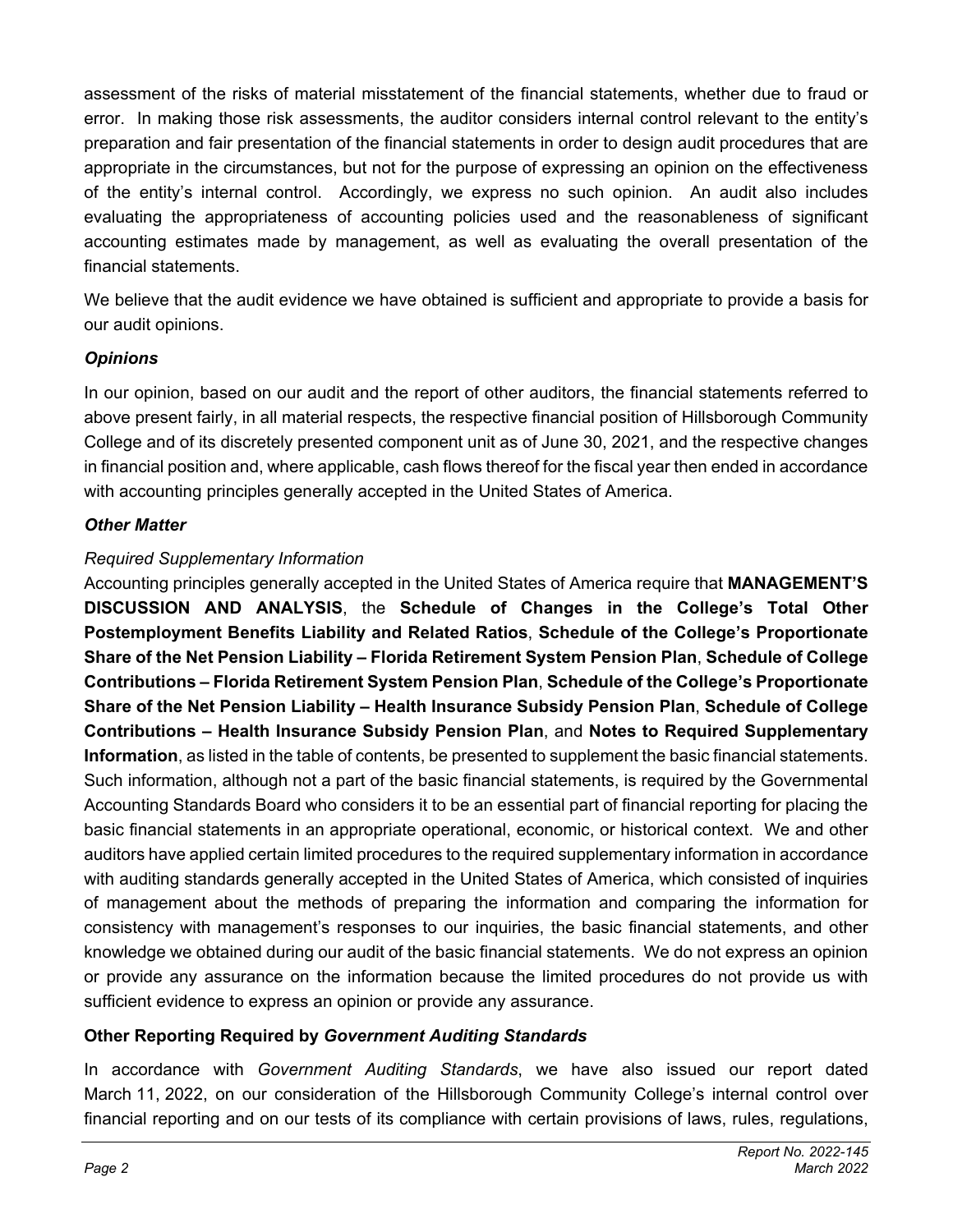contracts, and grant agreements and other matters included under the heading **INDEPENDENT AUDITOR'S REPORT ON INTERNAL CONTROL OVER FINANCIAL REPORTING AND ON COMPLIANCE AND OTHER MATTERS BASED ON AN AUDIT OF FINANCIAL STATEMENTS PERFORMED IN ACCORDANCE WITH** *GOVERNMENT AUDITING STANDARDS*. The purpose of that report is solely to describe the scope of our testing of internal control over financial reporting and compliance and the results of that testing, and not to provide an opinion on the effectiveness of the internal control over financial reporting or on compliance. That report is an integral part of an audit performed in accordance with *Government Auditing Standards* in considering the Hillsborough Community College's internal control over financial reporting and compliance.

Respectfully submitted,

Sherrill F. Norman, CPA Tallahassee, Florida March 11, 2022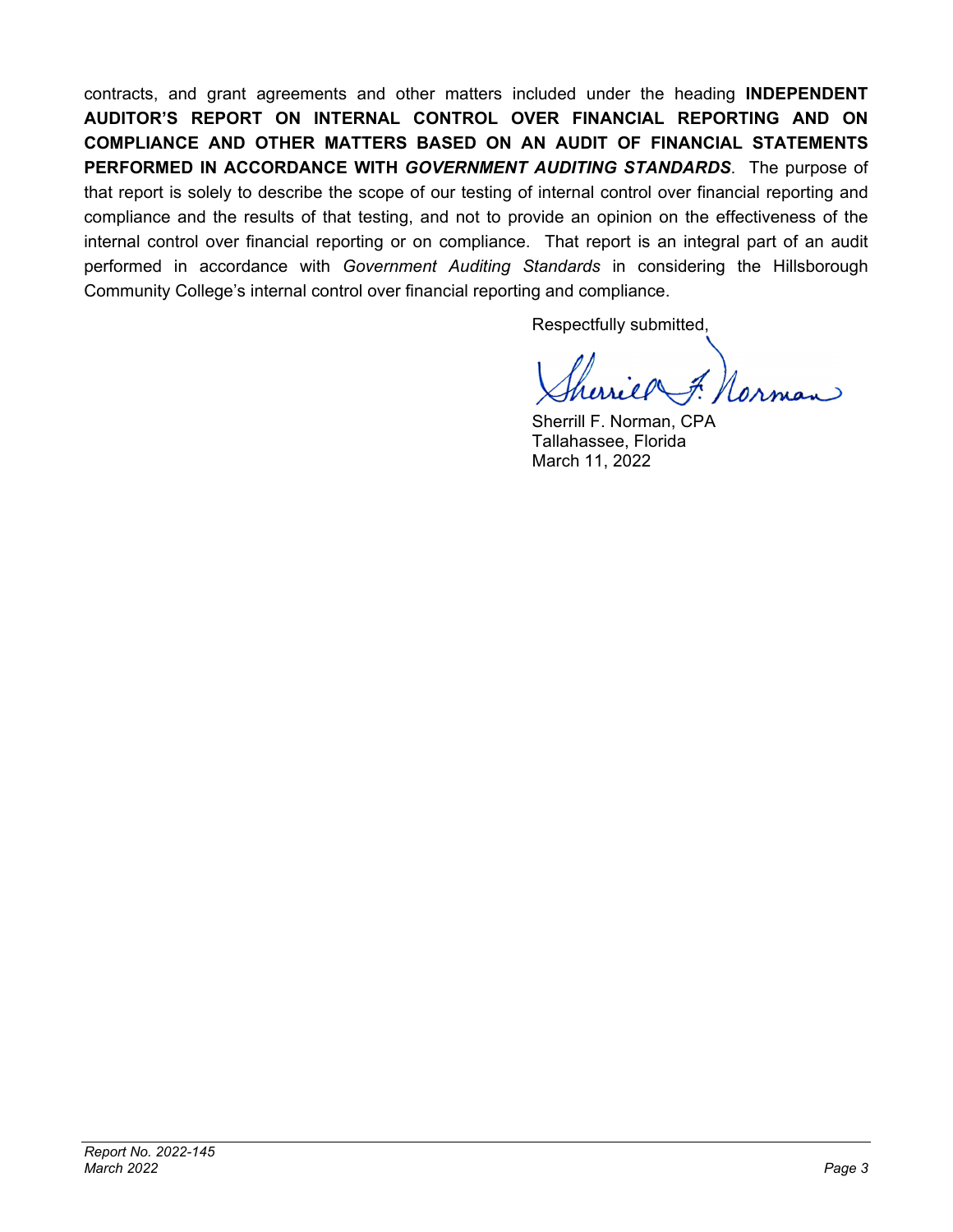# <span id="page-8-0"></span>*MANAGEMENT'S DISCUSSION AND ANALYSIS*

Management's discussion and analysis (MD&A) provides an overview of the financial position and activities of the College for the fiscal year ended June 30, 2021, and should be read in conjunction with the financial statements and notes thereto. The MD&A, and financial statements and notes thereto, are the responsibility of College management. The MD&A contains financial activity of the College and its component unit, The Hillsborough Community College Foundation, Inc. for the fiscal years ended June 30, 2021, and June 30, 2020.

# FINANCIAL HIGHLIGHTS

The College's assets and deferred outflows of resources totaled \$302.5 million at June 30, 2021. This balance reflects a \$17.3 million, or 6.1 percent, increase as compared to the 2019-20 fiscal year, resulting from the \$15.2 million increase in due from other governmental agencies for Higher Education Emergency Relief Fund (HEERF) lost revenue, \$2.5 million increase in deferred outflows of resources due to changes in actuarial assumptions related to pension liability and other postemployments benefits (OPEB) liability. While assets and deferred outflows of resources grew, liabilities and deferred inflows of resources decreased by \$1.3 million, or 1.4 percent, totaling \$97.1 million at June 30, 2021, resulting from the \$2.7 million decrease in deferred inflows of resources due to changes in actuarial assumptions related to pension liability and OPEB liability offset by a net increase in current and noncurrent liabilities of \$1.3 million. As a result, the College's net position increased by \$18.7 million, resulting in a year-end balance of \$205.5 million.

The College's operating revenues totaled \$52.5 million for the 2020-21 fiscal year, representing a 3.7 percent decrease compared to the 2019-20 fiscal year due mainly to a \$0.4 million decrease in net student tuition and fees, a \$0.7 million decrease in federal grants and contracts, and a \$0.6 million decrease in net auxiliary enterprises. Operating expenses totaled \$211 million for the 2020-21 fiscal year, representing an increase of 1.3 percent as compared to the 2019-20 fiscal year due mainly to an increase of \$3.2 million in other services and expenses, a \$2 million increase in scholarships and waivers offset by decreases of \$0.8 million in depreciation, \$1 million in personnel services, and \$0.9 million in contractual services.

Net position represents the residual interest in the College's assets and deferred outflows of resources after deducting liabilities and deferred inflows of resources. The College's comparative total net position by category for the fiscal years ended June 30, 2021, and June 30, 2020, is shown in the following graph: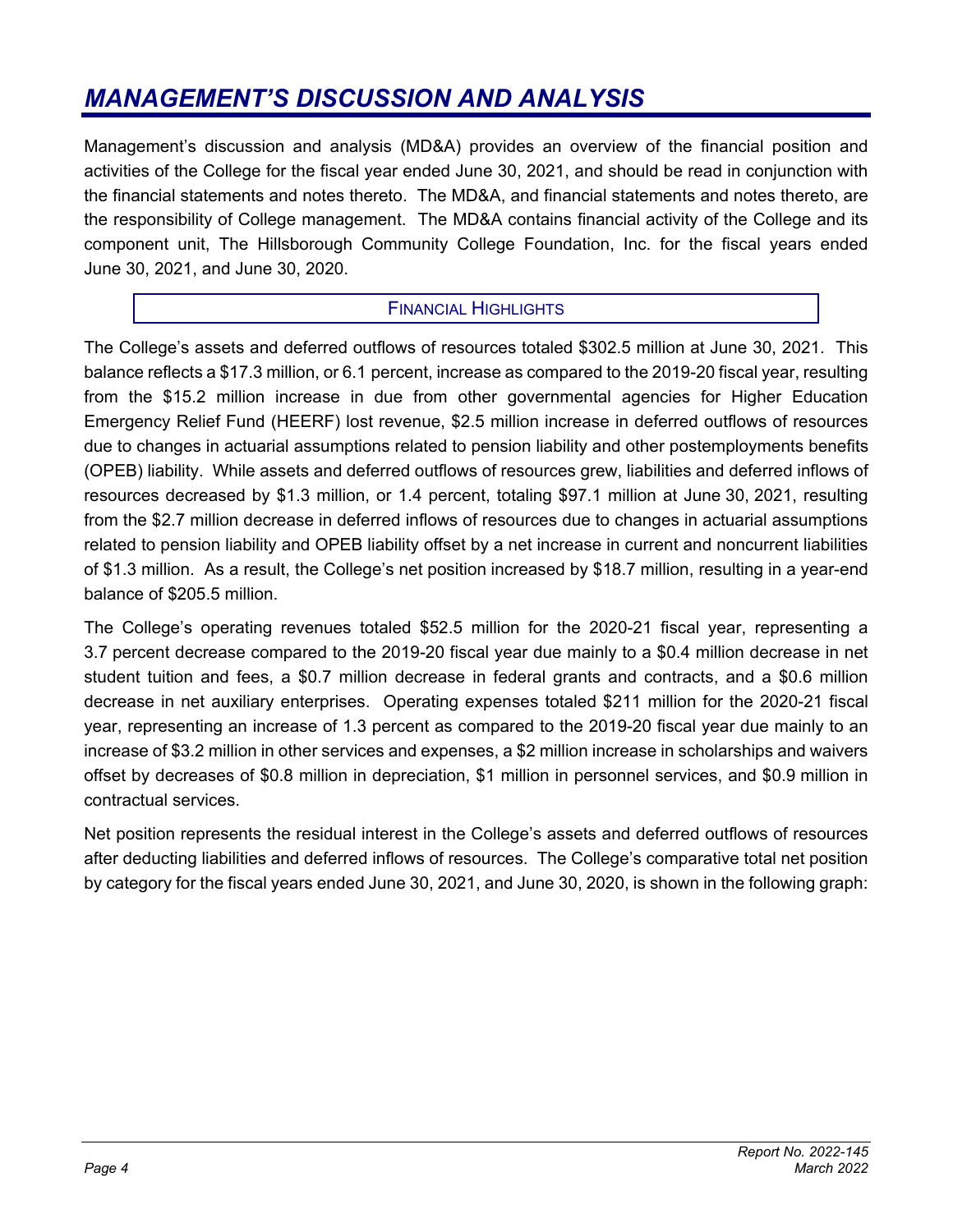# **Net Position (In Thousands)**



The following chart provides a graphical presentation of College revenues by category for the 2020-21 fiscal year:



Pursuant to the Governmental Accounting Standards Board (GASB) Statement No. 35, the College's financial report consists of three basic financial statements: the statement of net position; the statement of revenues, expenses, and changes in net position; and the statement of cash flows. The financial statements, and notes thereto, encompass the College as a whole, present a long-term view of the College's finances, and include activities for the following entities: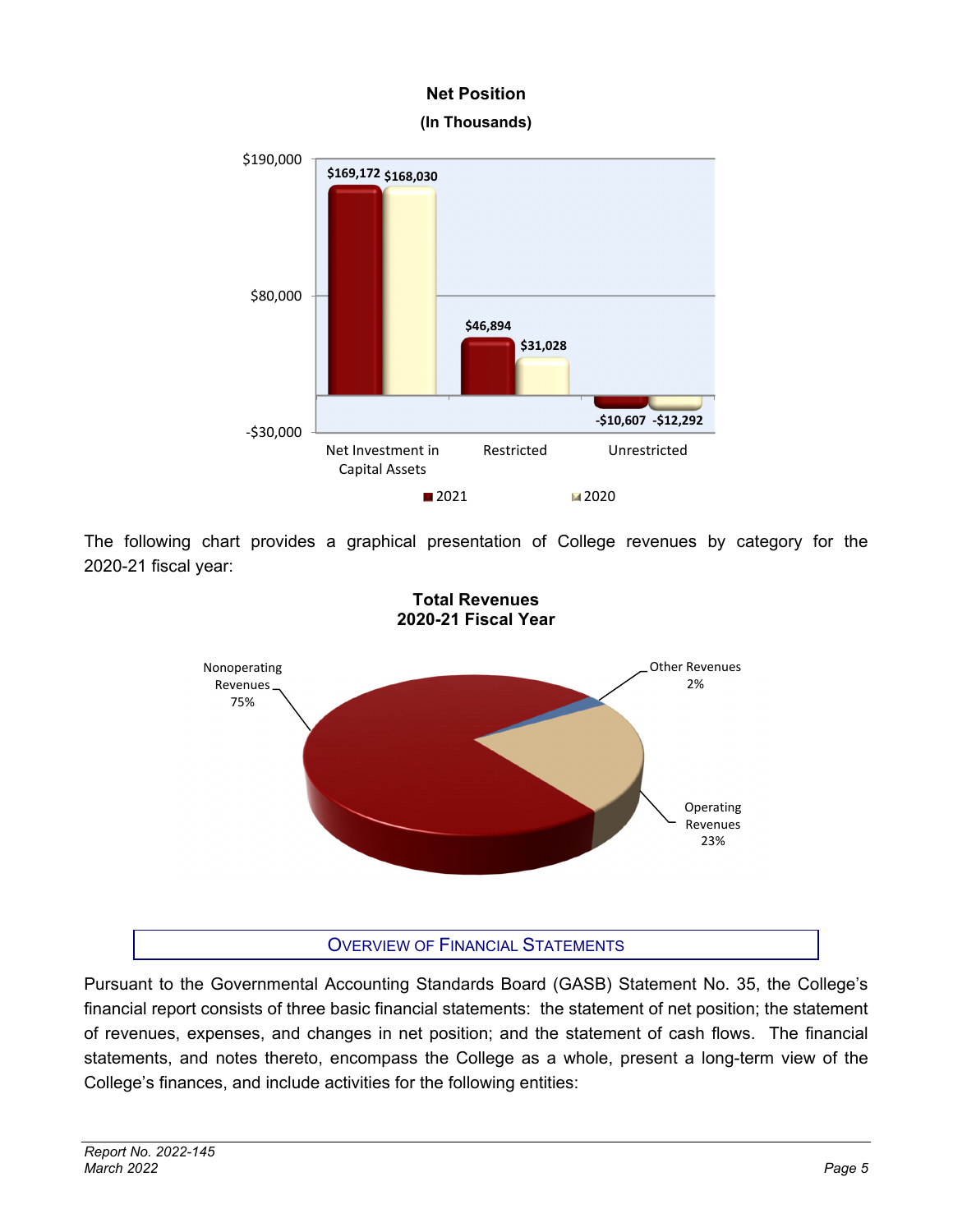- Hillsborough Community College (Primary Institution) Most of the programs and services generally associated with a college fall into this category, including instruction, public service, and support services.
- The Hillsborough Community College Foundation, Inc. (Component Unit) Although legally separate, this component unit is important because the College is financially accountable for it, as the College reports its financial activities to the State of Florida.

# **The Statement of Net Position**

The statement of net position reflects the assets, deferred outflows of resources, liabilities, and deferred inflows of resources of the College, using the accrual basis of accounting, and presents the financial position of the College at a specified time. Assets, plus deferred outflows of resources, less liabilities, less deferred inflows of resources, equals net position, which is one indicator of the College's current financial condition. The changes in net position that occur over time indicate improvement or deterioration in the College's financial condition.

A condensed statement of assets, deferred outflows of resources, liabilities, deferred inflows of resources, net position of the College and its component unit as of June 30, 2021, and June 30, 2020, is shown in the following:

| (III THUUSAHUS)                       |              |           |                       |             |  |  |  |
|---------------------------------------|--------------|-----------|-----------------------|-------------|--|--|--|
|                                       | College      |           | <b>Component Unit</b> |             |  |  |  |
|                                       | 2021         | 2020      | 2021                  | 2020        |  |  |  |
| <b>Assets</b>                         |              |           |                       |             |  |  |  |
| <b>Current Assets</b>                 | 56,182<br>\$ | \$52,152  | \$2,268               | \$<br>1,848 |  |  |  |
| Capital Assets, Net                   | 169,172      | 177,448   | 9,118                 | 9,559       |  |  |  |
| <b>Other Noncurrent Assets</b>        | 51,630       | 32,507    | 17,652                | 15,057      |  |  |  |
| <b>Total Assets</b>                   | 276,984      | 262,107   | 29,038                | 26,464      |  |  |  |
| <b>Deferred Outflows of Resources</b> | 25,539       | 23,070    |                       |             |  |  |  |
| Liabilities                           |              |           |                       |             |  |  |  |
| <b>Current Liabilities</b>            | 15,067       | 15,378    | 1,644                 | 1,475       |  |  |  |
| <b>Noncurrent Liabilities</b>         | 78,986       | 77,357    | 10,170                | 11,030      |  |  |  |
| <b>Total Liabilities</b>              | 94,053       | 92,735    | 11,814                | 12,505      |  |  |  |
| Deferred Inflows of Resources         | 3,011        | 5,676     |                       |             |  |  |  |
| <b>Net Position</b>                   |              |           |                       |             |  |  |  |
| Net Investment in Capital Assets      | 169,172      | 168,030   | (1,916)               | (2,318)     |  |  |  |
| Restricted                            | 46,894       | 31,028    | 13,631                | 11,544      |  |  |  |
| Unrestricted                          | (10, 607)    | (12, 292) | 5,509                 | 4,733       |  |  |  |
| <b>Total Net Position</b>             | \$205,459    | \$186,766 | \$17,224              | \$13,959    |  |  |  |

# **Condensed Statement of Net Position at June 30**

**(In Thousands)** 

The increase in current assets and noncurrent assets is primarily due to a \$15.2 million increase in due from other government agencies.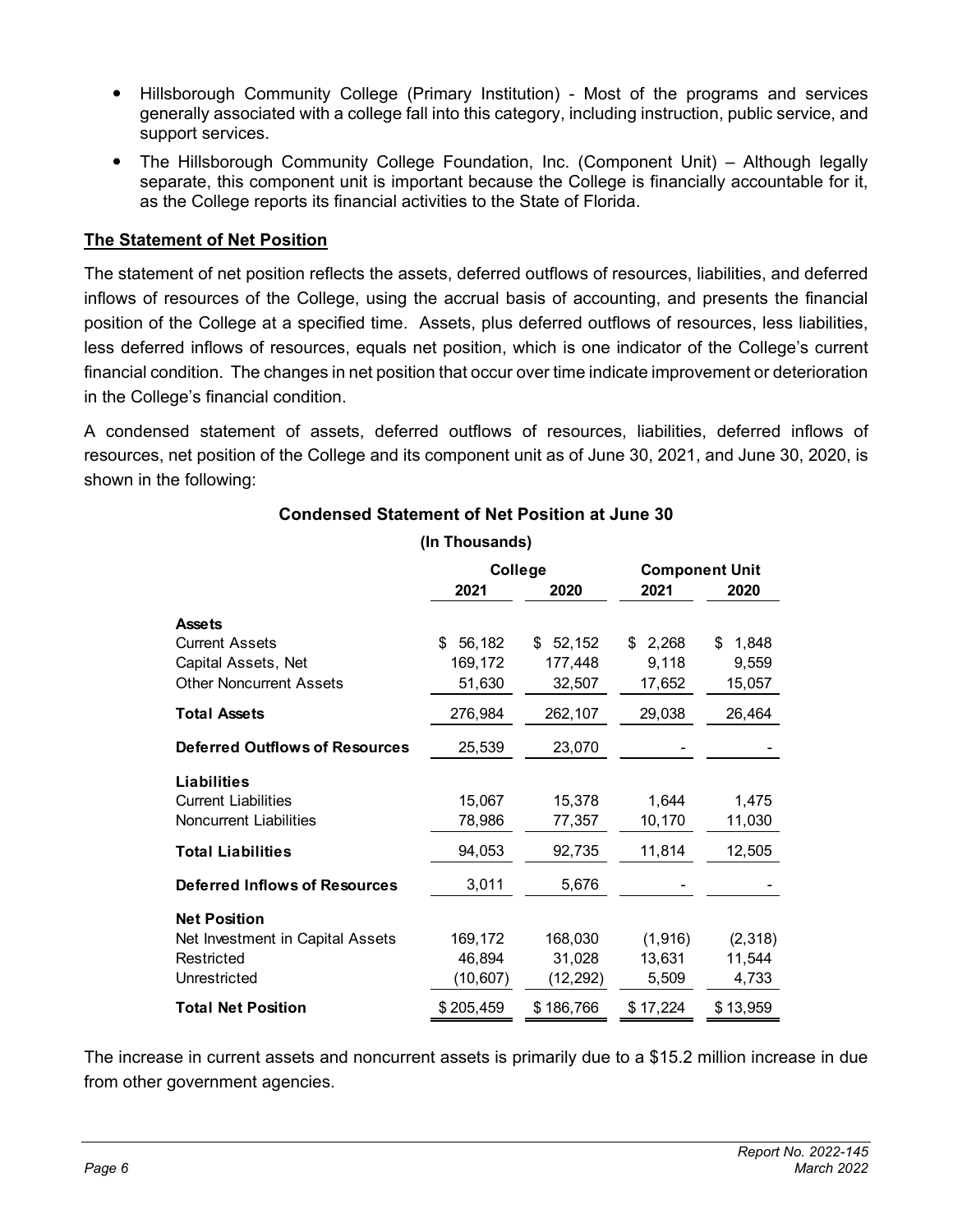The decrease in capital assets is primarily due to the sale of the Dr. Gwendolyn W. Stephenson District Administration Center (GWSC) in Fall 2020, and depreciation of capital assets.

The net decrease in the College's deferred outflows and deferred inflows of resources and the increase in noncurrent liabilities are primarily due to the effects of changes in actuarial assumptions related to economic and demographic factors of all active, inactive, and retired employees as applied to pensions and to the payoff of the \$10 million note payable for the Allied Health Building. As a result of the changes in assets and liabilities, the College's ending net position increased \$18.7 million, or 10 percent.

# **The Statement of Revenues, Expenses, and Changes in Net Position**

The statement of revenues, expenses, and changes in net position presents the College's revenue and expense activity, categorized as operating and nonoperating. Revenues and expenses are recognized when earned or incurred, regardless of when cash is received or paid.

The following summarizes the College's activities of the College and its component unit for the 2020-21 and 2019-20 fiscal years:

### **Condensed Statement of Revenues, Expenses, and Changes in Net Position For the Fiscal Years (In Thousands)**

|                                         | (in Thousands) |               |                       |             |  |
|-----------------------------------------|----------------|---------------|-----------------------|-------------|--|
|                                         |                | College       | <b>Component Unit</b> |             |  |
|                                         | 2020-21        | 2019-20       | 2020-21               | 2019-20     |  |
| <b>Operating Revenues</b>               | \$52,544       | \$<br>54,558  | \$5,077               | 5,771<br>\$ |  |
| Less, Operating Expenses                | 210,963        | 208.237       | 7,207                 | 7,431       |  |
| <b>Operating Loss</b>                   | (158, 419)     | (153, 679)    | (2, 130)              | (1,660)     |  |
| Net Nonoperating Revenues               | 171,674        | 134,854       | 5,395                 | 2,596       |  |
| Income (Loss) Before Other Revenues     | 13,255         | (18, 825)     | 3,265                 | 936         |  |
| <b>Other Revenues</b>                   | 5,438          | 5,810         |                       |             |  |
| Net Increase (Decrease) In Net Position | 18,693         | (13, 015)     | 3,265                 | 936         |  |
| Net Position, Beginning of Year         | 186,766        | 199,781       | 13,959                | 13,023      |  |
| <b>Net Position, End of Year</b>        | \$205,459      | 186.766<br>\$ | \$17,224              | \$13,959    |  |

# **Operating Revenues**

GASB Statement No. 35 categorizes revenues as either operating or nonoperating. Operating revenues generally result from exchange transactions where each of the parties to the transaction either gives or receives something of equal or similar value.

The following summarizes the operating revenues by source that were used to fund operating activities for the College and its component unit for the 2020-21 and 2019-20 fiscal years: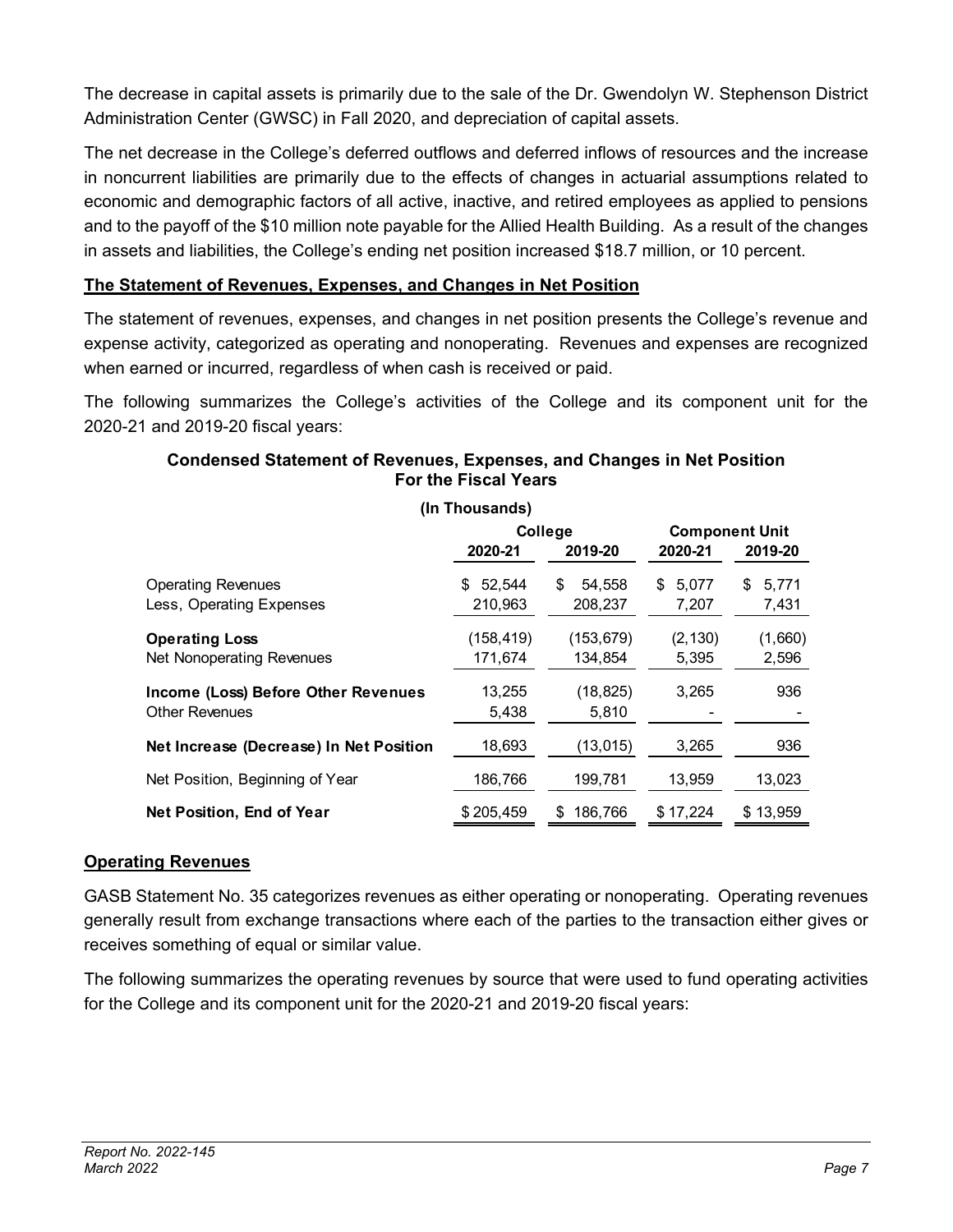# **Operating Revenues For the Fiscal Years**

### **(In Thousands)**

|                                               | College |        |         | <b>Component Unit</b> |         |       |         |       |
|-----------------------------------------------|---------|--------|---------|-----------------------|---------|-------|---------|-------|
|                                               | 2020-21 |        | 2019-20 |                       | 2020-21 |       | 2019-20 |       |
| <b>Student Tuition and Fees, Net</b>          | \$      | 38.959 | \$      | 39.402                | \$      | ٠     | S       |       |
| <b>Grants and Contracts</b>                   |         | 6.790  |         | 7.641                 |         | 1.191 |         | 1.751 |
| Sales and Services of Educational Departments |         | 211    |         | 271                   |         |       |         |       |
| Auxiliary Enterprises, Net                    |         | 5.527  |         | 6.114                 |         |       |         |       |
| Other                                         |         | 1,057  |         | 1,130                 |         | 3,886 |         | 4,020 |
| <b>Total Operating Revenues</b>               |         | 52.544 | \$.     | 54.558                | S.      | 5.077 |         | 5.771 |

The following chart presents the College's operating revenues for the 2020-21 and 2019-20 fiscal years:



# **Operating Revenues**

**(In Thousands)** 

College operating revenue decreased \$2 million mainly due to a \$0.9 million decrease in grants and contracts, a \$0.6 million decrease in net auxiliary enterprises, and a \$0.4 million decrease in net student tuition and fees.

# **Operating Expenses**

Expenses are categorized as operating or nonoperating. The majority of the College's expenses are operating expenses as defined by GASB Statement No. 35. GASB gives financial reporting entities the choice of reporting operating expenses in the functional or natural classifications. The College has chosen to report the expenses in their natural classification on the statement of revenues, expenses, and changes in net position and has displayed the functional classification in the notes to financial statements.

The following summarizes operating expenses by natural classification for the College and its component unit for the 2020-21 and 2019-20 fiscal years: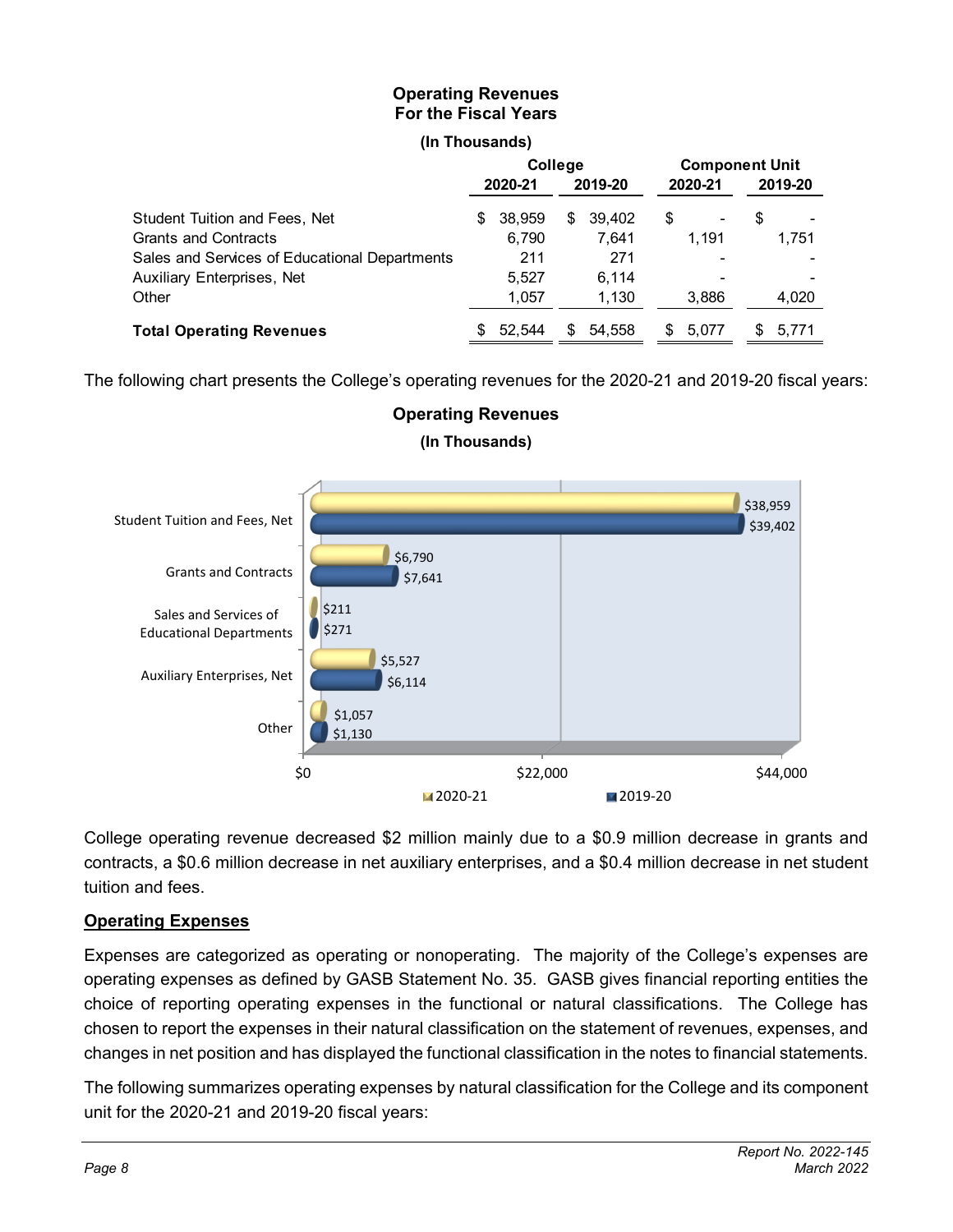# **Operating Expenses For the Fiscal Years**

**(In Thousands)** 

|                                    | College        |           |              | <b>Component Unit</b> |
|------------------------------------|----------------|-----------|--------------|-----------------------|
|                                    | 2020-21        | 2019-20   | 2020-21      | 2019-20               |
| <b>Personnel Services</b>          | 108,436<br>\$. | \$109,476 | 694<br>S     | \$<br>640             |
| Scholarships and Waivers           | 46,821         | 44,853    | 3,537        | 3,832                 |
| Utilities and Communications       | 3,882          | 4,170     |              |                       |
| <b>Contractual Services</b>        | 13,687         | 14,553    |              |                       |
| <b>Other Services and Expenses</b> | 14,117         | 10,884    | 1,902        | 1,980                 |
| Materials and Supplies             | 14,459         | 13,981    |              |                       |
| Depreciation                       | 9,561          | 10,320    | 1,074        | 979                   |
| <b>Total Operating Expenses</b>    | \$210,963      | \$208,237 | 7,207<br>\$. | 7,431<br>S            |

The following chart presents the College's operating expenses for the 2020-21 and 2019-20 fiscal years:



# **Operating Expenses**

**(In Thousands)** 

College operating expense changes were mainly the result of a \$3.2 million increase in other services and expenses due to the write off of student receivables.

# **Nonoperating Revenues and Expenses**

Certain revenue sources that the College relies on to provide funding for operations, including State noncapital appropriations, Federal and State student financial aid, certain gifts and grants, and investment income, are defined by GASB as nonoperating. Nonoperating expenses include capital financing costs and other costs related to capital assets. The following summarizes the College's nonoperating revenues and expenses for the 2020-21 and 2019-20 fiscal years: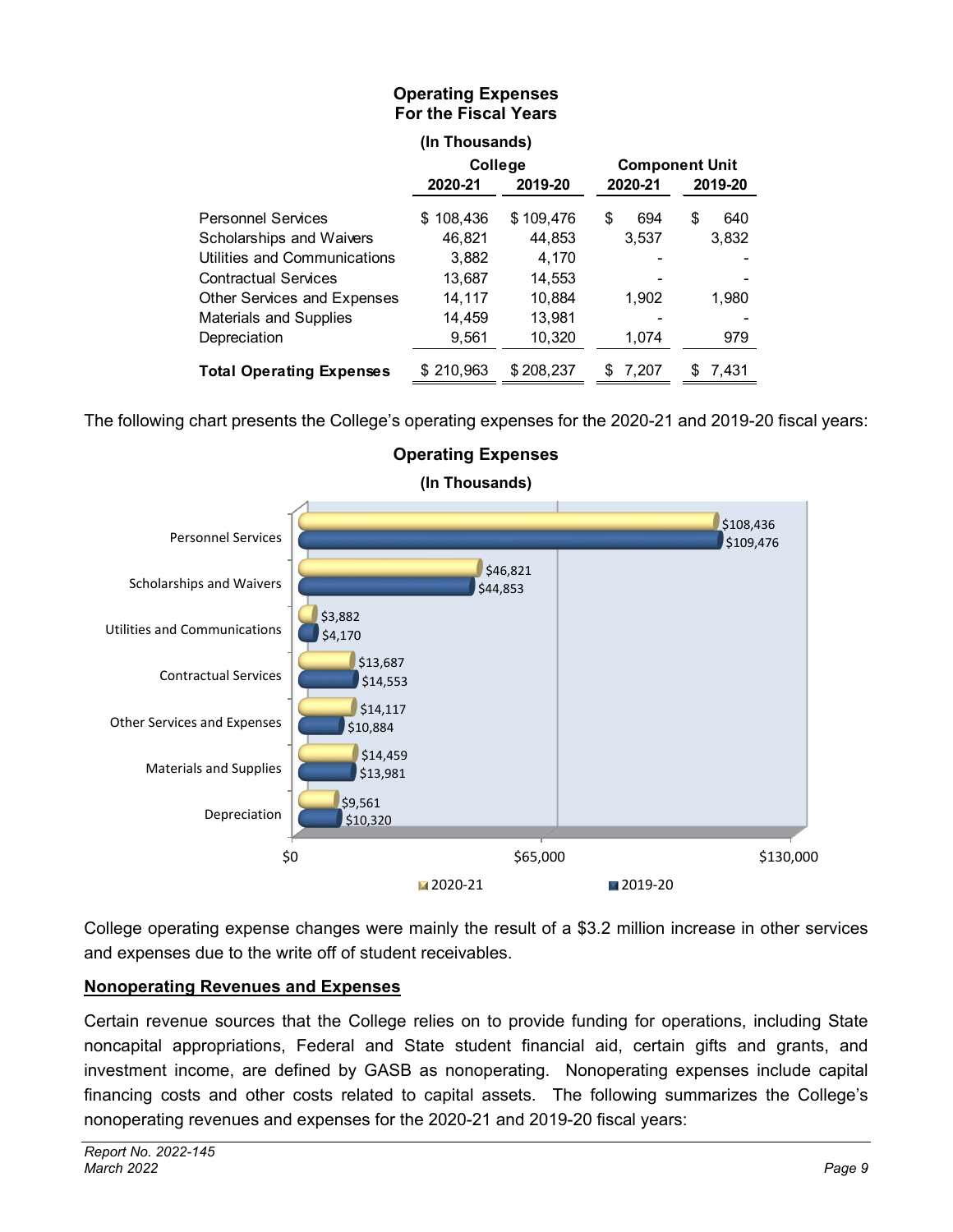# **Nonoperating Revenues (Expenses) For the Fiscal Years**

# **(In Thousands)**

**College**

**2020-21 2019-20**

|                                           | <b>POLICAC</b>     |              |  |
|-------------------------------------------|--------------------|--------------|--|
|                                           | 2019-20<br>2020-21 |              |  |
| <b>State Noncapital Appropriations</b>    | 71,190<br>S.       | 69,926<br>\$ |  |
| Federal and State Student Financial Aid   | 66,362             | 64,945       |  |
| Gifts and Grants                          | 16,566             | 574          |  |
| Investment Income                         | 270                | 863          |  |
| Net Gain (Loss) on Investnents            | (149)              | 88           |  |
| Gain (Loss) on Disposal of Capital Assets | 17,677             | (254)        |  |
| Interest on Capital Asset-Related Debt    | (242)              | (307)        |  |
| <b>Other Nonoperating Expenses</b>        |                    | (981)        |  |
| <b>Net Nonoperating Revenues</b>          | \$171.674          | \$134.854    |  |

Net nonoperating revenues increased by \$36.8 million mainly due to a \$17.9 million increase in gain on disposal of capital assets with the sale of the GWSC, and a \$15.4 million increase in gifts and grants due to HEERF Institutional funds.

# **Other Revenues**

This category is composed of State capital appropriations and capital grants, contracts, gifts, and fees. The following summarizes the College's other revenues for the 2020-21 and 2019-20 fiscal years:

# **Other Revenues For the Fiscal Years**

### **(In Thousands)**

|                                                                                   | ZUZU-Z1       |                   | 2019-20 |                     |
|-----------------------------------------------------------------------------------|---------------|-------------------|---------|---------------------|
| <b>State Capital Appropriations</b><br>Capital Grants, Contracts, Gifts, and Fees | $\mathcal{S}$ | 4.646             |         | 792 \$ 717<br>5.093 |
| Total                                                                             |               | $$5,438$ $$5,810$ |         |                     |

Other revenues decreased by \$0.4 million primarily due to a decrease in capital improvement fees.

# **The Statement of Cash Flows**

The statement of cash flows provides information about the College's financial results by reporting the major sources and uses of cash and cash equivalents. This statement will assist in evaluating the College's ability to generate net cash flows, its ability to meet its financial obligations as they come due, and its need for external financing. Cash flows from operating activities show the net cash used by the operating activities of the College. Cash flows from capital financing activities include all plant funds and related long-term debt activities. Cash flows from investing activities show the net source and use of cash related to purchasing or selling investments, and earning income on those investments. Cash flows from noncapital financing activities include those activities not covered in other sections.

The following summarizes the College's cash flows for the 2020-21 and 2019-20 fiscal years: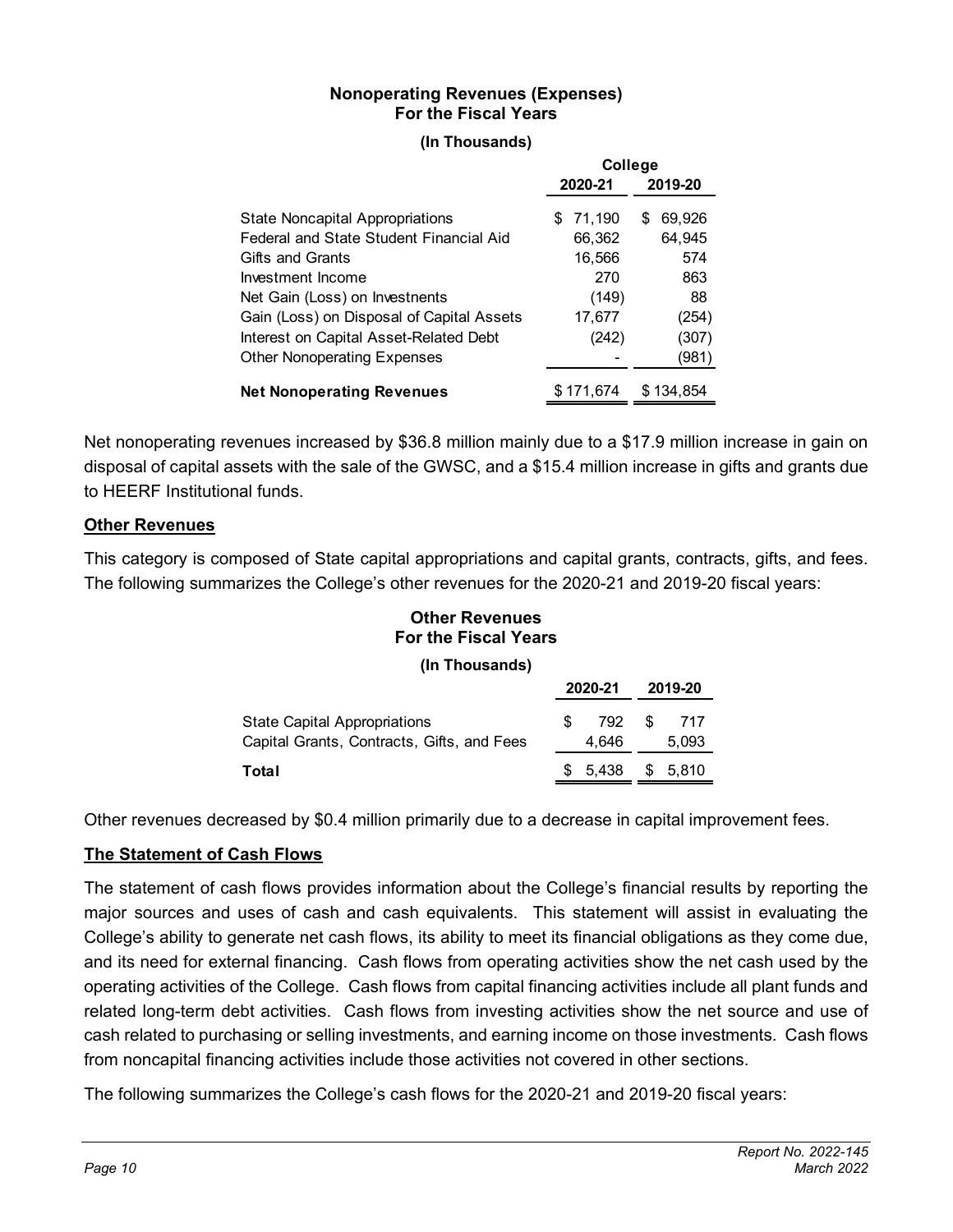# **Condensed Statement of Cash Flows For the Fiscal Years**

**(In Thousands)** 

**2020-21 2019-20**

|                                              | ZUZU-Z I         | 2019-20       |
|----------------------------------------------|------------------|---------------|
| Cash Provided (Used) by:                     |                  |               |
| <b>Operating Activities</b>                  | \$<br>(138, 723) | \$ (134, 323) |
| <b>Noncapital Financing Activities</b>       | 143,821          | 134,463       |
| Capital and Related Financing Activities     | 9.492            | 4,067         |
| <b>Investing Activities</b>                  | 132              | (1, 468)      |
| Net Increase in Cash and Cash Equivalents    | 14,722           | 2,739         |
| Cash and Cash Equivalents, Beginning of Year | 56,640           | 53,901        |
| Cash and Cash Equivalents, End of Year       | \$<br>71.362     | 56.640        |

Major sources of funds came from State noncapital appropriations (\$71.2 million), Federal and State student financial aid (\$66.4 million), net student tuition and fees (\$41.5 million), proceeds from sale of capital assets (\$18.9 million), grants and contracts (\$6.7 million), gifts and grants (\$6.3 million), auxiliary enterprise receipts (\$5.5 million) and capital gifts and grants (\$4.6 million). Major uses of funds were for payments to employees and for employee benefits (\$101.4 million), payments for scholarships (\$46.8 million), payments to suppliers (\$41.4 million), principal paid on capital debt (\$11.5 million), and purchases of capital assets (\$2.5 million).

Changes in cash and cash equivalents were the result of the following factors:

- The decrease in operating activities is primarily due to a decrease of \$1.1 million in grants and contracts and an increase of \$2.9 million in payments for scholarships.
- The increase in noncapital financing activities is primarily due to an increase of \$6.3 million in gifts and grants received for other than capital or endowment purposes, an increase of \$1.4 million in Federal and State student financial aid, and a \$1.3 million increase in State noncapital appropriations.
- The increase in capital and related financing activities is primarily due to proceeds on the sale of capital assets of \$18.9 million offset by \$11.5 million in principal paid on capital debt.

CAPITAL ASSETS, CAPITAL EXPENSES AND COMMITMENTS, AND DEBT ADMINISTRATION

# **Capital Assets**

At June 30, 2021, the College had \$346 million in capital assets, less accumulated depreciation of \$176.8 million, for net capital assets of \$169.2 million. Depreciation charges for the current fiscal year totaled \$9.6 million. The following table summarizes the College's capital assets, net of accumulated depreciation, at June 30: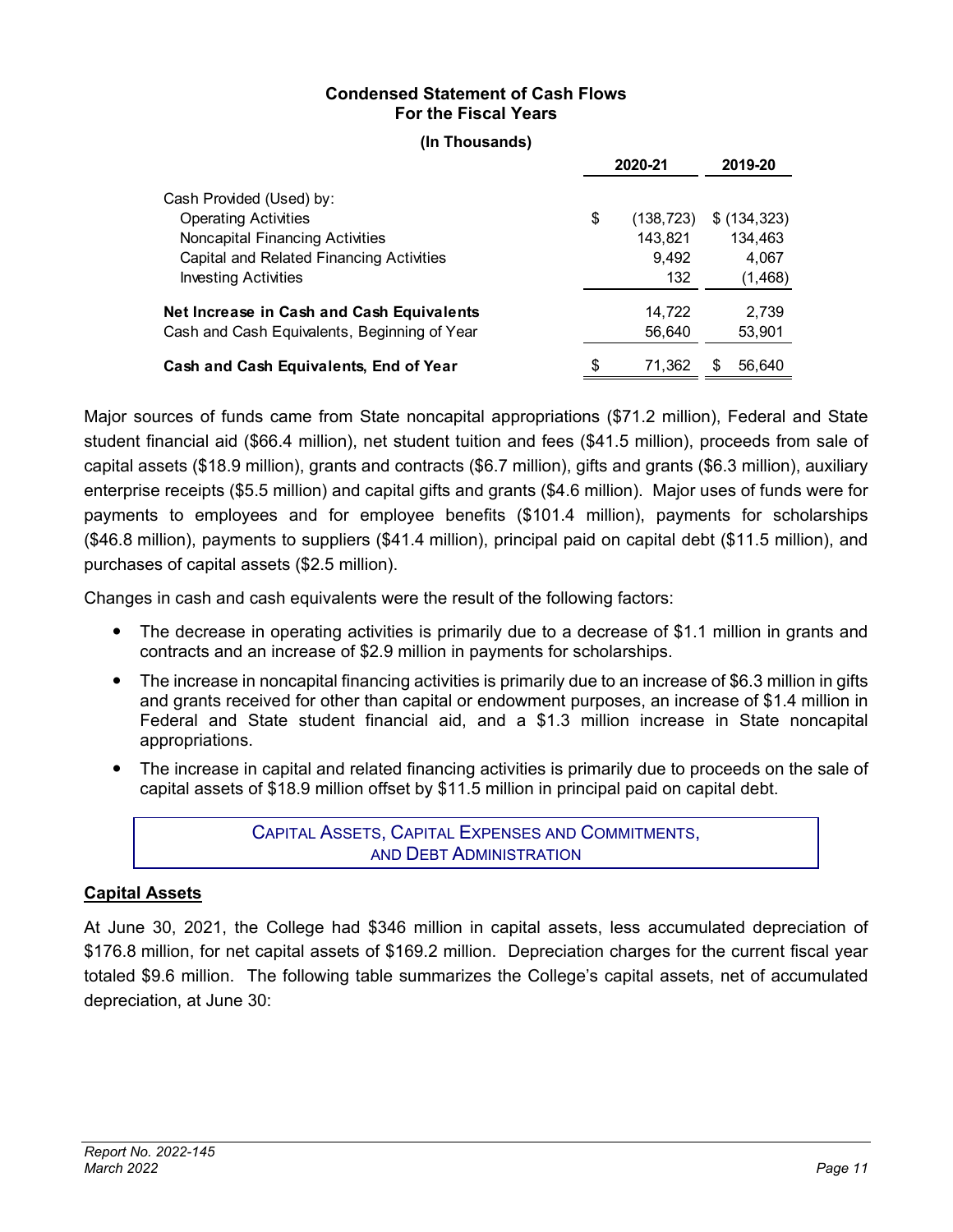# **Capital Assets, Net at June 30**

# **(In Thousands)**

|                                                                          | 2021                            | 2020                |
|--------------------------------------------------------------------------|---------------------------------|---------------------|
| Land<br><b>Construction in Progress</b><br><b>Buildings</b>              | 29.037<br>S<br>1.004<br>131,380 | \$29,456<br>140,238 |
| Other Structures and Improvements<br>Furniture, Machinery, and Equipment | 2,533<br>1,869                  | 2,291<br>1,962      |
| Leasehold Improvements                                                   | 3,349                           | 3,501               |
| <b>Capital Assets, Net</b>                                               | \$169,172                       | \$177,448           |

Additional information about the College's capital assets is presented in the notes to financial statements.

# **Capital Expenses and Commitments**

Major capital expenses through June 30, 2021, were incurred on the New District Building project. The College's construction commitment at June 30, 2021, is as follows:

|                                             | Amount |                           |  |  |
|---------------------------------------------|--------|---------------------------|--|--|
| <b>Total Committed</b><br>Completed to Date |        | 14,400,000<br>(1,004,304) |  |  |
| <b>Balance Committed</b>                    |        | 13,395,696                |  |  |

Additional information about the College's construction commitment is presented in the notes to financial statements.

# **Debt Administration**

As of June 30, 2021, the College had no outstanding debt payable, representing a decrease of \$11.5 million, or 100 percent, from the prior fiscal year. The following table summarizes the outstanding long-term debt by type for the fiscal years ended June 30:

# **Long-Term Debt at June 30**

| (In Thousands) |              |                |          |  |  |  |  |
|----------------|--------------|----------------|----------|--|--|--|--|
|                | 2021<br>2020 |                |          |  |  |  |  |
| Notes Payable  | S            |                | \$11,505 |  |  |  |  |
| Total          | S            | $\blacksquare$ | \$11,505 |  |  |  |  |

During the 2020-21 fiscal year, debt repayments totaled \$11.5 million. Additional information about the College's long-term debt is presented in the notes to financial statements.

# ECONOMIC FACTORS THAT WILL AFFECT THE FUTURE

The College's economic condition is tied to both State funding and tuition, each providing about half of the College's revenue stream. The continuing COVID-19 pandemic will continue to make the 2021-22 fiscal year challenging from a revenue standpoint by impacting both of these sources of revenue. The College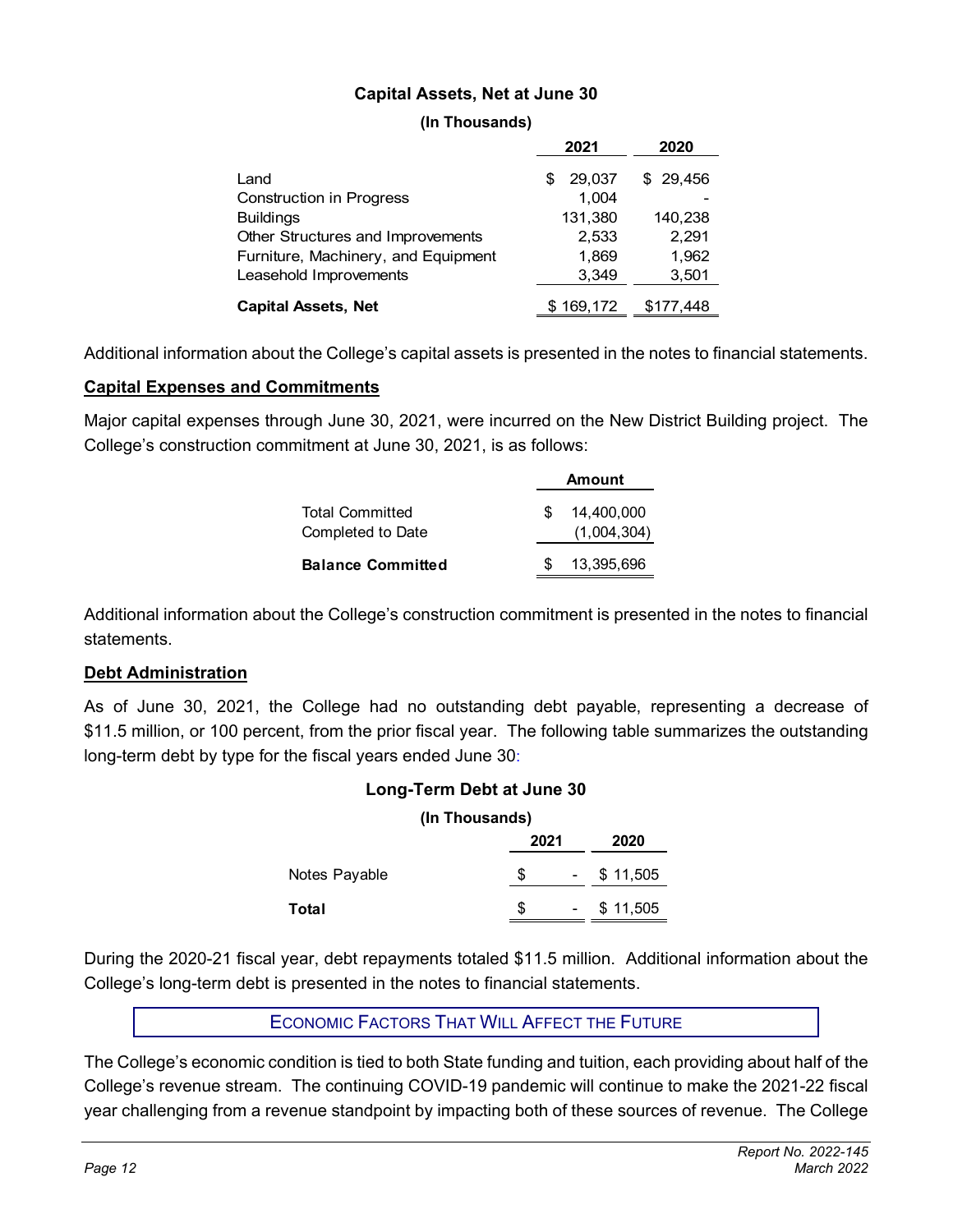instituted a distance learning fee of \$14 per credit hour in Fall 2020 (along with a significant shift from face-to-face to online learning) that will provide a key source of new revenue for the College and allow for the shifting of some resources to help alleviate any potential revenue shortfalls along with the improvement of distance learning classes. The College will also need to keep close watch on costs to maintain a balanced budget and may still need to draw down some of its fund balance in the 2021-22 fiscal year.

# REQUESTS FOR INFORMATION

Questions concerning information provided in the MD&A or other required supplementary information, and financial statements and notes thereto, or requests for additional financial information should be addressed to the Vice President for Administration/Chief Financial Officer, Hillsborough Community College, 39 Columbia Dr., Tampa, Florida 33606.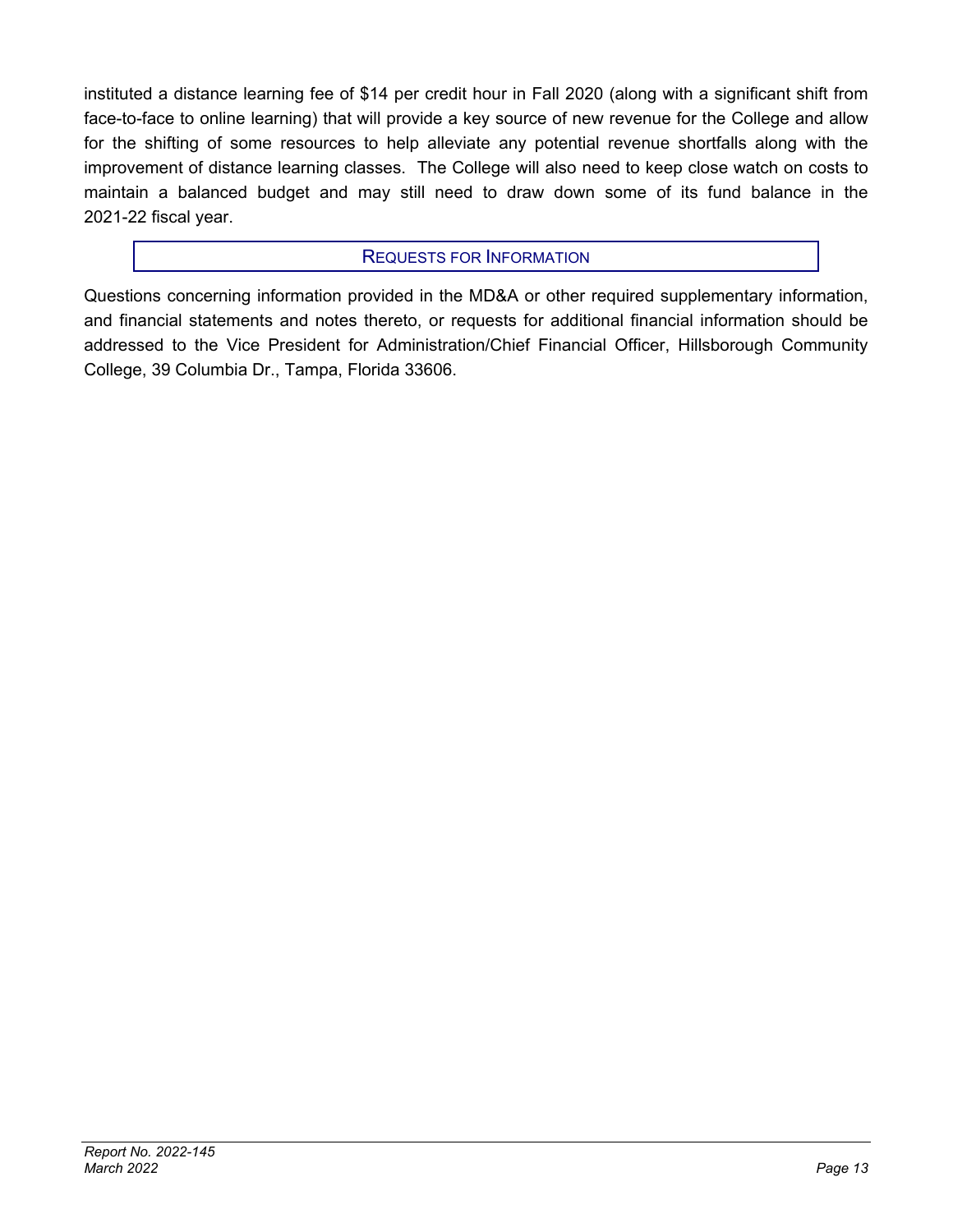# <span id="page-18-0"></span>*BASIC FINANCIAL STATEMENTS*

### **HILLSBOROUGH COMMUNITY COLLEGE A Component Unit of the State of Florida Statement of Net Position**

**June 30, 2021** 

|                                           |               | Component       |
|-------------------------------------------|---------------|-----------------|
|                                           | College       | Unit            |
| <b>ASSETS</b>                             |               |                 |
| <b>Current Assets:</b>                    |               |                 |
| Cash and Cash Equivalents                 | \$24,669,610  | \$<br>1,429,203 |
| Restricted Cash and Cash Equivalents      | 1,857,095     |                 |
| Investments                               | 2,624,258     |                 |
| Accounts Receivable, Net                  | 4,809,795     | 417,905         |
| Pledges Receivable, Net                   |               | 357,684         |
| Notes Receivable                          | 14,073        |                 |
| Due from Other Governmental Agencies      | 17,888,086    |                 |
| Due from Component Unit                   | 373,794       |                 |
| Inventories                               | 1,687,223     |                 |
| <b>Prepaid Expenses</b>                   | 2,258,178     | 63,382          |
| <b>Total Current Assets</b>               | 56, 182, 112  | 2,268,174       |
| Noncurrent Assets:                        |               |                 |
| Restricted Cash and Cash Equivalents      | 44,835,514    | 2,747,241       |
| Investments                               | 6,657,369     | 14,110,507      |
| Pledges Receivable, Net                   |               | 793,961         |
| Depreciable Capital Assets, Net           | 139, 130, 934 | 9,118,090       |
| Nondepreciable Capital Assets             | 30,040,839    |                 |
| <b>Other Assets</b>                       | 137,500       |                 |
|                                           |               |                 |
| <b>Total Noncurrent Assets</b>            | 220,802,156   | 26,769,799      |
| <b>TOTAL ASSETS</b>                       | 276,984,268   | 29,037,973      |
| DEFERRED OUTFLOWS OF RESOURCES            |               |                 |
| <b>Other Postemployment Benefits</b>      | 810,843       |                 |
| Pensions                                  | 24,727,931    |                 |
| TOTAL DEFERRED OUTFLOWS OF RESOURCES      | 25,538,774    |                 |
| <b>LIABILITIES</b>                        |               |                 |
| <b>Current Liabilities:</b>               |               |                 |
| <b>Accounts Payable</b>                   | 6,827,383     | 288,762         |
| Accrued Interest Payable                  |               | 19,127          |
| Salary and Payroll Taxes Payable          | 3,754,405     |                 |
| Retainage Payable                         | 167,323       |                 |
| Due to Other Governmental Agencies        | 917,826       |                 |
| Due to College                            |               | 373,794         |
| <b>Unearned Revenue</b>                   | 3,848         | 97,862          |
| <b>Estimated Insurance Claims Payable</b> | 1,620,837     |                 |
| Deposits Held for Others                  | 554,252       |                 |
| Long-Term Liabilities - Current Portion:  |               |                 |
| Notes Payable                             |               | 864,000         |
| <b>Compensated Absences Payable</b>       | 400,000       |                 |
| Other Postemployment Benefits Liability   | 282,366       |                 |
| Net Pension Liability                     | 539,085       |                 |
| <b>Total Current Liabilities</b>          | 15,067,325    | 1,643,545       |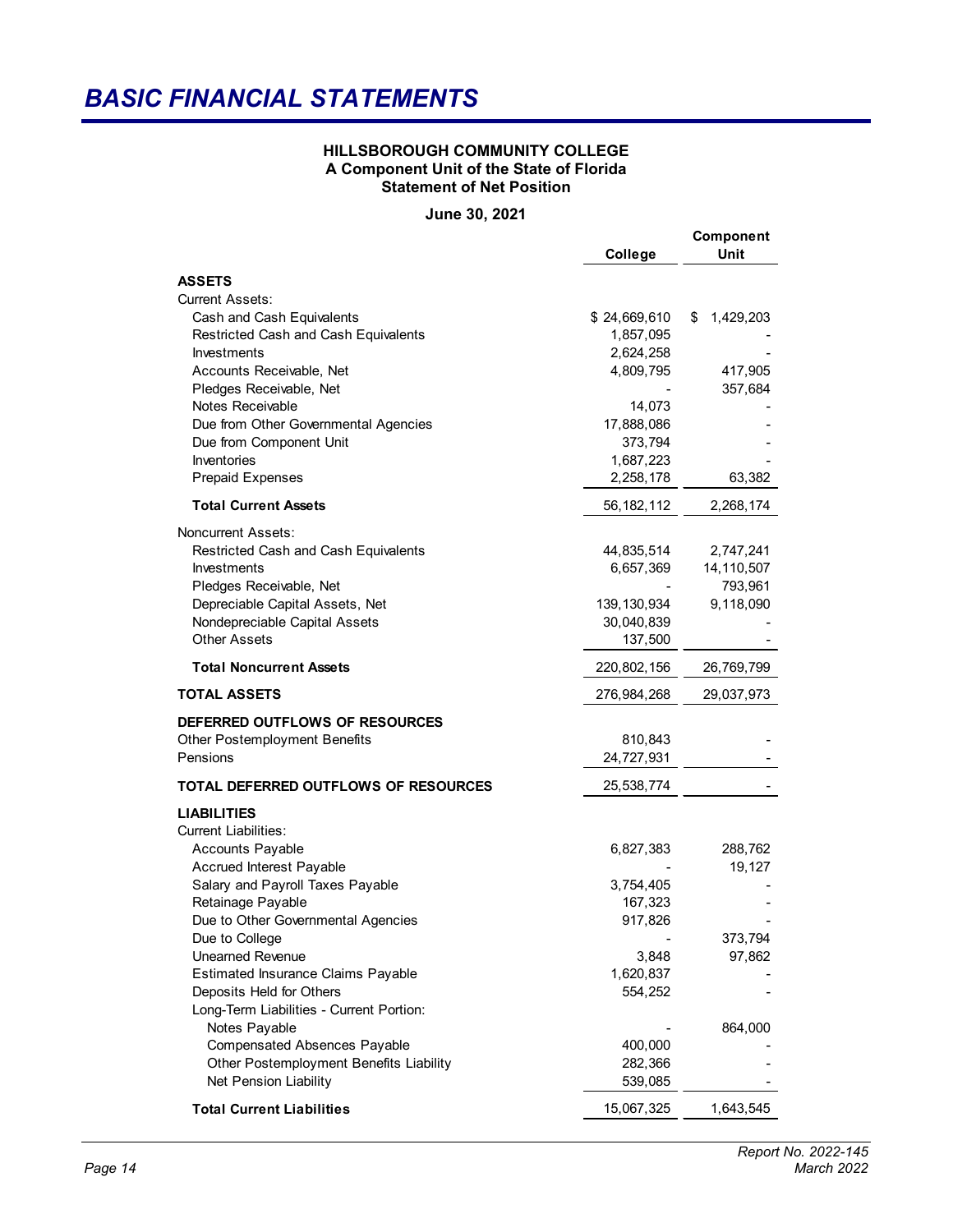|                                                                         | College                 | Component<br>Unit |
|-------------------------------------------------------------------------|-------------------------|-------------------|
| <b>LIABILITIES (Continued)</b><br>Noncurrent Liabilities:               |                         |                   |
| Notes Payable                                                           |                         | 10,170,434        |
| <b>Compensated Absences Payable</b>                                     | 3,969,590               |                   |
| Other Postemployment Benefits Liability<br><b>Net Pension Liability</b> | 1,330,224<br>73,686,457 |                   |
| <b>Total Noncurrent Liabilities</b>                                     |                         |                   |
|                                                                         | 78,986,271              | 10,170,434        |
| <b>TOTAL LIABILITIES</b>                                                | 94,053,596              | 11,813,979        |
| DEFERRED INFLOWS OF RESOURCES                                           |                         |                   |
| <b>Other Postemployment Benefits</b>                                    | 234,903                 |                   |
| Pensions                                                                | 2,775,927               |                   |
| TOTAL DEFERRED INFLOWS OF RESOURCES                                     | 3,010,830               |                   |
| <b>NET POSITION</b>                                                     |                         |                   |
| Net Investment in Capital Assets                                        | 169, 171, 773           | (1,916,344)       |
| Restricted:<br>Nonexpendable:                                           |                         |                   |
| Endowment                                                               |                         | 5,231,595         |
| Expendable:                                                             |                         |                   |
| Grants and Loans                                                        | 440,028                 | 2, 146, 178       |
| Scholarships                                                            |                         | 4,765,681         |
| <b>Capital Projects</b>                                                 | 46,453,516              |                   |
| Other                                                                   |                         | 1,487,897         |
| Unrestricted                                                            | (10,606,701)            | 5,508,987         |
| <b>TOTAL NET POSITION</b>                                               | \$205,458,616           | \$17,223,994      |

The accompanying notes to financial statements are an integral part of this statement.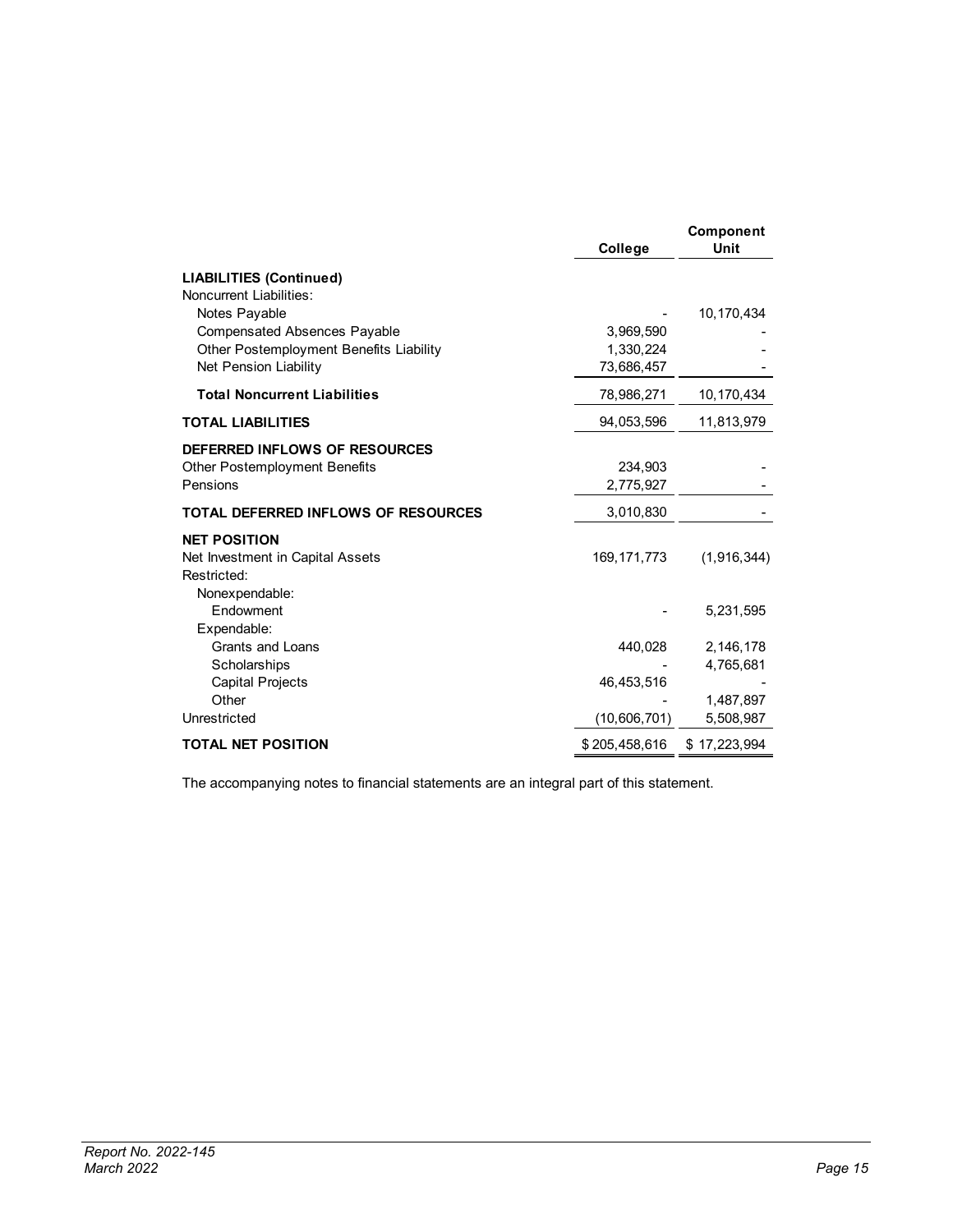THIS PAGE INTENTIONALLY LEFT BLANK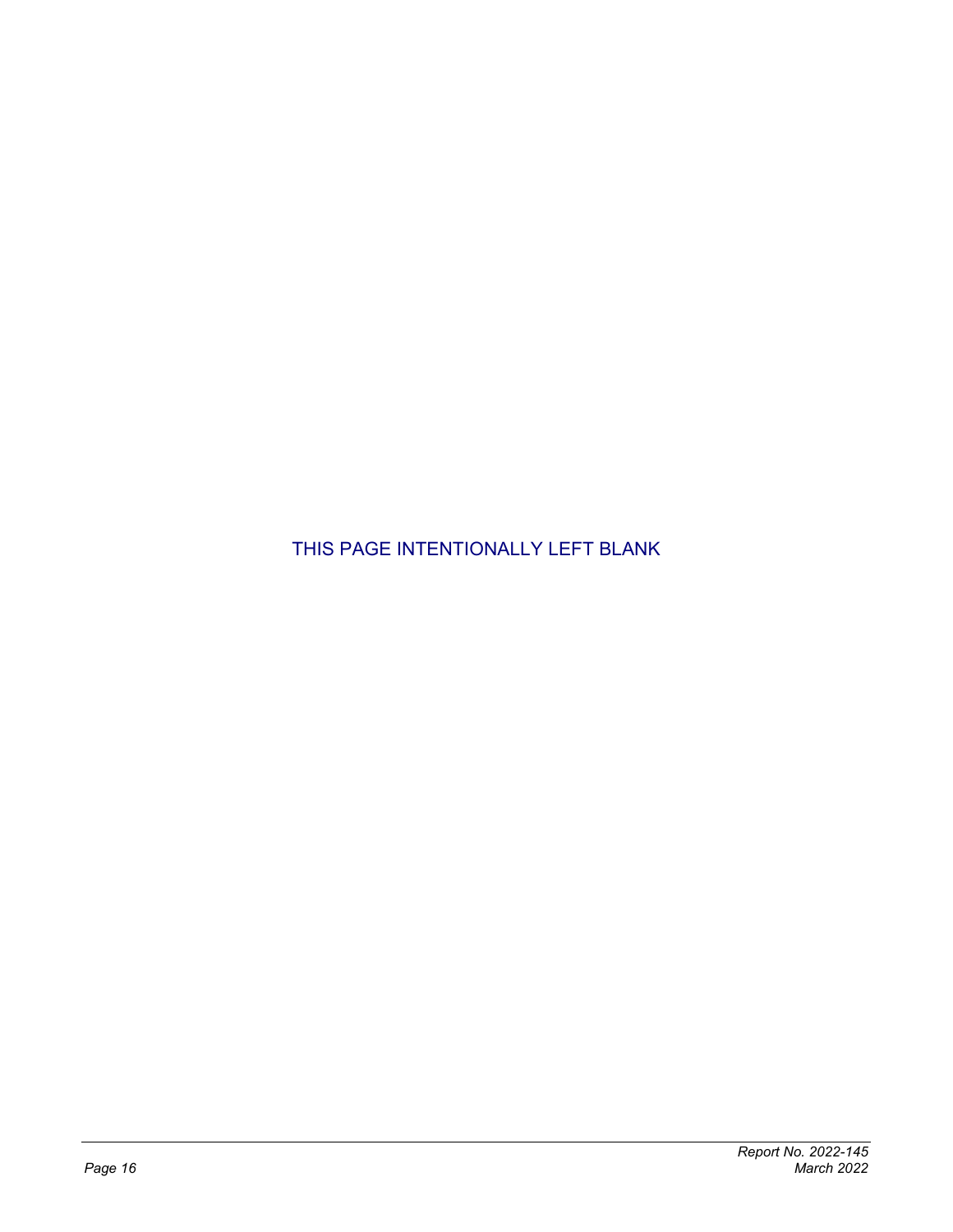### **HILLSBOROUGH COMMUNITY COLLEGE A Component Unit of the State of Florida Statement of Revenues, Expenses, and Changes in Net Position**

### **For the Fiscal Year Ended June 30, 2021**

<span id="page-21-0"></span>

|                                                |                 | Component     |
|------------------------------------------------|-----------------|---------------|
|                                                | College         | Unit          |
| <b>REVENUES</b>                                |                 |               |
| <b>Operating Revenues:</b>                     |                 |               |
| Student Tuition and Fees, Net of Scholarship   |                 |               |
| Allowances of \$24,215,885                     | \$38,959,202    | S             |
| <b>Federal Grants and Contracts</b>            | 3,514,511       |               |
| State and Local Grants and Contracts           | 2,663,474       |               |
| Nongovernmental Grants and Contracts           | 611,766         | 1,191,591     |
| Sales and Services of Educational Departments  | 210,674         |               |
| Auxiliary Enterprises, Net of Scholarship      |                 |               |
| Allowances of \$1,237,053                      | 5,527,240       |               |
| <b>Other Operating Revenues</b>                | 1,056,763       | 3,885,630     |
| <b>Total Operating Revenues</b>                | 52,543,630      | 5,077,221     |
| <b>EXPENSES</b>                                |                 |               |
| <b>Operating Expenses:</b>                     |                 |               |
| <b>Personnel Services</b>                      | 108,436,385     | 693,748       |
| Scholarships and Waivers                       | 46,821,479      | 3,537,428     |
| Utilities and Communications                   | 3,881,796       |               |
| <b>Contractual Services</b>                    | 13,687,225      |               |
| Other Services and Expenses                    | 14,116,528      | 1,902,082     |
| <b>Materials and Supplies</b>                  | 14,458,822      |               |
| Depreciation                                   | 9,561,320       | 1,073,770     |
| <b>Total Operating Expenses</b>                | 210,963,555     | 7,207,028     |
| <b>Operating Loss</b>                          | (158, 419, 925) | (2, 129, 807) |
| <b>NONOPERATING REVENUES (EXPENSES)</b>        |                 |               |
| <b>State Noncapital Appropriations</b>         | 71,189,826      |               |
| <b>Federal and State Student Financial Aid</b> | 66,362,053      |               |
| Gifts and Grants                               | 16,566,303      | 2,180,590     |
| Investment Income                              | 270,300         | 317,642       |
| Net Gain (Loss) on Investments                 | (148, 545)      | 1,073,791     |
| <b>Realized Gain on Investments</b>            |                 | 1,822,675     |
| Gain on Disposal of Capital Assets             | 17,676,700      |               |
| Interest on Capital Asset-Related Debt         | (242, 308)      |               |
| <b>Net Nonoperating Revenues</b>               | 171,674,329     | 5,394,698     |
| <b>Income Before Other Revenues</b>            | 13,254,404      | 3,264,891     |
| <b>State Capital Appropriations</b>            | 792,400         |               |
| Capital Grants, Contracts, Gifts, and Fees     | 4,645,841       |               |
| <b>Total Other Revenues</b>                    | 5,438,241       |               |
| <b>Increase in Net Position</b>                | 18,692,645      | 3,264,891     |
| Net Position, Beginning of Year                | 186,765,971     | 13,959,103    |
| Net Position, End of Year                      | \$205,458,616   | \$17,223,994  |

The accompanying notes to financial statements are an integral part of this statement.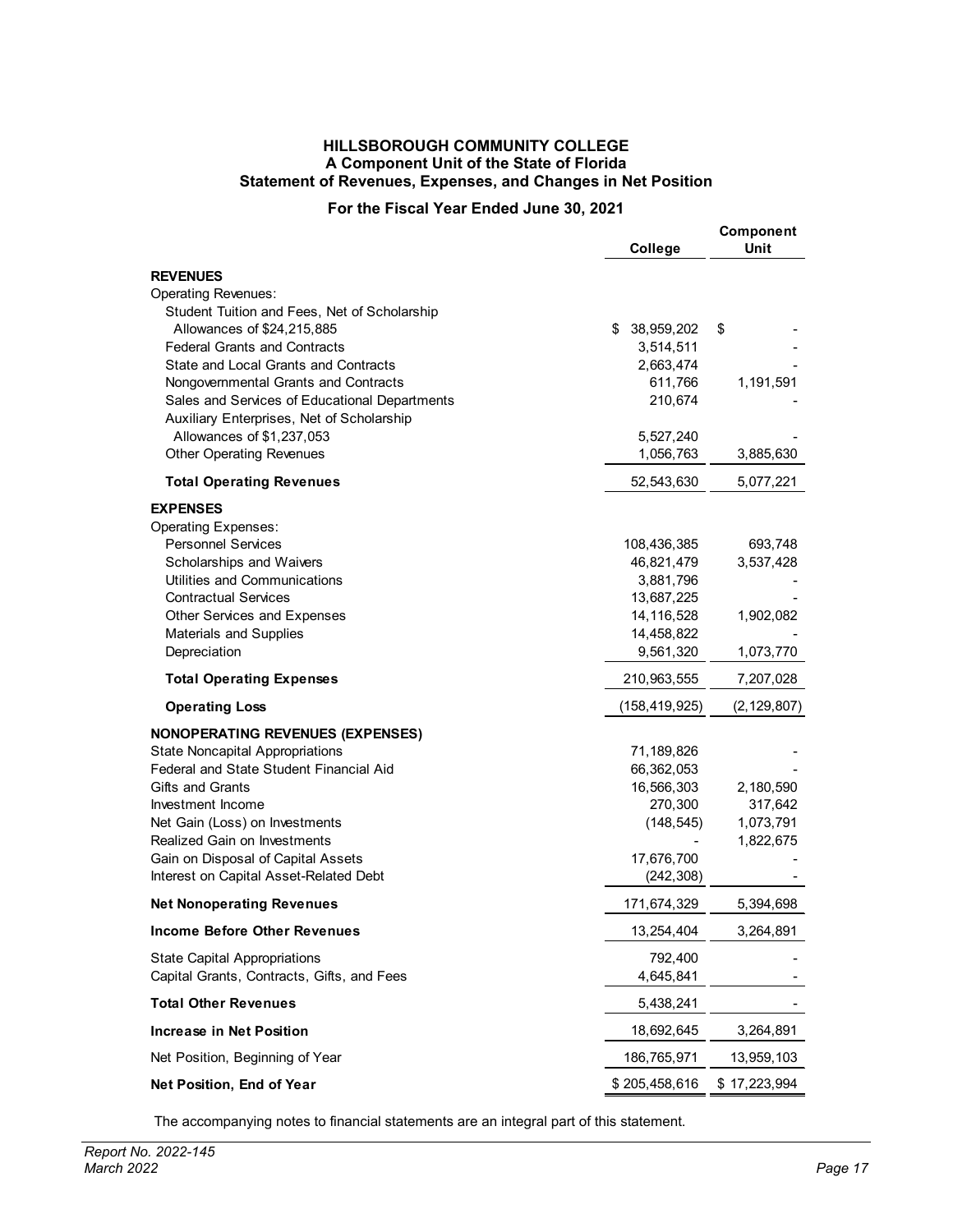### **HILLSBOROUGH COMMUNITY COLLEGE A Component Unit of the State of Florida Statement of Cash Flows**

**For the Fiscal Year Ended June 30, 2021** 

<span id="page-22-0"></span>

|                                                                        | College          |
|------------------------------------------------------------------------|------------------|
| <b>CASH FLOWS FROM OPERATING ACTIVITIES</b>                            |                  |
| Student Tuition and Fees, Net                                          | \$41,512,111     |
| <b>Grants and Contracts</b>                                            | 6,694,659        |
| Payments to Suppliers                                                  | (41, 399, 832)   |
| Payments for Utilities and Communications                              | (3,881,796)      |
| Payments to Employees                                                  | (77, 173, 264)   |
| Payments for Employee Benefits                                         | (24, 253, 815)   |
| Payments for Scholarships                                              | (46, 849, 719)   |
| Auxiliary Enterprises, Net                                             | 5,534,590        |
| Sales and Services of Educational Departments                          | 210,674          |
| <b>Other Receipts</b>                                                  | 883,620          |
| <b>Net Cash Used by Operating Activities</b>                           | (138, 722, 772)  |
| CASH FLOWS FROM NONCAPITAL FINANCING ACTIVITIES                        |                  |
| <b>State Noncapital Appropriations</b>                                 | 71,189,826       |
| Federal and State Student Financial Aid                                | 66,362,053       |
| Federal Direct Loan Program Receipts                                   | 38,474,710       |
| Federal Direct Loan Program Disbursements                              | (38, 474, 710)   |
| Gifts and Grants Received for Other Than Capital or Endowment Purposes | 6,268,581        |
| <b>Net Cash Provided by Noncapital Financing Activities</b>            | 143,820,460      |
| <b>CASH FLOWS FROM CAPITAL AND RELATED FINANCING ACTIVITIES</b>        |                  |
| <b>State Capital Appropriations</b>                                    | 145,207          |
| <b>Capital Grants and Gifts</b>                                        | 4,645,841        |
| Proceeds from Sale of Capital Assets                                   | 18,915,000       |
| <b>Purchases of Capital Assets</b>                                     | (2,466,314)      |
| Principal Paid on Capital Debt                                         | (11, 505, 000)   |
| Interest Paid on Capital Debt                                          | (242, 308)       |
| Net Cash Provided by Capital and Related Financing Activities          | 9,492,426        |
| <b>CASH FLOWS FROM INVESTING ACTIVITIES</b>                            |                  |
| Proceeds from Sales and Maturities of Investments                      | 4,333,672        |
| Purchases of Investments                                               | (4, 472, 000)    |
| Investment Income                                                      | 270,300          |
| Net Cash Provided by Investing Activities                              | 131,972          |
| Net Increase in Cash and Cash Equivalents                              | 14,722,086       |
| Cash and Cash Equivalents, Beginning of Year                           | 56,640,133       |
| Cash and Cash Equivalents, End of Year                                 | 71,362,219<br>\$ |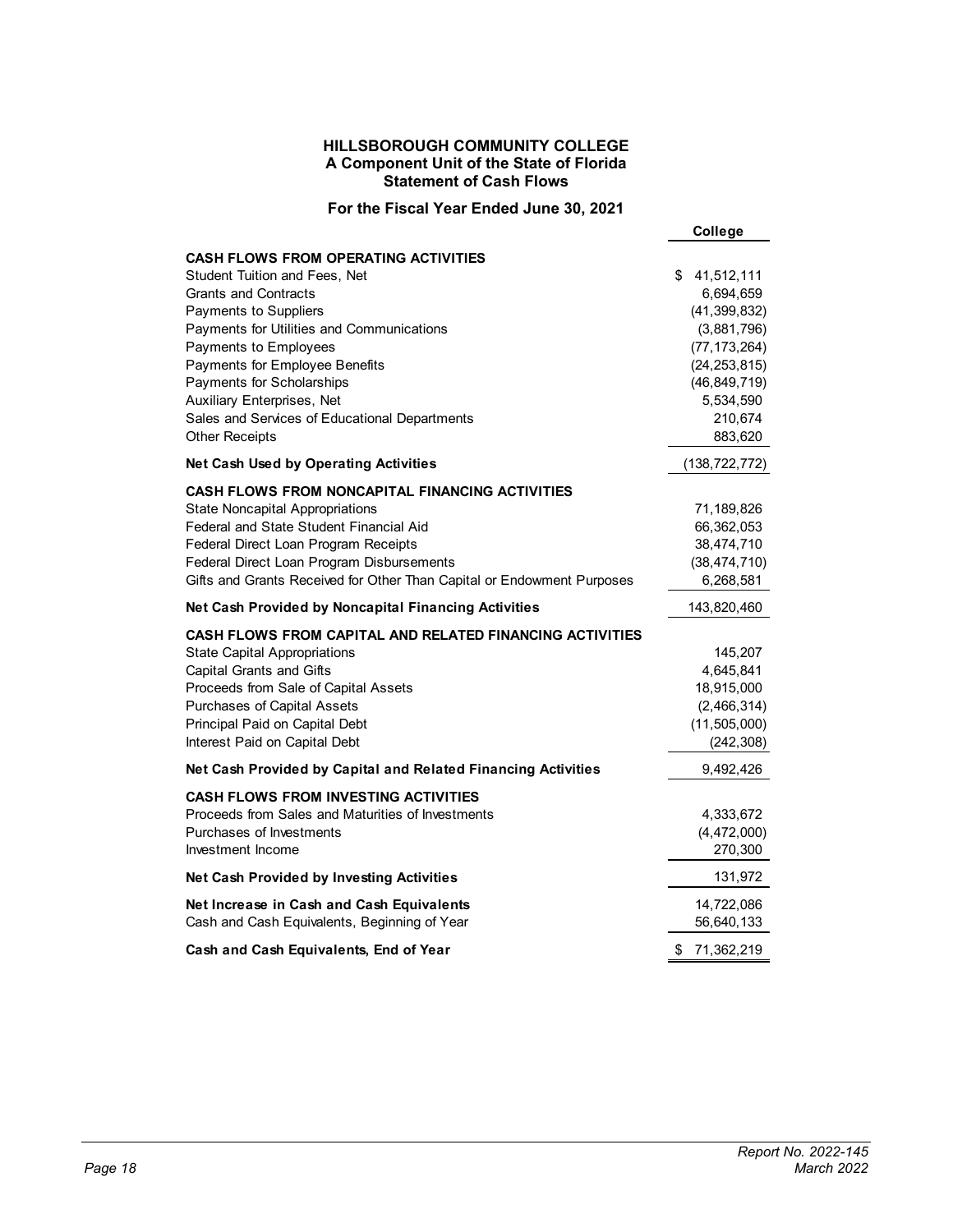|                                                                                                       | College               |
|-------------------------------------------------------------------------------------------------------|-----------------------|
| <b>RECONCILIATION OF OPERATING LOSS</b>                                                               |                       |
| TO NET CASH USED BY OPERATING ACTIVITIES                                                              |                       |
| <b>Operating Loss</b>                                                                                 | \$<br>(158, 419, 925) |
| Adjustments to Reconcile Operating Loss                                                               |                       |
| to Net Cash Used by Operating Activities:                                                             |                       |
| <b>Depreciation Expense</b>                                                                           | 9,561,320             |
| Changes in Assets, Liabilities, Deferred Outflows of Resources,<br>and Deferred Inflows of Resources: |                       |
| Receivables, Net                                                                                      | 6,759,498             |
| Due from Other Governmental Agencies                                                                  | (4, 212, 538)         |
| Due from Component Unit                                                                               | 38,692                |
| Due to Other Governmental Agencies                                                                    | (202, 986)            |
| Inventories                                                                                           | 98,038                |
| <b>Prepaid Expenses</b>                                                                               | (193,990)             |
| <b>Accounts Payable</b>                                                                               | 809,970               |
| Notes Receivable                                                                                      | 7,004                 |
| Salaries and Payoll Taxes Payable                                                                     | 211,163               |
| Unearned Revenue                                                                                      | (4, 559)              |
| <b>Estimated Insurance Claims Payable</b>                                                             | (109, 704)            |
| Deposits Held for Others                                                                              | 27,399                |
| <b>Compensated Absences Payable</b>                                                                   | 232,285               |
| Other Postemployment Benefits Payable                                                                 | (34, 912)             |
| Net Pension Liability                                                                                 | 11,845,133            |
| Deferred Outflows of Resources Related to Other Postemployment Benefits                               | 136,079               |
| Deferred Inflows of Resources Related to Other Postemployment Benefits                                | (39, 195)             |
| Deferred Outflows of Resources Related to Pensions                                                    | (2,605,150)           |
| Deferred Inflows of Resources Related to Pensions                                                     | (2,626,394)           |
| <b>NET CASH USED BY OPERATING ACTIVITIES</b>                                                          | \$<br>(138, 722, 772) |
| SUPPLEMENTAL DISCLOSURE OF NONCASH INVESTING ACTIVITIES                                               |                       |

\$ (148,545) Unrealized losses on investments were recognized as a reduction to investment income on the statement of revenues, expenses, and changes in net position, but are not cash transactions for the statement of cash flows.

The accompanying notes to financial statements are an integral part of this statement.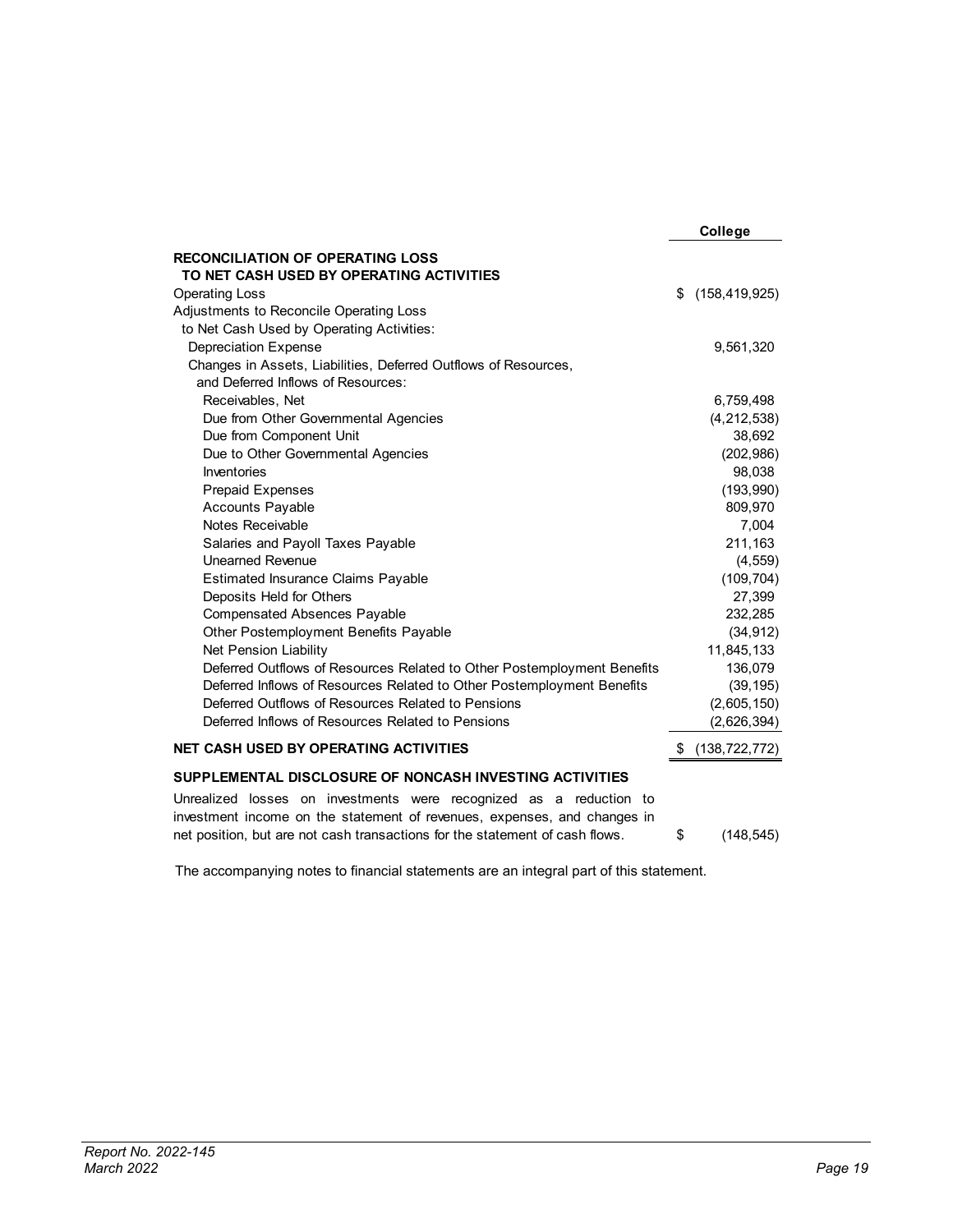# <span id="page-24-0"></span>*NOTES TO FINANCIAL STATEMENTS*

# **1. Summary of Significant Accounting Policies**

**Reporting Entity**. The governing body of Hillsborough Community College, a component unit of the State of Florida, is the College Board of Trustees. The Board of Trustees constitutes a corporation and is composed of five members appointed by the Governor and confirmed by the Senate. The Board of Trustees is under the general direction and control of the Florida Department of Education, Division of Florida Colleges, and is governed by State law and State Board of Education (SBE) rules. However, the Board of Trustees is directly responsible for the day-to-day operations and control of the College within the framework of applicable State laws and SBE rules. The College serves Hillsborough County.

Criteria for defining the reporting entity are identified and described in the Governmental Accounting Standards Board's (GASB) *Codification of Governmental Accounting and Financial Reporting Standards*, Sections 2100 and 2600. These criteria were used to evaluate potential component units for which the Board of Trustees is financially accountable and other organizations for which the nature and significance of their relationship with the Board of Trustees are such that exclusion would cause the College's financial statements to be misleading. Based on the application of these criteria, the College is a component unit of the State of Florida, and its financial balances and activities are reported in the State's Annual Comprehensive Financial Report by discrete presentation.

**Discretely Presented Component Unit**. Based on the application of the criteria for determining component units, The Hillsborough Community College Foundation, Inc. (Foundation), a legally separate entity, is included within the College's reporting entity as a discretely presented component unit and is governed by a separate board.

The Foundation is also a direct-support organization, as defined in Section 1004.70, Florida Statutes, and although legally separate from the College, is financially accountable to the College. The Foundation is managed independently, outside the College's budgeting process, and its powers generally are vested in a governing board pursuant to various State statutes. The Foundation receives, holds, invests, and administers property, and makes expenditures to or for the benefit of the College.

The Foundation is audited by other auditors pursuant to Section 1004.70(6), Florida Statutes. The Foundation's audited financial statements are available to the public and can be obtained from the Vice President for Administrative Services/Chief Financial Officer, Hillsborough Community College, 39 Columbia Dr., Tampa, Florida 33606. The financial data reported on the accompanying financial statements was derived from the Foundation's audited financial statements for the fiscal year ended June 30, 2021.

**Basis of Presentation**. The College's accounting policies conform with accounting principles generally accepted in the United States of America applicable to public colleges and universities as prescribed by GASB. The National Association of College and University Business Officers (NACUBO) also provides the College with recommendations prescribed in accordance with generally accepted accounting principles promulgated by GASB and the Financial Accounting Standards Board (FASB). GASB allows public colleges various reporting options. The College has elected to report as an entity engaged in only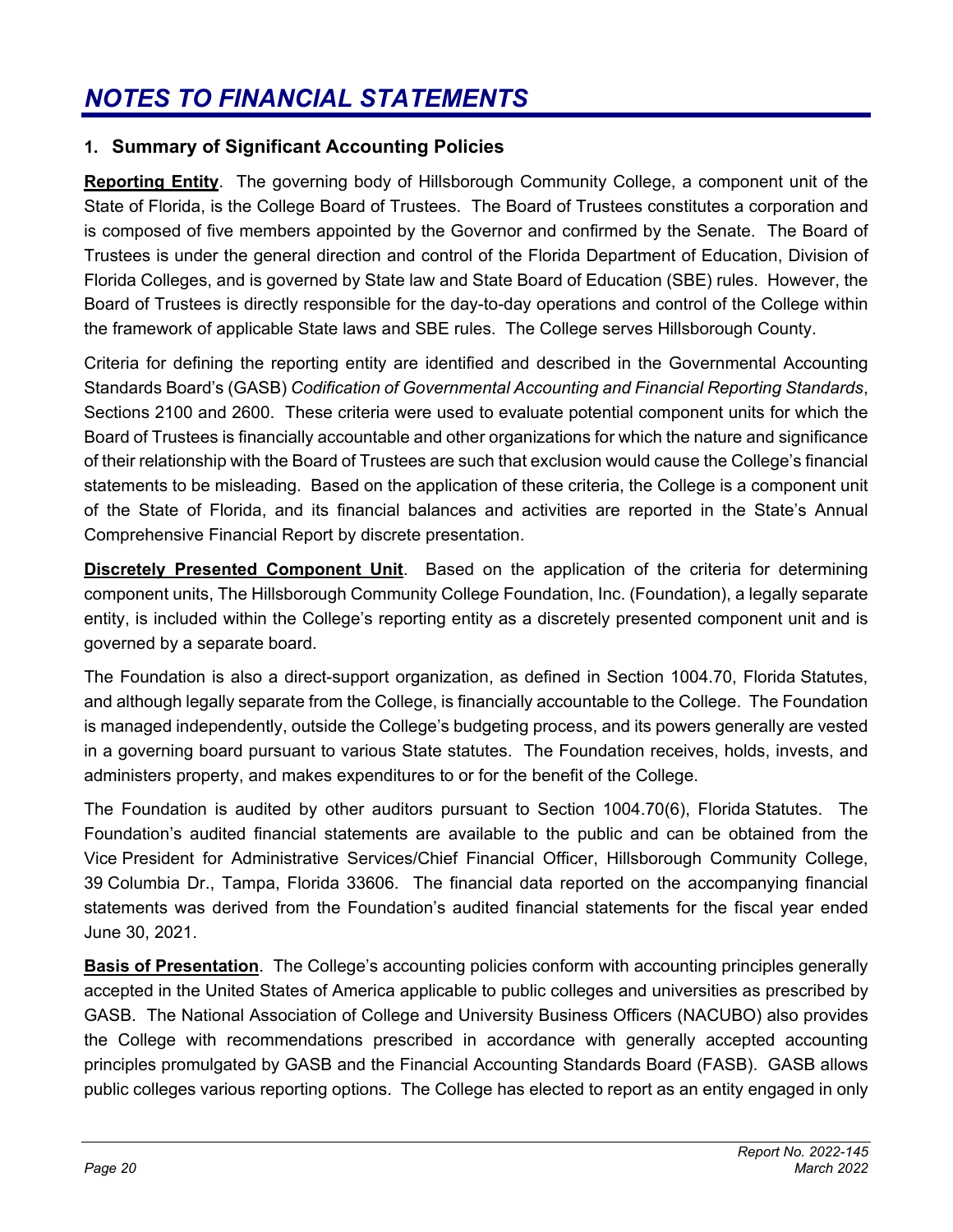business-type activities. This election requires the adoption of the accrual basis of accounting and entitywide reporting including the following components:

- Management's Discussion and Analysis
- Basic Financial Statements:
	- o Statement of Net Position
	- o Statement of Revenues, Expenses, and Changes in Net Position
	- o Statement of Cash Flows
	- o Notes to Financial Statements
- Other Required Supplementary Information

**Measurement Focus and Basis of Accounting**. Basis of accounting refers to when revenues, expenses, assets, deferred outflows of resources, liabilities, and deferred inflows of resources are recognized in the accounts and reported in the financial statements. Specifically, it relates to the timing of the measurements made, regardless of the measurement focus applied. The College's financial statements are presented using the economic resources measurement focus and the accrual basis of accounting. Revenues, expenses, gains, losses, assets, deferred outflows of resources, liabilities, and deferred inflows of resources resulting from exchange and exchange-like transactions are recognized when the exchange takes place. Revenues, expenses, gains, losses, assets, deferred outflows of resources, liabilities, and deferred inflows of resources resulting from nonexchange activities are generally recognized when all applicable eligibility requirements, including time requirements, are met. The College follows GASB standards of accounting and financial reporting.

The College's component unit uses the economic resources measurement focus and the accrual basis of accounting, and follows FASB standards of accounting and financial reporting for not-for-profit organizations.

Significant interdepartmental sales between auxiliary service departments and other institutional departments have been accounted for as reductions of expenses and not revenues of those departments.

The College's principal operating activity is instruction. Operating revenues and expenses generally include all fiscal transactions directly related to instruction as well as administration, academic support, student services, physical plant operations, and depreciation of capital assets. Nonoperating revenues include State noncapital appropriations, Federal and State student financial aid, gifts and grants, and investment income. Unrealized loss on investments and interest on capital asset-related debt are nonoperating expenses. Other revenues generally include revenues for capital construction projects.

The statement of net position is presented in a classified format to distinguish between current and noncurrent assets and liabilities. When both restricted and unrestricted resources are available to fund certain programs, it is the College's policy to first apply the restricted resources to such programs followed by the use of the unrestricted resources.

The statement of revenues, expenses, and changes in net position is presented by major sources and is reported net of tuition scholarship allowances. Tuition scholarship allowances are the difference between the stated charge for goods and services provided by the College and the amount that is actually paid by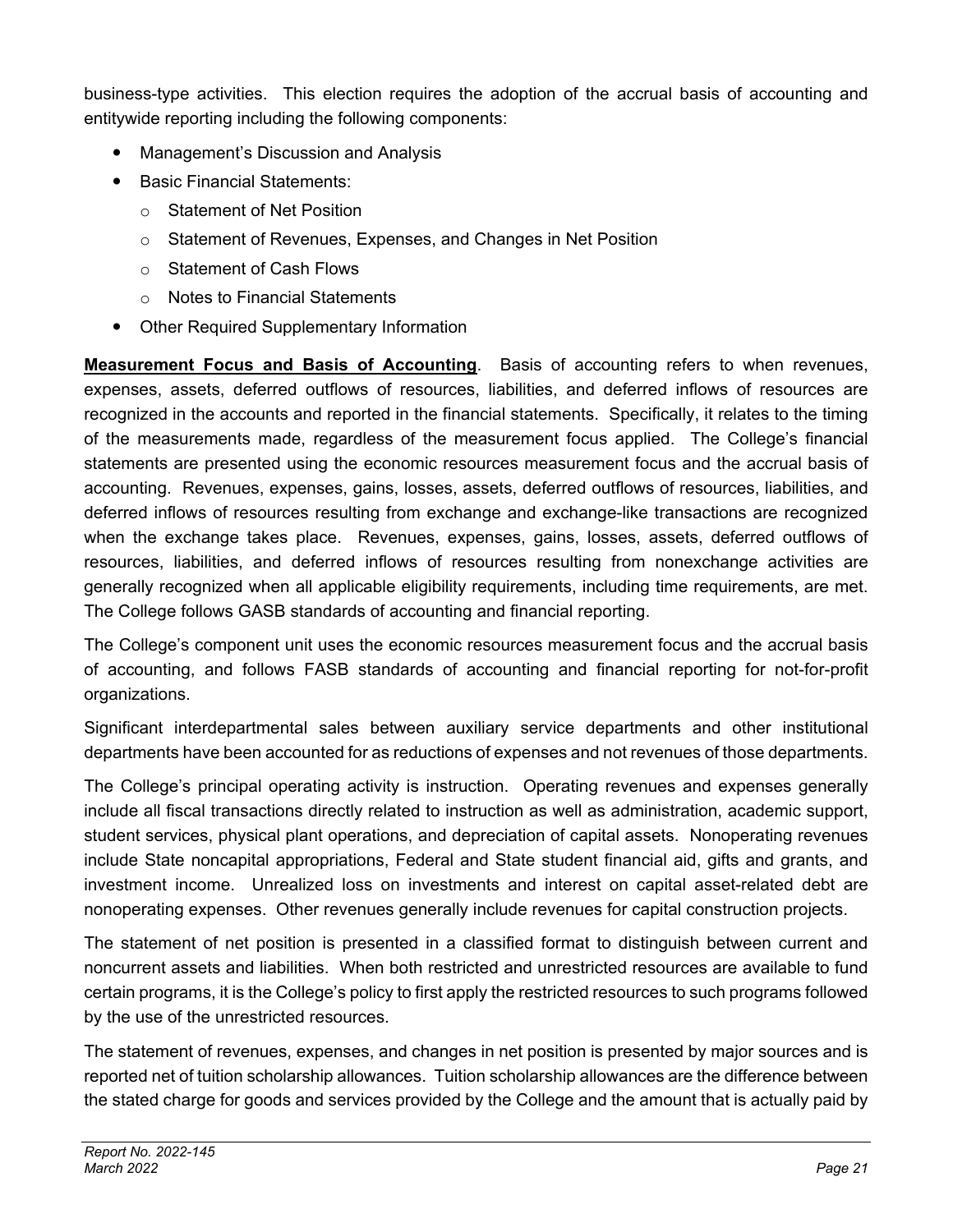the student or the third party making payment on behalf of the student. The College applied the "Alternate Method" as prescribed in NACUBO Advisory Report 2000-05 to determine the reported net tuition scholarship allowances. Under this method, the College computes these amounts by allocating the cash payments to students, excluding payments for services, using a ratio of total aid to aid not considered third-party aid.

The statement of cash flows is presented using the direct method in compliance with GASB Statement No. 9, *Reporting Cash Flows of Proprietary and Nonexpendable Trust Funds and Governmental Entities That Use Proprietary Fund Accounting*.

**Cash and Cash Equivalents**. The amount reported as cash and cash equivalents consists of cash on hand, cash in demand accounts, money market funds, and cash invested with the State Board of Administration (SBA) Florida PRIME investment pool. For reporting cash flows, the College considers all highly liquid investments with original maturities of 3 months or less, that are not held solely for income or profit, to be cash equivalents. Under this definition, the College considers amounts invested in the SBA Florida PRIME investment pool to be cash equivalents.

College cash deposits are held in banks qualified as public depositories under Florida law. All such deposits are insured by Federal depository insurance, up to specified limits, or collateralized with securities held in Florida's multiple financial institution collateral pool required by Chapter 280, Florida Statutes. Cash and cash equivalents that are externally restricted to make debt service payments, maintain sinking or reserve funds, or to purchase or construct capital or other restricted assets are classified as restricted.

At June 30, 2021, the College reported as cash equivalents \$34,444,836 in the Florida PRIME investment pool administered by the SBA pursuant to Section 218.405, Florida Statutes. The College's investments in the Florida PRIME investment pool, which the SBA indicates is a Securities and Exchange Commission Rule 2a7-like external investment pool, are similar to money market funds in which shares are owned in the fund rather than the underlying investments. The Florida PRIME investment pool carried a credit rating of AAAm by Standard & Poor's and had a weighted-average days to maturity (WAM) of 50 days as of June 30, 2021. A portfolio's WAM reflects the average maturity in days based on final maturity or reset date, in the case of floating-rate instruments. WAM measures the sensitivity of the Florida PRIME investment pool to interest rate changes. The investments in the Florida PRIME investment pool are reported at amortized cost.

Section 218.409(8)(a), Florida Statutes, provides that "the principal, and any part thereof, of each account constituting the trust fund is subject to payment at any time from the moneys in the trust fund. However, the executive director may, in good faith, on the occurrence of an event that has a material impact on liquidity or operations of the trust fund, for 48 hours limit contributions to or withdrawals from the trust fund to ensure that the Board [State Board of Administration] can invest moneys entrusted to it in exercising its fiduciary responsibility. Such action must be immediately disclosed to all participants, the trustees, the Joint Legislative Auditing Committee, and the Investment Advisory Council. The trustees shall convene an emergency meeting as soon as practicable from the time the executive director has instituted such measures and review the necessity of those measures. If the trustees are unable to convene an emergency meeting before the expiration of the 48-hour moratorium on contributions and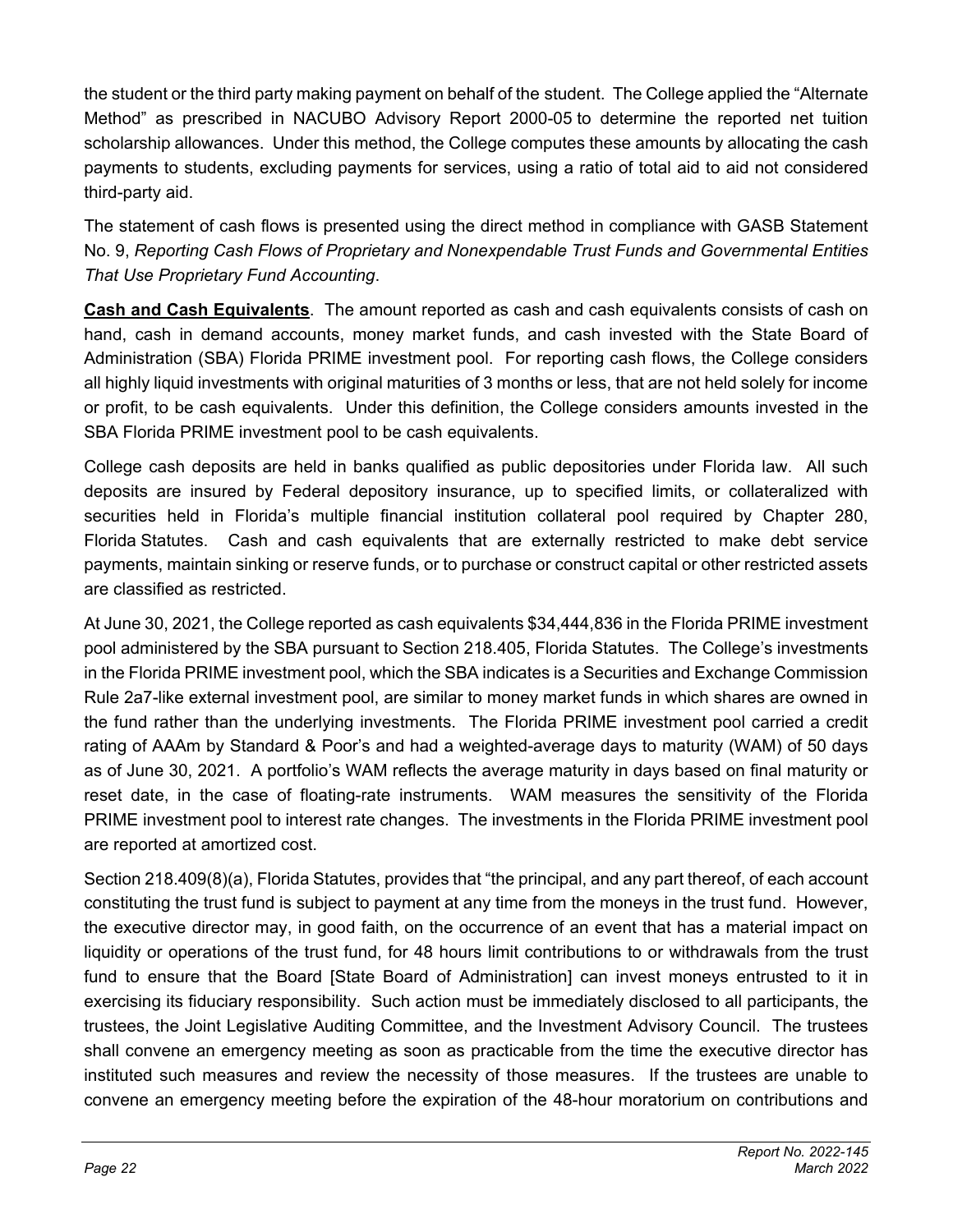withdrawals, the moratorium may be extended by the executive director until the trustees are able to meet to review the necessity for the moratorium. If the trustees agree with such measures, the trustees shall vote to continue the measures for up to an additional 15 days. The trustees must convene and vote to continue any such measures before the expiration of the time limit set, but in no case may the time limit set by the trustees exceed 15 days." As of June 30, 2021, there were no redemption fees or maximum transaction amounts, or any other requirements that serve to limit a participant's daily access to 100 percent of their account value.

At June 30, 2021, the College had \$62,124 in money market funds that carried a credit rating of Aaa by Moody's and had a WAM of 28 days.

**Inventories**. Inventories consist of items for resale by the campus bookstore, and are valued using the last invoice cost, which approximates the first-in, first-out method of inventory valuation. Consumable laboratory supplies, teaching materials, and office supplies on hand in College departments are expensed when purchased, and are not considered material. Accordingly, these items are not included in the reported inventory.

**Capital Assets**. College capital assets consist of land, construction in progress, buildings, other structures and improvements, furniture, machinery, and equipment, and leasehold improvements. These assets are capitalized and recorded at cost at the date of acquisition or at acquisition value at the date received in the case of gifts and purchases of State surplus property. Additions, improvements, and other outlays that significantly extend the useful life of an asset are capitalized. Other costs incurred for repairs and maintenance are expensed as incurred. The College has a capitalization threshold of \$5,000 for tangible personal property and \$25,000 for buildings and other structures and improvements. Depreciation is computed on the straight-line basis over the following estimated useful lives:

- $\bullet$  Buildings 40 years
- Other Structures and Improvements 10 years
- Furniture, Machinery, and Equipment:
	- $\circ$  Computer Equipment 3 years
	- o Vehicles, Office Machines, and Educational Equipment 5 years
	- $\circ$  Furniture 7 years
	- $\circ$  Pianos 10 years
- Leasehold Improvements 40 years

**Noncurrent Liabilities**. Noncurrent liabilities include compensated absences payable, other postemployment benefits liability, and net pension liabilities that are not scheduled to be paid within the next fiscal year.

**Pensions**. For purposes of measuring the net pension liability, deferred outflows of resources and deferred inflows of resources related to pensions, and pension expense, information about the fiduciary net positions of the Florida Retirement System (FRS) defined benefit plan and the Health Insurance Subsidy (HIS) defined benefit plan and additions to/deductions from the FRS and HIS fiduciary net positions have been determined on the same basis as they are reported by the FRS and the HIS plans.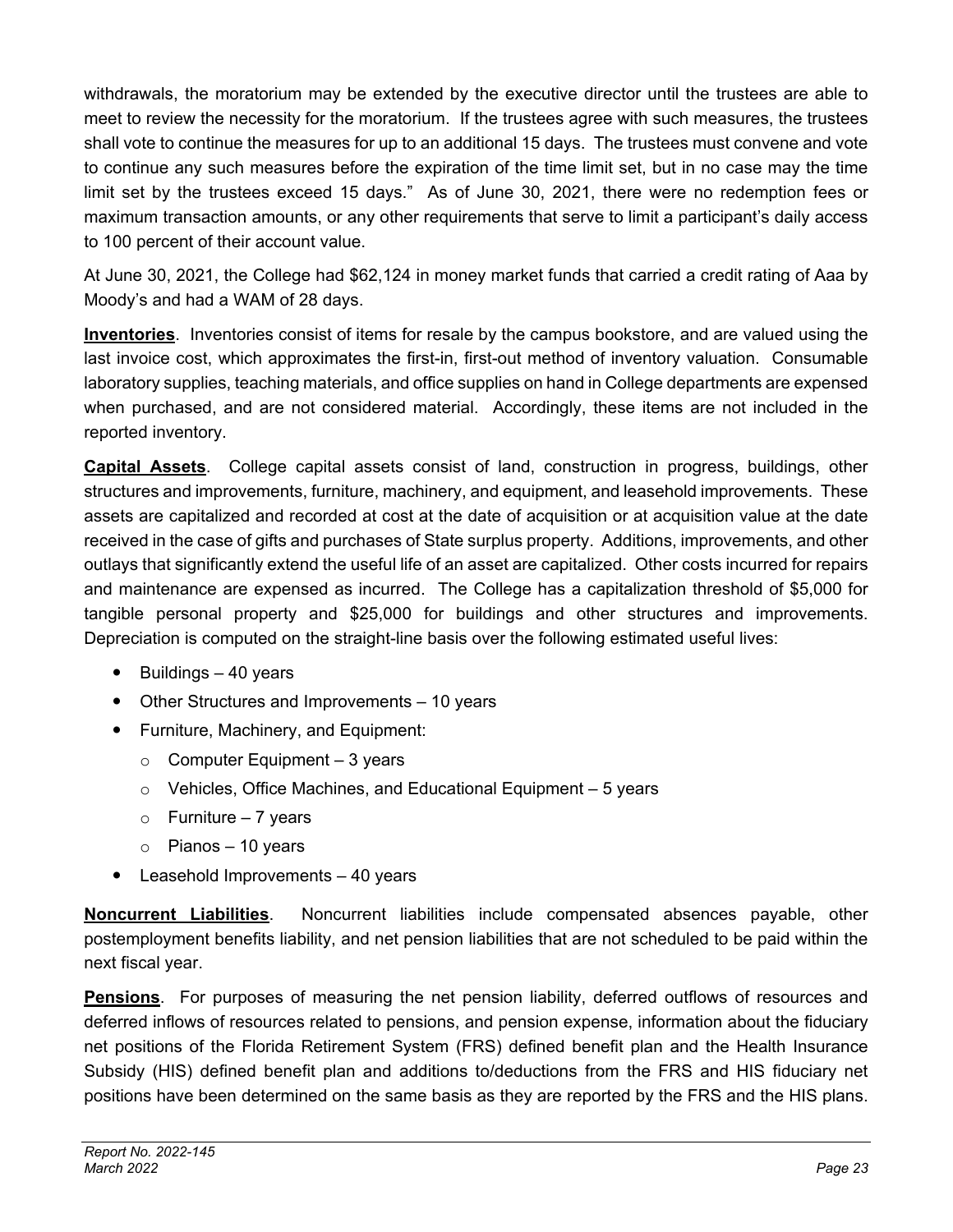Benefit payments (including refunds of employee contributions) are recognized when due and payable in accordance with benefit terms. Investments are reported at fair value.

# **2. Deficit Net Position in Individual Funds**

The College reported an unrestricted net position which included a deficit in the current funds - unrestricted, as shown below. This deficit can be attributed to the full recognition of long-term liabilities (i.e., compensated absences payable, other postemployment benefits liability, and net pension liabilities) in the current unrestricted funds.

| Fund                                                                                 | <b>Net Position</b> |                                      |  |
|--------------------------------------------------------------------------------------|---------------------|--------------------------------------|--|
| <b>Current Funds - Unrestricted</b><br><b>Auxiliary Funds</b><br><b>Agency Funds</b> |                     | (12, 902, 563)<br>2,294,862<br>1,000 |  |
| Total                                                                                |                     | (10,606,701)                         |  |

# **3. Investments**

The Board of Trustees has adopted a written investment policy providing that surplus funds of the College shall be invested in those institutions and instruments permitted under the provisions of Florida Statutes. Section 218.415(16), Florida Statutes, authorizes the College to invest in the Florida PRIME investment pool administered by the SBA; Securities and Exchange Commission registered money market funds with the highest credit quality rating from a nationally recognized rating agency; interest-bearing time deposits and savings accounts in qualified public depositories, as defined by Section 280.02, Florida Statutes; direct obligations of the United States Treasury; obligations of Federal agencies and instrumentalities; securities of, or interests in, certain open-end or closed-end management type investment companies; and other investments approved by the Board of Trustees as authorized by law. SBE Rule 6A-14.0765(3), Florida Administrative Code, provides that College loan, endowment, annuity, and life income funds may also be invested pursuant to Section 215.47, Florida Statutes. Investments authorized by Section 215.47, Florida Statutes, include bonds, notes, commercial paper, and various other types of investments.

Investments set aside to make debt service payments, maintain sinking or reserve funds, or to purchase or construct capital assets are classified as restricted.

**Fair Value Measurement**. The College categorizes its fair value measurements within the fair value hierarchy established by generally accepted accounting principles. The hierarchy is based on the valuation inputs used to measure the fair value of the asset. Level 1 inputs are quoted prices in active markets for identical assets, Level 2 inputs are significant other observable inputs, and Level 3 inputs are significant unobservable inputs.

All of the College's recurring fair value measurements as of June 30, 2021, are valued using quoted market prices (Level 1 inputs).

The College's investments at June 30, 2021, are reported as follows: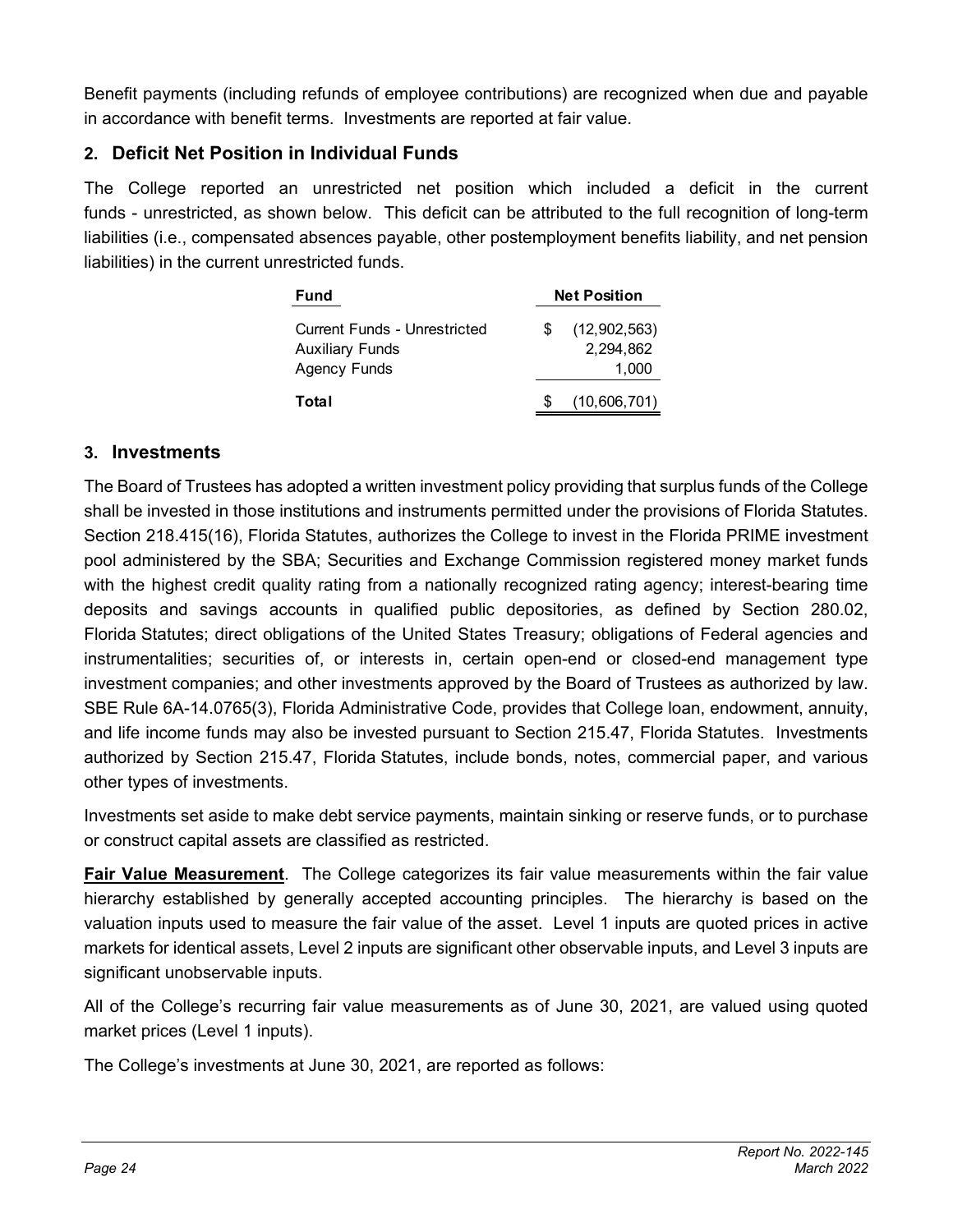|                                                                                                        |     |                                              | <b>Fair Value Measurements Using</b>                                                                                                                                       |                                              |                                                    |    |    |  |
|--------------------------------------------------------------------------------------------------------|-----|----------------------------------------------|----------------------------------------------------------------------------------------------------------------------------------------------------------------------------|----------------------------------------------|----------------------------------------------------|----|----|--|
| Investments by fair value level                                                                        |     | <b>Amount</b>                                | <b>Quoted Prices</b><br>Significant<br>in Active<br><b>Other</b><br><b>Observable</b><br><b>Markets for</b><br><b>Identical Assets</b><br>Inputs<br>(Level 2)<br>(Level 1) |                                              | Significant<br>Unobservable<br>Inputs<br>(Level 3) |    |    |  |
| United States Treasury Securities<br>Agency Bonds<br><b>Bonds and Notes</b><br>Certificates of Deposit | \$. | 1.581.563<br>995,995<br>624,534<br>6,079,535 | S                                                                                                                                                                          | 1,581,563<br>995,995<br>624,534<br>6,079,535 | S                                                  | ۰. | \$ |  |
| Total investments by fair value level                                                                  |     | 9,281,627                                    |                                                                                                                                                                            | 9,281,627                                    | \$                                                 |    | \$ |  |

**Certificates of Deposit**. The College reported investments totaling \$6,079,535 at June 30, 2021, in certificates of deposits (CDs) with 27 banks. The investments in CDs were fully insured by the Federal Deposit Insurance Corporation. The CDs carry original maturity dates ranging from 1.50 to 3.82 years and at June 30, 2021, have a weighted-average maturity (WAM) of 478 days. The College's investments in CDs are held in the name of a third-party custodial bank, not in the name of the College.

**Corporate Bond**. The College reported investments totaling \$624,534 at June 30, 2021, in a corporate bond. The corporate bond carries an original maturity of 3.54 years, and at June 30, 2021, has a WAM of 1,169 days. The College's investment in the corporate bond has a rating of Aa1 by Moody's. The College's investment in the corporate bond is held in the name of a third-party custodial bank, not in the name of the College.

**Agency Bonds**. The College reported investments totaling \$995,995 at June 30, 2021, in agency bonds The agency bonds carry original maturity dates ranging from 3 to 4.25 years, and at June 30, 2021, have a WAM of 1,032 days. The College's investments in agency bonds are rated Aaa by Moody's. The College's investments in agency bonds are held in the name of a third-party custodial bank, not in the name of the College.

**United States Treasury Notes**. The College reported investments totaling \$1,581,563 at June 30, 2021, in United States Treasury Notes. The Treasury Notes carry original maturity dates ranging from 3.20 to 3.62 years, and at June 30, 2021, have a WAM of 1,204 days. The College's investments in United States Treasury Notes are rated Aaa by Moody's. The College's investments in United States Treasury Notes are held in the name of a third-party custodial bank, not in the name of the College.

The following risks apply to these investments:

*Interest Rate Risk*: Interest rate risk is the risk that changes in interest rates will adversely affect the fair value of an investment. The College's investment policy, as a means of mitigating this risk, suggests that the investment portfolio shall be constructed in such a manner as to provide sufficient liquidity to pay obligations as they come due. To the extent possible, an attempt will be made to match investment maturities with known cash needs and anticipated cash-flow requirements. The intent of the investment policy is to buy and hold financial instruments until maturity whenever feasible.

*Credit Risk*: Credit risk is the risk that an issuer or other counter party to an investment will not fulfill its obligations. Credit risk is evaluated by independent investment rating organizations such as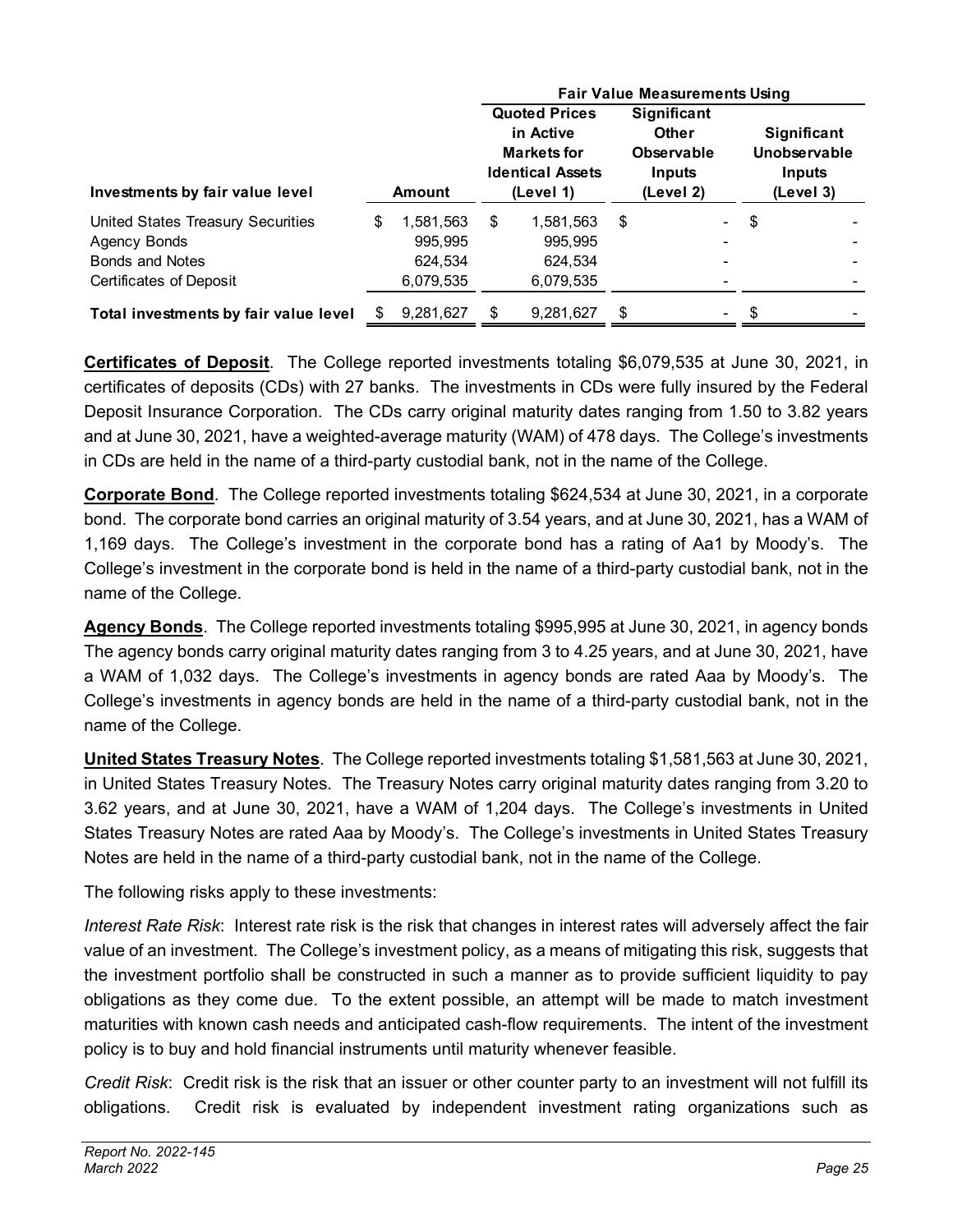Standard & Poor's and Moody's Investors Services. The lower the rating, the greater the risk that the bond issuer may default or fail to meet its payment obligations. The College's investment policy allows investments in certain fixed income securities including Corporate Debt.

*Custodial Credit Risk*: Custodial credit risk for investments is the risk that, in the event of the failure of the counterparty to a transaction, the College will not be able to recover the value of investment or collateral securities that are in the possession of an outside party. The College's investment policy addresses custodial credit risk in that all securities purchased by the College shall be properly designated as an asset of the Board of Trustees of Hillsborough Community College and held in safe keeping by a third party custodial bank or other third party custodial institution. If a bank or trust company serves in the capacity of Investment Manager, said bank or trust company could also perform required custodial and reporting services.

*Concentration of Credit Risk*: Concentration of credit risk is the risk of loss attributed to the magnitude of investments in a single issuer. The College's investment policy does not limit the amount the College may invest in any one issuer; however, investments held shall be diversified to control the risk of loss resulting from overconcentration of assets in a specific maturity, issuer, instrument, dealer or bank through which financial instruments are bought and sold.

**Component Unit Investments**. The College's component unit reported investments totaling \$14,110,507 at June 30, 2021, of which \$13,532,554 is invested in mutual funds, \$21,061 is invested in common stock, and \$556,892 is invested in other investments. The College's component unit categorizes its fair value measurements within the fair value hierarchy established by generally accepted accounting principles. The mutual funds, common stock, and \$167,803 of its other investments are valued using quoted market prices (Level 1 inputs) and \$389,089 of its other investments are valued using significant unobservable inputs (Level 3 inputs).

# **4. Accounts Receivable**

Accounts receivable represent amounts for student fee deferments, various student services provided by the College, uncollected commissions for food service and vending machine sales, unused credit memos, and contract and grant reimbursements due from third parties. The accounts receivable are reported net of a \$3,461,311 allowance for doubtful accounts.

# **5. Notes Receivable**

Notes receivable represents a promissory note issued to the College by a Florida not-for-profit corporation dated September 30, 2011, for \$116,803. The interest rate for the note is 3.21 percent per annum on the unpaid principal balance from the date of the note through and including December 1, 2021. Monthly fixed payments of \$1,139 for principal and interest commenced on January 1, 2012, and are scheduled for 120 consecutive months. As of June 30, 2021, the outstanding balance is \$14,073.

# **6. Due From Other Governmental Agencies**

The amount due from other governmental agencies primarily consists of \$10,310,373 in Higher Education Emergency Relief Fund (HEERF) receivables and \$6,501,650 from the School District of Hillsborough County for dual enrollment at June 30, 2021.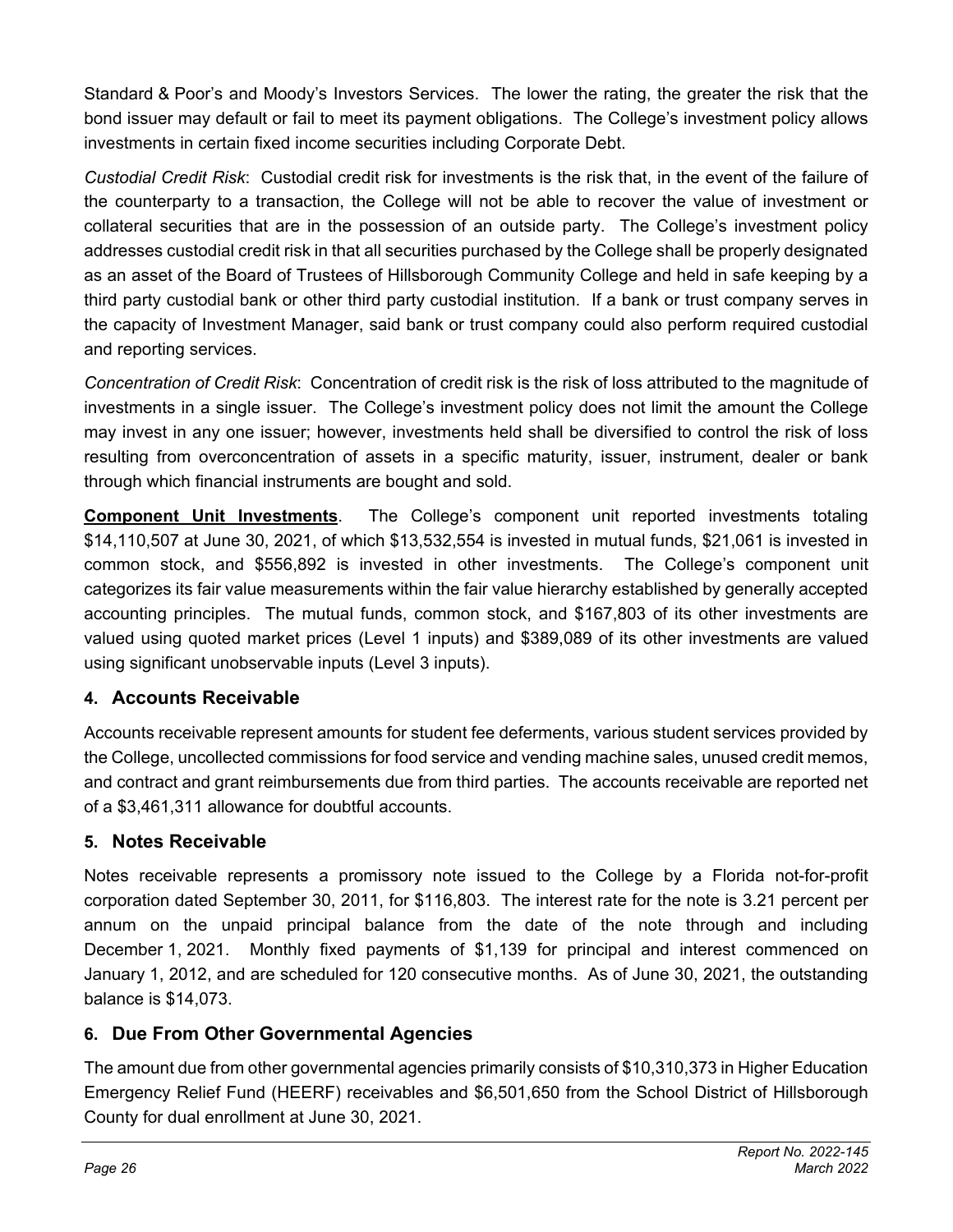# **7. Due From Component Unit**

The \$373,794 reported as due to component unit consists of amounts owed to the College by the Foundation at June 30, 2021, for private grants awarded to the College, but not paid by the Foundation.

# **8. Capital Assets**

Capital assets activity for the fiscal year ended June 30, 2021, is shown in the following table:

| <b>Description</b>                                                                                                                                                                                | <b>Beginning</b><br><b>Balance</b>                                   | <b>Additions</b>                                        | <b>Reductions</b>                           | <b>Ending</b><br><b>Balance</b>                                             |
|---------------------------------------------------------------------------------------------------------------------------------------------------------------------------------------------------|----------------------------------------------------------------------|---------------------------------------------------------|---------------------------------------------|-----------------------------------------------------------------------------|
| Nondepreciable Capital Assets:<br>Land<br><b>Construction in Progress</b>                                                                                                                         | 29,456,019<br>\$                                                     | \$<br>1,004,304                                         | 419,484<br>\$                               | 29,036,535<br>\$<br>1,004,304                                               |
| <b>Total Nondepreciable Capital Assets</b>                                                                                                                                                        | 29,456,019<br>\$                                                     | 1,004,304<br>\$                                         | 419,484<br>\$                               | 30,040,839<br>\$                                                            |
| Depreciable Capital Assets:<br><b>Buildings</b><br>Other Structures and Improvements<br>Furniture, Machinery, and Equipment<br>Leasehold Improvement                                              | \$287,579,221<br>11,890,114<br>17, 131, 731<br>6,376,319             | \$<br>754,092<br>764,201                                | \$8,082,213<br>43,107<br>450,744            | 279,497,008<br>\$<br>12,601,099<br>17,445,188<br>6,376,319                  |
| <b>Total Depreciable Capital Assets</b>                                                                                                                                                           | 322,977,385                                                          | 1,518,293                                               | 8,576,064                                   | 315,919,614                                                                 |
| Less, Accumulated Depreciation:<br><b>Buildings</b><br>Other Structures and Improvements<br>Furniture, Machinery, and Equipment<br>Leasehold Improvement<br><b>Total Accumulated Depreciation</b> | 147,340,561<br>9,599,003<br>15, 169, 490<br>2,875,556<br>174,984,610 | 8,040,296<br>512,118<br>857,385<br>151,521<br>9,561,320 | 7,263,399<br>43,107<br>450,744<br>7,757,250 | 148, 117, 458<br>\$<br>10,068,014<br>15,576,131<br>3,027,077<br>176,788,680 |
| <b>Total Depreciable Capital Assets, Net</b>                                                                                                                                                      | \$147,992,775                                                        | \$ (8,043,027)                                          | \$<br>818,814                               | 139, 130, 934<br>\$                                                         |

# **9. Unearned Revenue**

Unearned revenue at June 30, 2021, includes student tuition and fees received prior to fiscal year end related to subsequent accounting periods. As of June 30, 2021, the College reported \$3,848 as unearned revenue.

# **10. Long-Term Liabilities**

Long-term liabilities activity for the fiscal year ended June 30, 2021, is shown in the following table:

| <b>Description</b>                                   | <b>Beginning</b><br><b>Balance</b> | <b>Additions</b> | <b>Reductions</b>          | Ending<br><b>Balance</b> | <b>Current</b><br><b>Portion</b> |
|------------------------------------------------------|------------------------------------|------------------|----------------------------|--------------------------|----------------------------------|
| Notes Payable<br><b>Compensated Absences Payable</b> | 11,505,000<br>\$.<br>4,137,304     | \$<br>474.228    | 11,505,000<br>S<br>241.942 | \$<br>٠<br>4.369.590     | -S<br>400,000                    |
| Other Postemployment<br><b>Benefits Liability</b>    | 1,647,502                          | 248.645          | 283.557                    | 1.612.590                | 282,366                          |
| Net Pension Liability                                | 62,380,409                         | 36,743,841       | 24,898,708                 | 74,225,542               | 539,085                          |
| <b>Total Long-Term Liabilities</b>                   | \$79,670,215                       | \$37,466,714     | \$36,929,207               | \$80,207,722             | 1,221,451<br>S                   |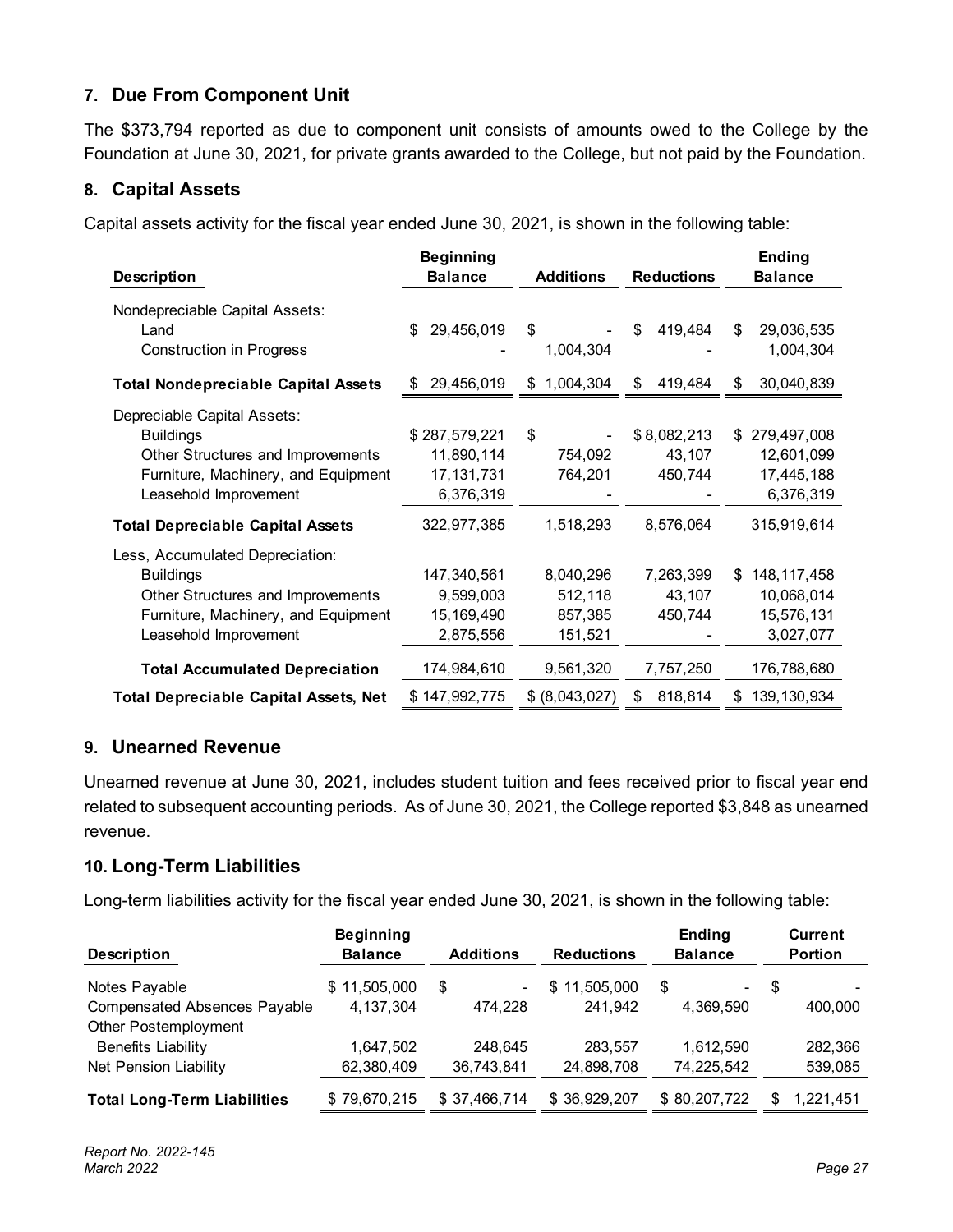**Revenue Note Payable – Component Unit**. On December 15, 2016, the Foundation refinanced the Student Housing Revenue Bonds, Series 2006, with a revenue note payable in the amount of \$14,734,000 at a fixed interest rate equal to 2.07 percent. The proceeds raised from the issuance of the bonds were used to construct a 420-bed student housing facility. The note payable matures on December 1, 2032. The future scheduled maturities for the revenue note payable are as follows:

| <b>Fiscal Year Ending June 30</b>  | <b>Amount</b> |              |
|------------------------------------|---------------|--------------|
| 2022                               | \$            | 864,000      |
| 2023                               |               | 882,000      |
| 2024                               |               | 899,000      |
| 2025                               |               | 919,000      |
| 2026                               |               | 937,000      |
| 2027-2031                          |               | 4.990.000    |
| 2032-2033                          |               | 1,597,000    |
| <b>Total Minimum Payments</b>      |               | 11.088.000   |
| Less, Unamortized Loan Costs       |               | (53,566)     |
| <b>Total Revenue Notes Payable</b> |               | \$11.034.434 |

**Compensated Absences Payable**. College employees may accrue annual and sick leave based on length of service, subject to certain limitations regarding the amount that will be paid upon termination. The College reports a liability for the accrued leave; however, State noncapital appropriations fund only the portion of accrued leave that is used or paid in the current fiscal year. Although the College expects the liability to be funded primarily from future appropriations, generally accepted accounting principles do not permit the recording of a receivable in anticipation of future appropriations. At June 30, 2021, the estimated liability for compensated absences, which includes the College's share of the Florida Retirement System and FICA contributions, totaled \$4,369,590. The current portion of the compensated absences liability, \$400,000, is the amount expected to be paid in the coming fiscal year and represents a historical percentage of leave used applied to total accrued leave liability.

**Other Postemployment Benefits Payable**. The College follows GASB Statement No. 75, *Accounting and Financial Reporting for Postemployment Benefits Other Than Pensions*, for certain other postemployment benefits administered by the College and life insurance benefits through purchased commercial insurance.

# *General Information about the OPEB Plan*

*Plan Description*. The Other Postemployment Benefits Plan (OPEB Plan) is a single-employer defined benefit plan administered by the College. Pursuant to the provisions of Section 112.0801, Florida Statutes, former employees who retire from the College are eligible to participate in the College's health and hospitalization plan for medical, prescription drug, dental, vision, and life insurance coverage. The College subsidizes the premium rates paid by retirees by allowing them to participate in the OPEB Plan at reduced or blended group (implicitly subsidized) premium rates for both active and retired employees. These rates provide an implicit subsidy for retirees because, on an actuarial basis, their current and future claims are expected to result in higher costs to the OPEB Plan on average than those of active employees. The College does not offer any explicit subsidies for retiree coverage. Retirees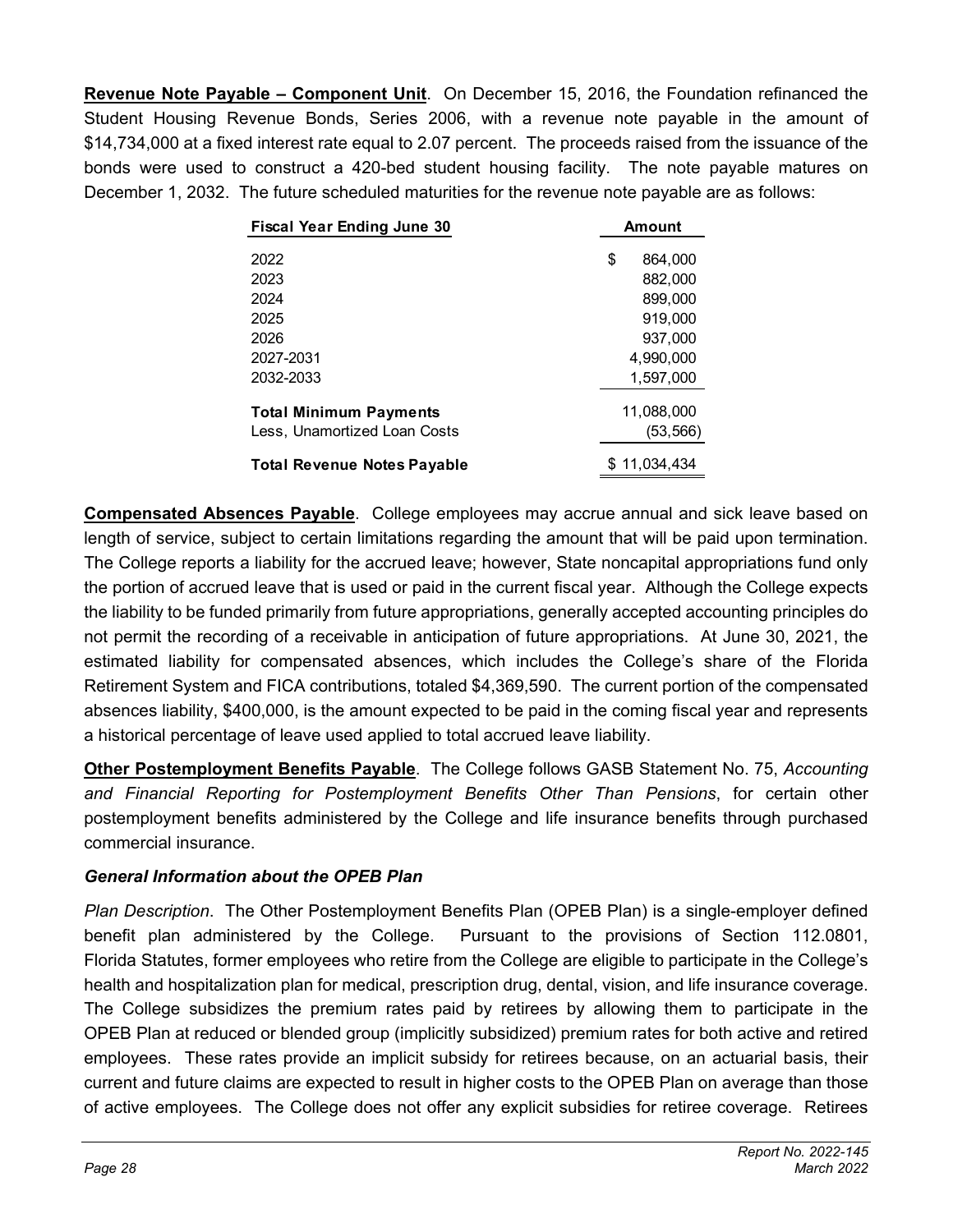are required to enroll in the Federal Medicare (Medicare) program for their primary coverage as soon as they are eligible. No assets are accumulated in a trust that meet the criteria in paragraph 4 of GASB Statement No. 75.

*Benefits Provided*. The OPEB Plan provides healthcare benefits for retirees and their dependents. The OPEB Plan only provides an implicit subsidy as described above.

*Employees Covered by Benefit Terms*. At June 30, 2020, the following employees were covered by the benefit terms:

| Inactive Employees or Beneficiaries Currently Receiving Benefits | 19  |
|------------------------------------------------------------------|-----|
| Inactive Employees Entitled to But Not Yet Receiving Benefits    | -37 |
| <b>Active Employees</b>                                          | 937 |
| Total                                                            | 993 |

# *Total OPEB Liability*

The College's total OPEB liability of \$1,612,590 was measured as of June 30, 2020, and was determined by an actuarial valuation as of June 30, 2019.

*Actuarial Assumptions and Other Inputs*. The total OPEB liability in the June 30, 2020, actuarial valuation was determined using the following actuarial assumptions and other inputs, applied to all periods included in the measurement, unless otherwise specified:

| Inflation                                                                          | 2.40 percent                                                                                                                 |
|------------------------------------------------------------------------------------|------------------------------------------------------------------------------------------------------------------------------|
| Real wage growth                                                                   | 0.85 percent                                                                                                                 |
| Wage inflation                                                                     | 3.25 percent                                                                                                                 |
| Salary increases<br><b>Regular Employees</b><br>Senior Management<br>Discount rate | $3.40 - 7.80$ percent<br>$4.10 - 8.20$ percent<br>2.21 percent at measurement date<br>3.50 percent at prior measurement date |
| Healthcare cost trend rates                                                        |                                                                                                                              |
| Pre-Medicare                                                                       | 7.00 percent for 2019, decreasing to an<br>ultimate rate of 4.60 percent by 2026                                             |
| Medicare                                                                           | 5.00 percent for 2019, decreasing to an<br>ultimate rate of 4.60 percent by 2021                                             |

The discount rate was based on the Bond Buyer General Obligation 20-year Municipal Bond Index.

Mortality rates were based on the PUB-2010 mortality tables , with adjustments for FRS experience and generational mortality improvements using Scale MP-2018.

The demographic actuarial assumptions for retirement, disability incidence, and withdrawal used in the June 30, 2020, valuation were based on the results of an actuarial experience study for the period July 1, 2013, through June 30, 2018, adopted by the FRS.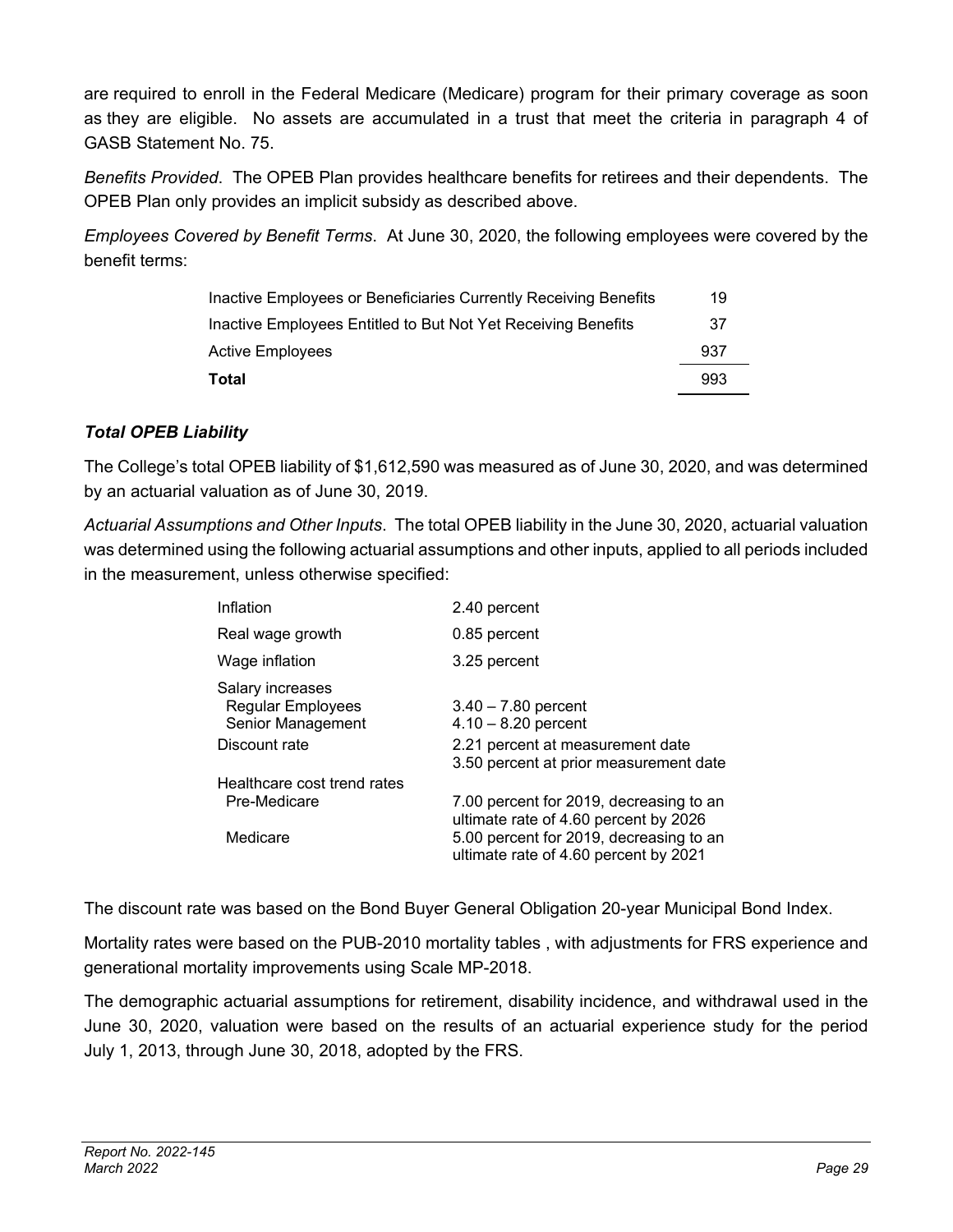The remaining actuarial assumptions (e.g., initial per capita costs, health care cost trends, rate of plan participation, rates of plan election, etc.) used in the June 30, 2020, valuation were based on a review of recent plan experience done concurrently with the June 30, 2019, valuation.

# *Changes in the Total OPEB Liability*

|                                                    | Amount          |
|----------------------------------------------------|-----------------|
| Balance at 6/30/20                                 | \$<br>1,647,502 |
| Changes for the year:                              |                 |
| Service Cost                                       | 123,525         |
| Interest                                           | 59,382          |
| Differences Between Expected and Actual Experience | 65,738          |
| Changes in Assumptions or Other Inputs             | (133, 456)      |
| Benefit Payments                                   | (150, 101)      |
| <b>Net Changes</b>                                 | (34,912)        |
| <b>Balance at 6/30/21</b>                          | \$<br>1,612,590 |

There are no changes in benefit terms since the prior measurement date.

Changes of assumptions and other inputs reflect a change in the discount rate from 3.50 percent in 2019 to 2.21 percent in 2020.

*Sensitivity of the Total OPEB Liability to Changes in the Discount Rate*. The following table presents the total OPEB liability of the College, as well as what the College's total OPEB liability would be if it were calculated using a discount rate that is 1 percentage point lower (1.21 percent) or 1 percentage point higher (3.21 percent) than the current rate:

|                             | 1%              | Current              | $1\%$           |
|-----------------------------|-----------------|----------------------|-----------------|
|                             | <b>Decrease</b> | <b>Discount Rate</b> | <b>Increase</b> |
|                             | $(1.21\%)$      | $(2.21\%)$           | $(3.21\%)$      |
| <b>Total OPEB liability</b> | \$1.761.945     | \$1,612,590          | \$1.482.316     |

*Sensitivity of the Total OPEB Liability to Changes in the Healthcare Cost Trend Rates*. The following table presents the total OPEB liability of the College, as well as what the College's total OPEB liability would be if it were calculated using healthcare cost trend rates that are 1 percentage point lower or 1 percentage point higher than the current healthcare cost trend rates:

|                      |             | <b>Healthcare</b><br><b>Cost Trend</b> |             |
|----------------------|-------------|----------------------------------------|-------------|
|                      | 1% Decrease | <b>Rates</b>                           | 1% Increase |
| Total OPEB liability | \$1.372.491 | \$1.612.590                            | \$1,918,301 |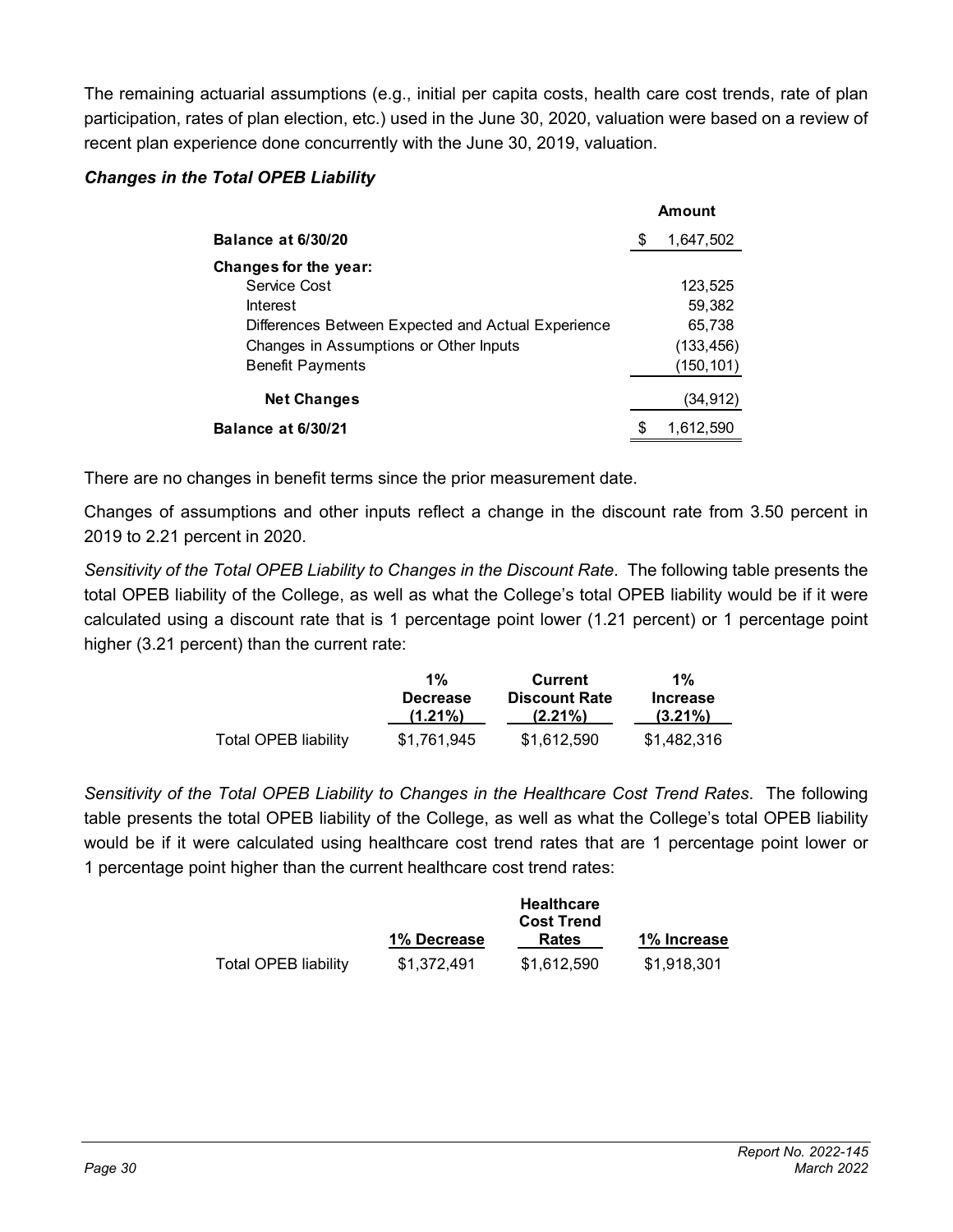# *OPEB Expense and Deferred Outflows of Resources and Deferred Inflows of Resources Related to OPEB*

For the fiscal year ended June 30, 2021, the College recognized OPEB expense of \$271,008. At June 30, 2021, the College reported deferred outflows of resources and deferred inflows of resources related to OPEB from the following sources:

| <b>Description</b>                                                                             |   | <b>Deferred Outflows Deferred Inflows</b><br>of Resources |   | of Resources |
|------------------------------------------------------------------------------------------------|---|-----------------------------------------------------------|---|--------------|
| Differences between expected<br>and actual experience<br>Change of assumptions or other inputs | S | 810.843                                                   | S | 234,903      |
| Total                                                                                          | S | 810,843                                                   | S | 234,903      |

Amounts reported as deferred outflows of resources and deferred inflows of resources related to OPEB will be recognized in OPEB expense as follows:

| <b>Fiscal Year Ending June 30</b> |        | Amount  |  |  |
|-----------------------------------|--------|---------|--|--|
| 2022                              | \$     | 88,101  |  |  |
| 2023                              |        | 88,101  |  |  |
| 2024                              | 88,101 |         |  |  |
| 2025                              | 88,101 |         |  |  |
| 2026                              | 88,101 |         |  |  |
| Thereafter                        |        | 135,435 |  |  |
| Total                             | S.     | 575,940 |  |  |

**Net Pension Liability**. As a participating employer in the Florida Retirement System (FRS), the College recognizes its proportionate share of the collective net pension liabilities of the FRS cost-sharing multiple-employer defined benefit plans. As of June 30, 2021, the College's proportionate share of the net pension liabilities totaled \$74,225,542. Note 11. includes a complete discussion of defined benefit pension plans.

# **11. Retirement Plans – Defined Benefit Pension Plans**

# *General Information about the Florida Retirement System (FRS)*

The FRS was created in Chapter 121, Florida Statutes, to provide a defined benefit pension plan for participating public employees. The FRS was amended in 1998 to add the Deferred Retirement Option Program (DROP) under the defined benefit plan and amended in 2000 to provide a defined contribution plan alternative to the defined benefit plan for FRS members effective July 1, 2002. This integrated defined contribution pension plan is the FRS Investment Plan. Chapter 121, Florida Statutes, also provides for nonintegrated, optional retirement programs in lieu of the FRS to certain members of the Senior Management Service Class employed by the State and faculty and specified employees of State colleges. Chapter 112, Florida Statutes, established the HIS Program, a cost-sharing multiple-employer defined benefit pension plan to assist retired members of any State-administered retirement system in paying the costs of health insurance.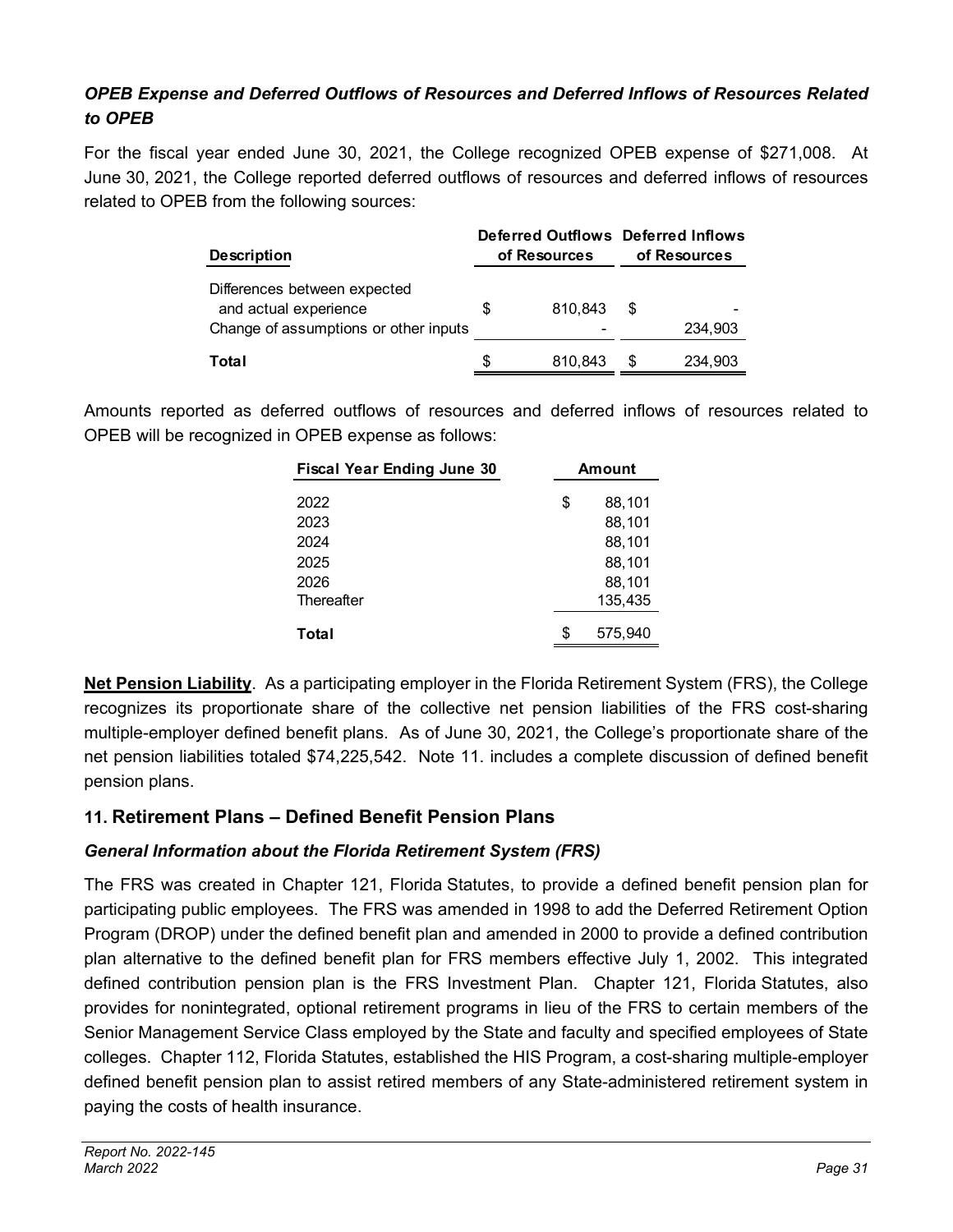Essentially all regular employees of the College are eligible to enroll as members of the State-administered FRS. Provisions relating to the FRS are established by Chapters 121 and 122, Florida Statutes; Chapter 112, Part IV, Florida Statutes; Chapter 238, Florida Statutes; and FRS Rules, Chapter 60S, Florida Administrative Code; wherein eligibility, contributions, and benefits are defined and described in detail. Such provisions may be amended at any time by further action from the Florida Legislature. The FRS is a single retirement system administered by the Florida Department of Management Services, Division of Retirement, and consists of two cost-sharing multiple-employer defined benefit plans and other nonintegrated programs. An annual comprehensive financial report of the FRS, which includes its financial statements, required supplementary information, actuarial report, and other relevant information, is available from the Florida Department of Management Services Web site (www.dms.myflorida.com).

The College's FRS and HIS pension expense totaled \$12,869,903 for the fiscal year ended June 30, 2021.

# **FRS Pension Plan**

*Plan Description*. The FRS Pension Plan (Plan) is a cost-sharing multiple-employer defined benefit pension plan, with a DROP for eligible employees. The general classes of membership are as follows:

- *Regular Class* Members of the FRS who do not qualify for membership in the other classes.
- *Senior Management Service Class* (SMSC) Members in senior management level positions.

Employees enrolled in the Plan prior to July 1, 2011, vest at 6 years of creditable service and employees enrolled in the Plan on or after July 1, 2011, vest at 8 years of creditable service. All vested members, enrolled prior to July 1, 2011, are eligible for normal retirement benefits at age 62 or at any age after 30 years of creditable service. All members enrolled in the Plan on or after July 1, 2011, once vested, are eligible for normal retirement benefits at age 65 or any time after 33 years of creditable service. Employees enrolled in the Plan may include up to 4 years of credit for military service toward creditable service. The Plan also includes an early retirement provision; however, there is a benefit reduction for each year a member retires before his or her normal retirement date. The Plan provides retirement, disability, death benefits, and annual cost-of-living adjustments to eligible participants.

The DROP, subject to provisions of Section 121.091, Florida Statutes, permits employees eligible for normal retirement under the Plan to defer receipt of monthly benefit payments while continuing employment with an FRS-participating employer. An employee may participate in DROP for a period not to exceed 60 months after electing to participate. During the period of DROP participation, deferred monthly benefits are held in the FRS Trust Fund and accrue interest. The net pension liability does not include amounts for DROP participants, as these members are considered retired and are not accruing additional pension benefits.

*Benefits Provided*. Benefits under the Plan are computed on the basis of age and/or years of service, average final compensation, and service credit. Credit for each year of service is expressed as a percentage of the average final compensation. For members initially enrolled before July 1, 2011, the average final compensation is the average of the 5 highest fiscal years' earnings; for members initially enrolled on or after July 1, 2011, the average final compensation is the average of the 8 highest fiscal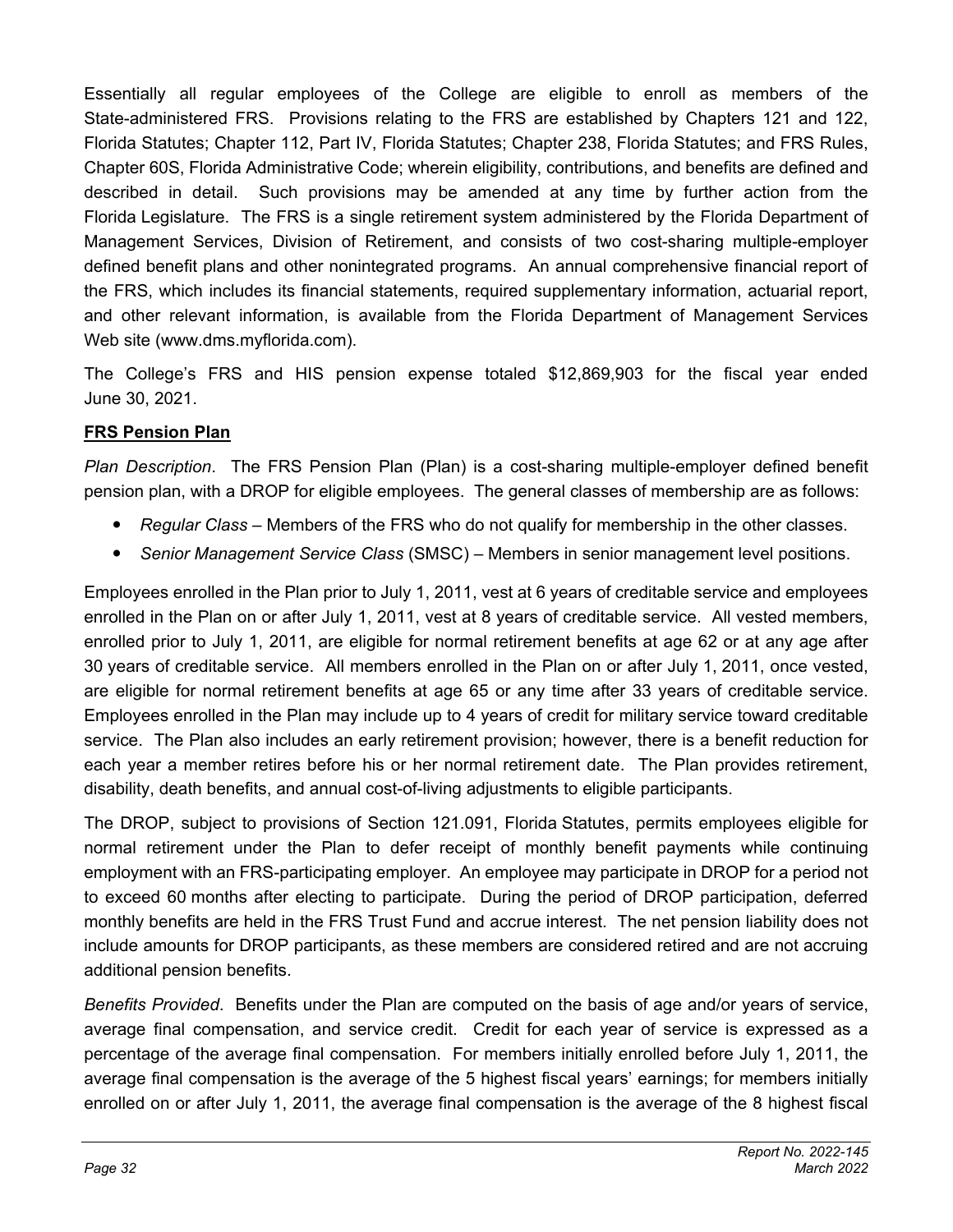years' earnings. The total percentage value of the benefit received is determined by calculating the total value of all service, which is based on retirement plan and/or the class to which the member belonged when the service credit was earned. Members are eligible for in-line-of-duty or regular disability and survivors' benefits. The following table shows the percentage value for each year of service credit earned:

| Class, Initial Enrollment, and Retirement Age/Years of Service    | % Value |
|-------------------------------------------------------------------|---------|
| Regular Class members initially enrolled before July 1, 2011      |         |
| Retirement up to age 62 or up to 30 years of service              | 1.60    |
| Retirement at age 63 or with 31 years of service                  | 1.63    |
| Retirement at age 64 or with 32 years of service                  | 1.65    |
| Retirement at age 65 or with 33 or more years of service          | 1.68    |
| Regular Class members initially enrolled on or after July 1, 2011 |         |
| Retirement up to age 65 or up to 33 years of service              | 1.60    |
| Retirement at age 66 or with 34 years of service                  | 1.63    |
| Retirement at age 67 or with 35 years of service                  | 1.65    |
| Retirement at age 68 or with 36 or more years of service          | 1.68    |
| <b>Senior Management Service Class</b>                            | 2.00    |

As provided in Section 121.101, Florida Statutes, if the member was initially enrolled in the Plan before July 1, 2011, and all service credit was accrued before July 1, 2011, the annual cost-of-living adjustment is 3 percent per year. If the member was initially enrolled before July 1, 2011, and has service credit on or after July 1, 2011, there is an individually calculated cost-of-living adjustment. The annual cost-of-living adjustment is a proportion of 3 percent determined by dividing the sum of the pre-July 2011 service credit by the total service credit at retirement multiplied by 3 percent. Plan members initially enrolled on or after July 1, 2011, will not have a cost-of-living adjustment after retirement.

*Contributions*. The Florida Legislature establishes contribution rates for participating employers and employees. Contribution rates during the 2020-21 fiscal year were:

|                                                                                             | <b>Percent of Gross Salary</b> |             |  |
|---------------------------------------------------------------------------------------------|--------------------------------|-------------|--|
| <b>Class</b>                                                                                | <b>Employee</b>                | Emplover(1) |  |
| FRS, Regular                                                                                | 3.00                           | 10.00       |  |
| FRS, Senior Management Service                                                              | 3.00                           | 27.29       |  |
| Deferred Retirement Option Program (applicable to<br>members from all of the above classes) | 0.00                           | 16.98       |  |
| FRS, Reemployed Retiree                                                                     |                                | (2)         |  |

(1) Employer rates include 1.66 percent for the postemployment health insurance subsidy. Also, employer rates, other than for DROP participants, include 0.06 percent for administrative costs of the Investment Plan.

(2) Contribution rates are dependent upon retirement class in which reemployed.

The College's contributions to the Plan totaled \$5,258,079 for the fiscal year ended June 30, 2021.

*Pension Liabilities, Pension Expense, and Deferred Outflows of Resources and Deferred Inflows of Resources Related to Pensions*. At June 30, 2021, the College reported a liability of \$53,502,572 for its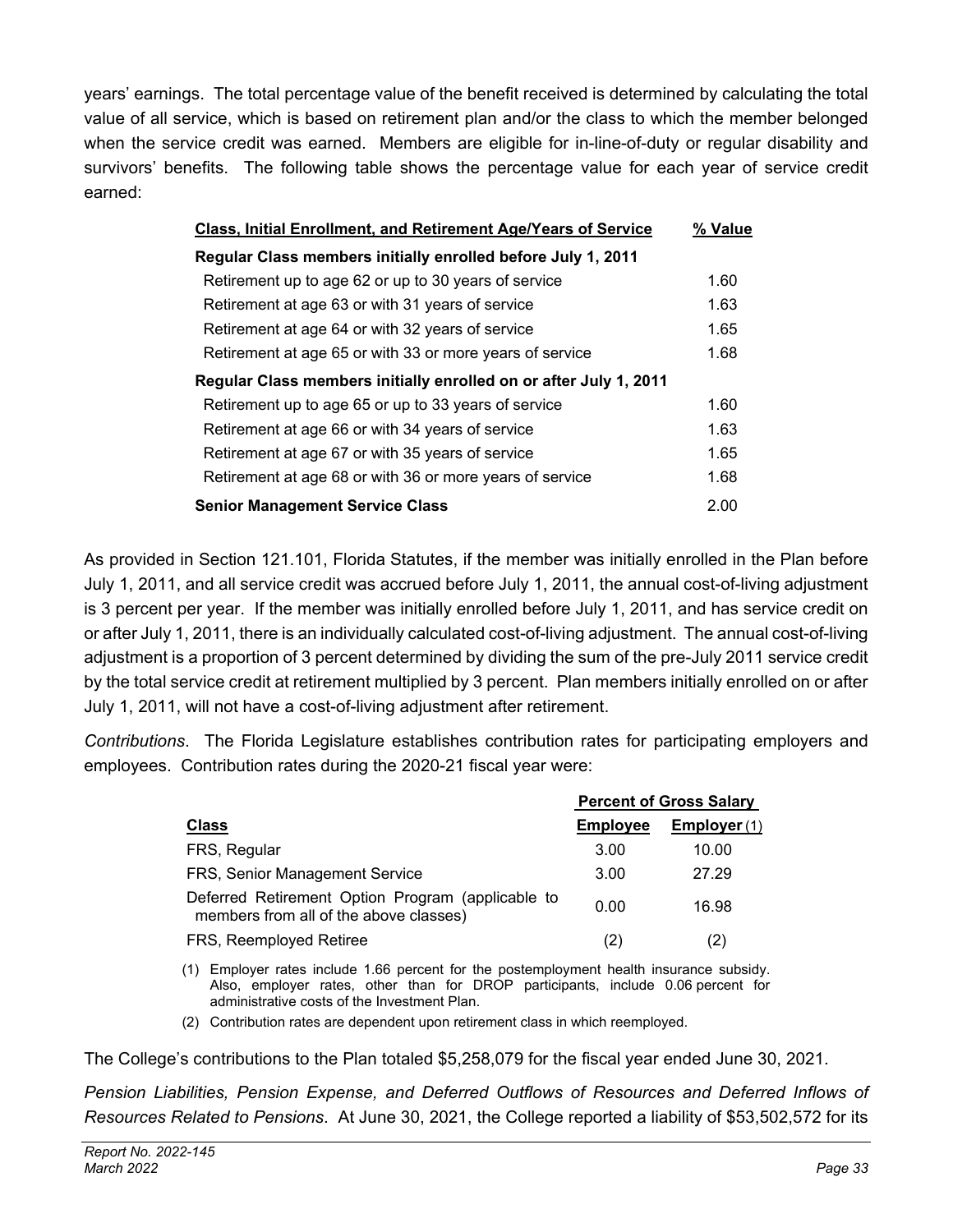proportionate share of the net pension liability. The net pension liability was measured as of June 30, 2020, and the total pension liability used to calculate the net pension liability was determined by an actuarial valuation as of July 1, 2020. The College's proportionate share of the net pension liability was based on the College's 2019-20 fiscal year contributions relative to the total 2019-20 fiscal year contributions of all participating members. At June 30, 2020, the College's proportionate share was 0.123444288 percent, which was a decrease of 0.002405264 from its proportionate share measured as of June 30, 2019.

For the fiscal year ended June 30, 2021, the College recognized pension expense of \$11,108,145. In addition, the College reported deferred outflows of resources and deferred inflows of resources related to pensions from the following sources:

| <b>Deferred Outflows</b><br><b>Description</b><br>of Resources |    | <b>Deferred Inflows</b><br>of Resources |   |           |
|----------------------------------------------------------------|----|-----------------------------------------|---|-----------|
| Differences between expected and                               |    |                                         |   |           |
| actual experience                                              | \$ | 2,047,652                               | S |           |
| Change of assumptions                                          |    | 9,685,669                               |   |           |
| Net difference between projected and actual                    |    |                                         |   |           |
| earnings on FRS Plan investments                               |    | 3,185,595                               |   |           |
| Changes in proportion and differences between                  |    |                                         |   |           |
| College FRS contributions and proportionate                    |    |                                         |   |           |
| share of contributions                                         |    | 37,957                                  |   | 1,121,207 |
| College FRS contributions subsequent to                        |    |                                         |   |           |
| the measurement date                                           |    | 5,258,079                               |   |           |
| Total                                                          | \$ | 20,214,952                              |   | 1,121,207 |

The deferred outflows of resources totaling \$5,258,079, resulting from College contributions subsequent to the measurement date will be recognized as a reduction of the net pension liability in the fiscal year ending June 30, 2022. Other amounts reported as deferred outflows of resources and deferred inflows of resources related to pensions will be recognized in pension expense as follows:

| <b>Fiscal Year Ending June 30</b> | <b>Amount</b>  |
|-----------------------------------|----------------|
| 2022                              | 2,734,428<br>S |
| 2023                              | 4,478,472      |
| 2024                              | 3,861,108      |
| 2025                              | 2,301,939      |
| 2026                              | 459,719        |
| Total                             | \$13,835,666   |

*Actuarial Assumptions*. The total pension liability in the July 1, 2020, actuarial valuation was determined using the following actuarial assumptions, applied to all periods included in the measurement:

| Inflation                 | 2.40 percent                                                                 |
|---------------------------|------------------------------------------------------------------------------|
| Salary increases          | 3.25 percent, average, including inflation                                   |
| Investment rate of return | 6.80 percent, net of pension plan investment<br>expense, including inflation |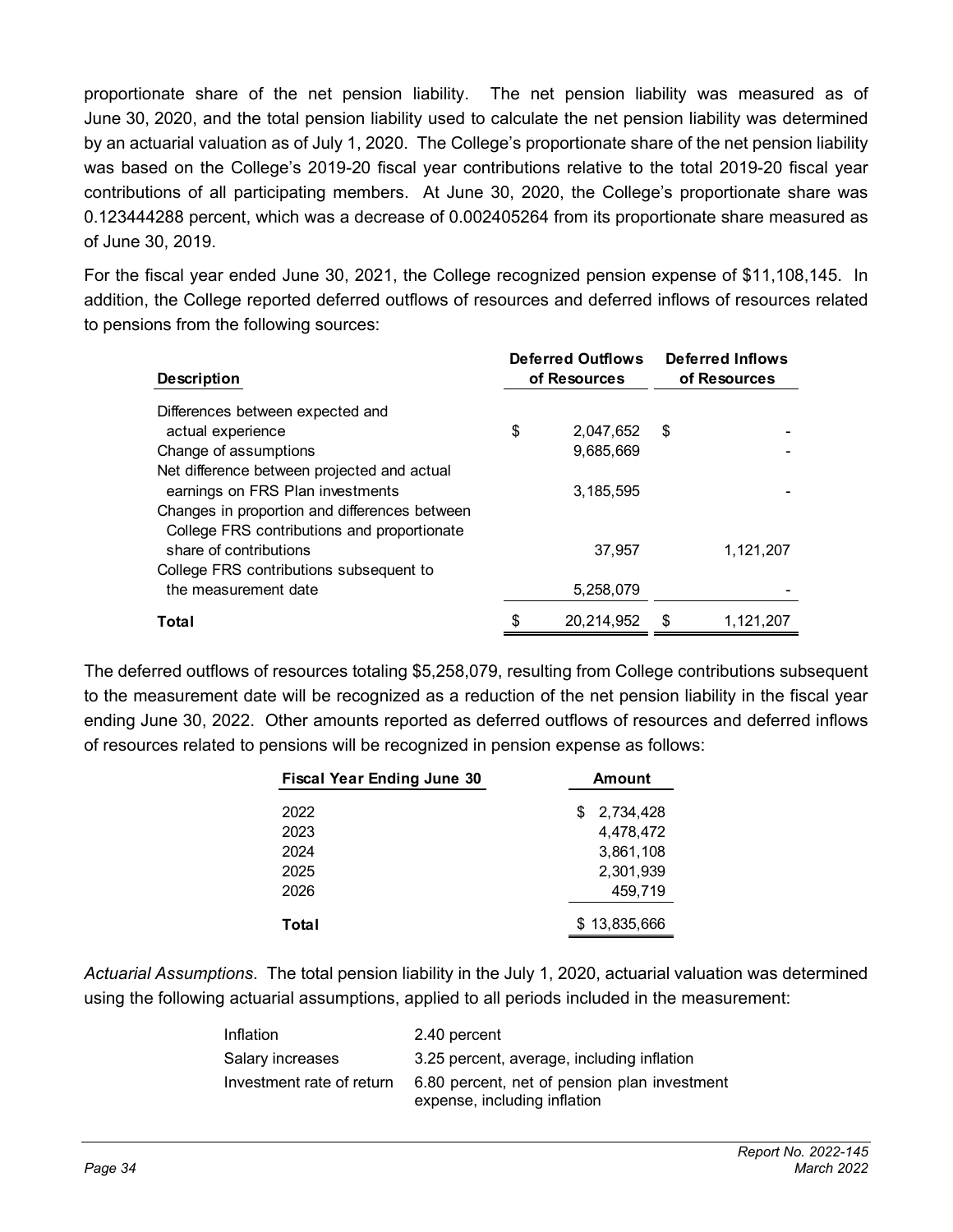Mortality rates were based on the PUB-2010 base table, projected generationally with Scale MP-2018.

The actuarial assumptions used in the July 1, 2020, valuation were based on the results of an actuarial experience study for the period July 1, 2013, through June 30, 2018.

The long-term expected rate of return on pension plan investments was not based on historical returns, but instead is based on a forward-looking capital market economic model. The allocation policy's description of each asset class was used to map the target allocation to the asset classes shown below. Each asset class assumption is based on a consistent set of underlying assumptions, and includes an adjustment for the inflation assumption. The target allocation and best estimates of arithmetic and geometric real rates of return for each major asset class are summarized in the following table:

| <b>Asset Class</b>           | <b>Target</b><br>Allocation (1) | Annual<br>Arithmetic<br>Return | Compound<br>Annual<br>(Geometric)<br>Return | <b>Standard</b><br><b>Deviation</b> |
|------------------------------|---------------------------------|--------------------------------|---------------------------------------------|-------------------------------------|
| Cash                         | 1.0%                            | $2.2\%$                        | $2.2\%$                                     | 1.2%                                |
| Fixed Income                 | 19.0%                           | 3.0%                           | 2.9%                                        | 3.5%                                |
| <b>Global Equity</b>         | 54.2%                           | $8.0\%$                        | 6.7%                                        | 17.1%                               |
| Real Estate (Property)       | 10.3%                           | 6.4%                           | 5.8%                                        | 11.7%                               |
| <b>Private Equity</b>        | 11.1%                           | 10.8%                          | 8.1%                                        | 25.7%                               |
| <b>Strategic Investments</b> | 4.4%                            | 5.5%                           | 5.3%                                        | 6.9%                                |
| <b>Total</b>                 | 100.0%                          |                                |                                             |                                     |
| Assumed inflation - Mean     |                                 |                                | 2.4%                                        | 1.7%                                |
|                              |                                 |                                |                                             |                                     |

(1) As outlined in the Plan's investment policy.

*Discount Rate*. The discount rate used to measure the total pension liability was 6.80 percent. The Plan's fiduciary net position was projected to be available to make all projected future benefit payments of current active and inactive employees. Therefore, the discount rate for calculating the total pension liability is equal to the long-term expected rate of return. The discount rate used in the 2020 valuation was updated from 6.90 percent to 6.80 percent.

*Sensitivity of the College's Proportionate Share of the Net Pension Liability to Changes in the Discount Rate*. The following presents the College's proportionate share of the net pension liability calculated using the discount rate of 6.80 percent, as well as what the College's proportionate share of the net pension liability would be if it were calculated using a discount rate that is 1 percentage point lower (5.80 percent) or 1 percentage point higher (7.80 percent) than the current rate:

|                                                               | $1\%$           | Current              | $1\%$           |
|---------------------------------------------------------------|-----------------|----------------------|-----------------|
|                                                               | <b>Decrease</b> | <b>Discount Rate</b> | <b>Increase</b> |
|                                                               | $(5.80\%)$      | $(6.80\%)$           | $(7.80\%)$      |
| College's proportionate share<br>of the net pension liability | \$85,434,618    | \$53,502,572         | \$26,832,791    |

*Pension Plan Fiduciary Net Position*. Detailed information about the Plan's fiduciary net position is available in the separately issued FRS Pension Plan and Other State Administered Systems Annual Comprehensive Financial Report.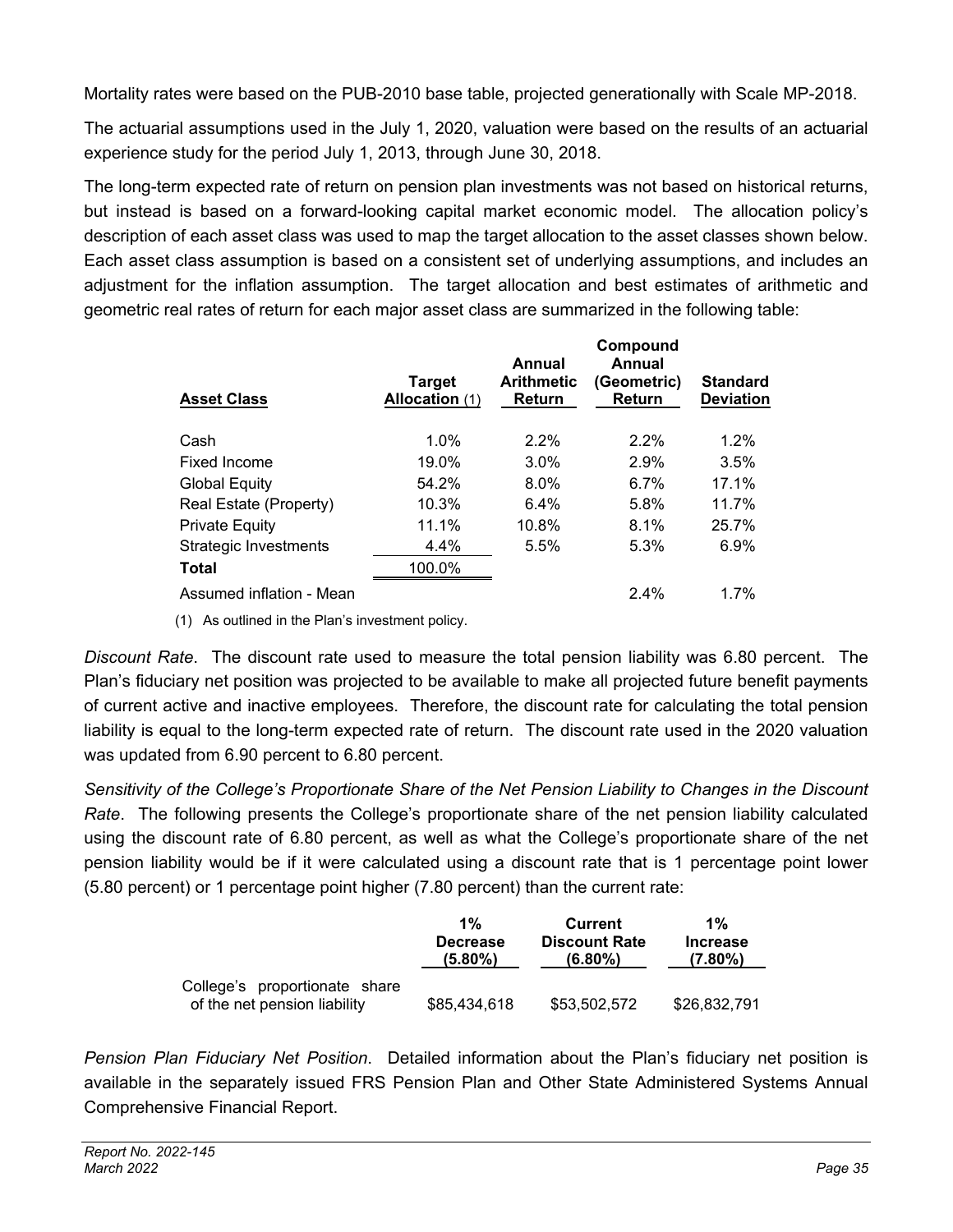*Payables to the Pension Plan*. At June 30, 2021, the College reported a payable of \$533,638 for the outstanding amount of contributions to the Plan required for the fiscal year ended June 30, 2021.

# **HIS Pension Plan**

*Plan Description*. The HIS Pension Plan (HIS Plan) is a cost-sharing multiple-employer defined benefit pension plan established under Section 112.363, Florida Statutes. The benefit is a monthly payment to assist retirees of State-administered retirement systems in paying their health insurance costs and is administered by the Florida Department of Management Services, Division of Retirement.

*Benefits Provided*. For the fiscal year ended June 30, 2021, eligible retirees and beneficiaries received a monthly HIS payment of \$5 for each year of creditable service completed at the time of retirement with a minimum HIS payment of \$30 and a maximum HIS payment of \$150 per month, pursuant to Section 112.363, Florida Statutes. To be eligible to receive a HIS benefit, a retiree under a State-administered retirement system must provide proof of health insurance coverage, which can include Medicare.

*Contributions*. The HIS Plan is funded by required contributions from FRS participating employers as set by the Florida Legislature. Employer contributions are a percentage of gross compensation for all active FRS members. For the fiscal year ended June 30, 2021, the contribution rate was 1.66 percent of payroll pursuant to Section 112.363, Florida Statutes. The College contributed 100 percent of its statutorily required contributions for the current and preceding 3 years. HIS Plan contributions are deposited in a separate trust fund from which HIS payments are authorized. HIS Plan benefits are not guaranteed and are subject to annual legislative appropriation. In the event the legislative appropriation or available funds fail to provide full subsidy benefits to all participants, benefits may be reduced or canceled.

The College's contributions to the HIS Plan totaled \$997,050 for the fiscal year ended June 30, 2021.

*Pension Liabilities, Pension Expense, and Deferred Outflows of Resources and Deferred Inflows of Resources Related to Pensions*. At June 30, 2021, the College reported a net pension liability of \$20,722,970 for its proportionate share of the net pension liability. The current portion of the net pension liability is the College's proportionate share of benefit payments expected to be paid within 1 year, net of the College's proportionate share of the HIS Plan's fiduciary net position available to pay that amount. The net pension liability was measured as of June 30, 2020, and the total pension liability used to calculate the net pension liability was determined by an actuarial valuation as of July 1, 2020. The College's proportionate share of the net pension liability was based on the College's 2019-20 fiscal year contributions relative to the total 2019-20 fiscal year contributions of all participating members. At June 30, 2020, the College's proportionate share was 0.169723560 percent, which was a decrease of 0.000439793 from its proportionate share measured as of June 30, 2019.

For the fiscal year ended June 30, 2021, the College recognized pension expense of \$1,761,758. In addition, the College reported deferred outflows of resources and deferred inflows of resources related to pensions from the following sources: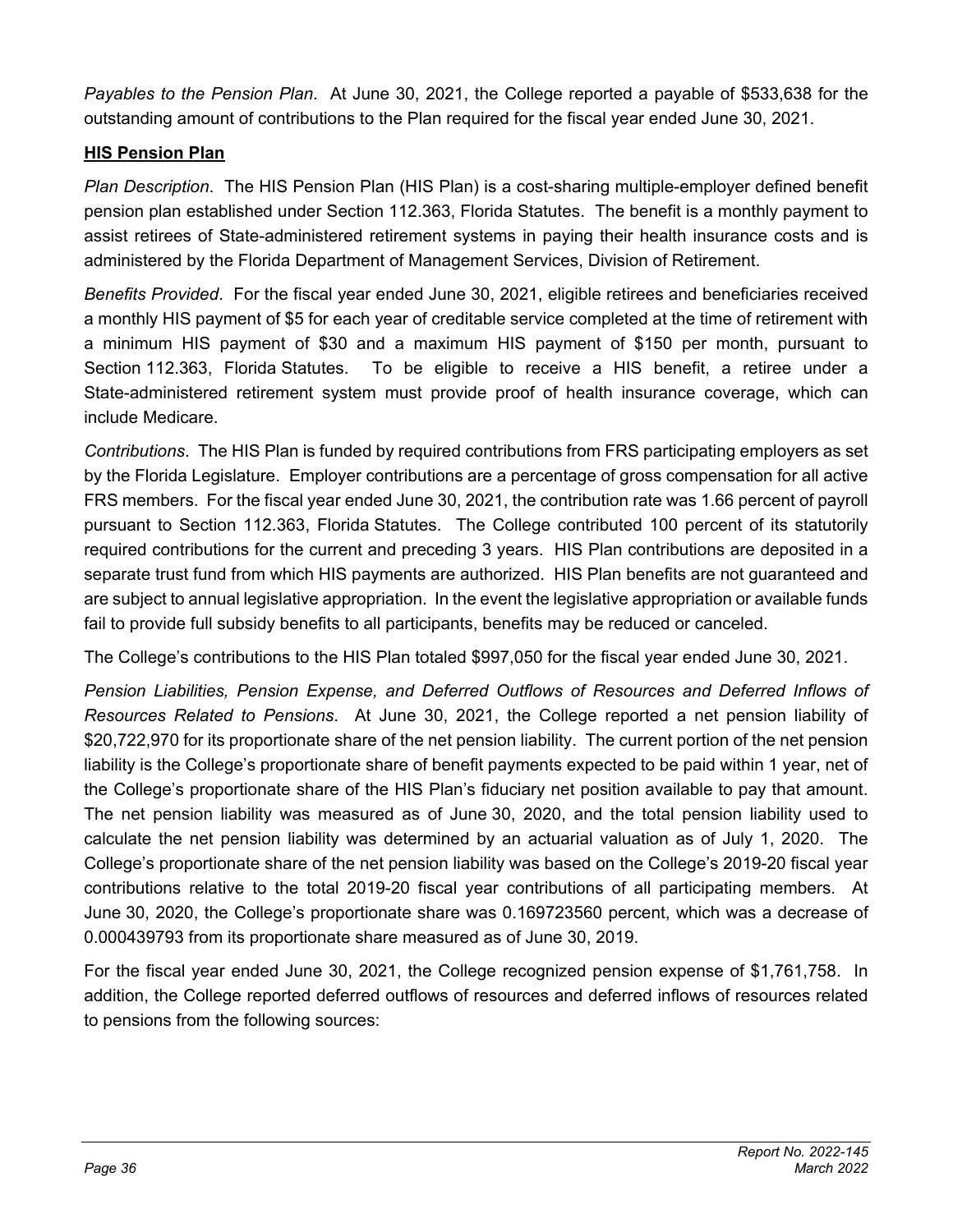| <b>Description</b>                                                                            |    | Deferred Outflows Deferred Inflows<br>of Resources |    | of Resources |  |
|-----------------------------------------------------------------------------------------------|----|----------------------------------------------------|----|--------------|--|
| Differences between expected and actual                                                       |    |                                                    |    |              |  |
| experience                                                                                    | \$ | 847,695                                            | \$ | 15.987       |  |
| Change of assumptions                                                                         |    | 2,228,309                                          |    | 1,204,960    |  |
| Net difference between projected and actual<br>earning on HIS Plan investments                |    | 16.545                                             |    |              |  |
| Changes in proportion and differences between<br>Colleges HIS contributions and proportionate |    |                                                    |    |              |  |
| share of HIS contributions                                                                    |    | 423.380                                            |    | 433.773      |  |
| College contributions subsequent to the                                                       |    |                                                    |    |              |  |
| measurement date                                                                              |    | 997,050                                            |    |              |  |
| Total                                                                                         | \$ | 4.512.979                                          | S  | 1.654.720    |  |

The deferred outflows of resources totaling \$997,050, resulting from College contributions subsequent to the measurement date will be recognized as a reduction of the net pension liability in the fiscal year ending June 30, 2022. Other amounts reported as deferred outflows of resources and deferred inflows of resources related to pensions will be recognized in pension expense as follows:

| <b>Fiscal Year Ending June 30</b> | <b>Amount</b> |  |  |  |
|-----------------------------------|---------------|--|--|--|
| 2022                              | \$<br>584,650 |  |  |  |
| 2023                              | 377,754       |  |  |  |
| 2024                              | 42,204        |  |  |  |
| 2025                              | 213,260       |  |  |  |
| 2026                              | 354,569       |  |  |  |
| Thereafter                        | 288,772       |  |  |  |
| Total                             | 1,861,209     |  |  |  |

*Actuarial Assumptions.* The total pension liability at July 1, 2020, actuarial valuation was determined using the following actuarial assumptions, applied to all periods included in the measurement:

| Inflation           | 2.40 percent                               |
|---------------------|--------------------------------------------|
| Salary increases    | 3.25 percent, average, including inflation |
| Municipal bond rate | 2.21 percent                               |

Mortality rates were based on the PUB-2010 base table, projected generationally with Scale MP-2018. This is a change from the prior year mortality assumption which was based on the Generational RP-2000 with Projection Scale BB tables.

While an experience study had not been completed for the HIS Plan, the actuarial assumptions that determined the total pension liability for the HIS Plan were based on certain results of the most recent experience study for the FRS Plan.

*Discount Rate*. The discount rate used to measure the total pension liability was 2.21 percent. In general, the discount rate for calculating the total pension liability is equal to the single rate equivalent to discounting at the long-term expected rate of return for benefit payments prior to the projected depletion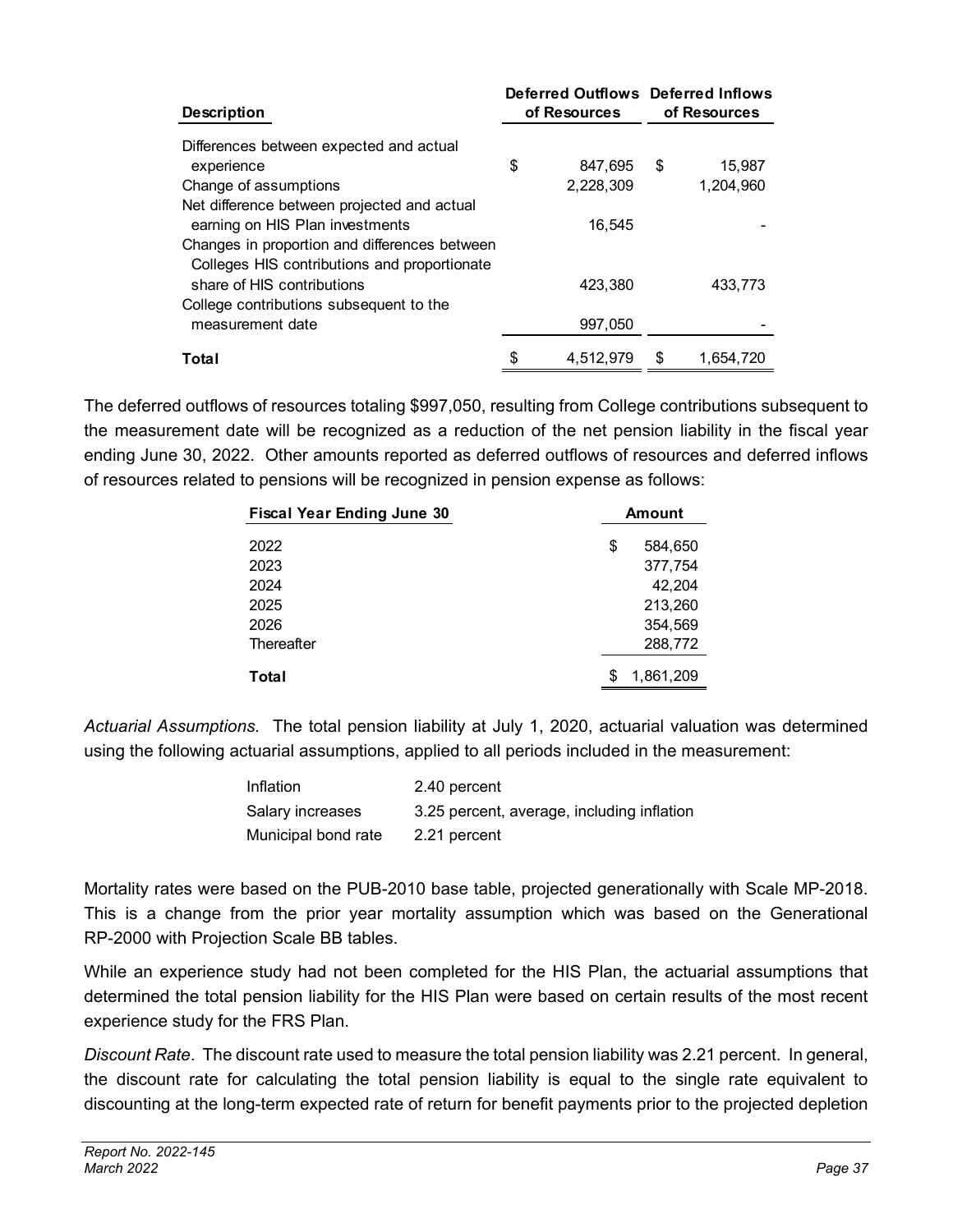date. Because the HIS benefit is essentially funded on a pay-as-you-go basis, the depletion date is considered to be immediate, and the single equivalent discount rate is equal to the municipal bond rate selected by the plan sponsor. The Bond Buyer General Obligation 20-Bond Municipal Bond Index was adopted as the applicable municipal bond index. The discount rate used in the 2020 valuation was updated from 3.50 percent to 2.21 percent.

*Sensitivity of the College's Proportionate Share of the Net Pension Liability to Changes in the Discount Rate*. The following presents the College's proportionate share of the net pension liability calculated using the discount rate of 2.21 percent, as well as what the College's proportionate share of the net pension liability would be if it were calculated using a discount rate that is 1 percentage point lower (1.21 percent) or 1 percentage point higher (3.21 percent) than the current rate:

|                                                               | 1%              | <b>Current</b>       | $1\%$           |
|---------------------------------------------------------------|-----------------|----------------------|-----------------|
|                                                               | <b>Decrease</b> | <b>Discount Rate</b> | <b>Increase</b> |
|                                                               | $(1.21\%)$      | $(2.21\%)$           | $(3.21\%)$      |
| College's proportionate share<br>of the net pension liability | \$23,954,829    | \$20,722,970         | \$18,077,703    |

*Pension Plan Fiduciary Net Position*. Detailed information about the HIS Plan's fiduciary net position is available in the separately issued FRS Pension Plan and Other State Administered Systems Annual Comprehensive Financial Report.

*Payables to the Pension Plan*. At June 30, 2021, the College reported a payable of \$8,856 for the outstanding amount of contributions to the HIS Plan required for the fiscal year ended June 30, 2021.

# **12. Retirement Plans – Defined Contribution Pension Plans**

**FRS Investment Plan**. The SBA administers the defined contribution plan officially titled the FRS Investment Plan (Investment Plan). The Investment Plan is reported in the SBA's annual financial statements and in the State's Annual Comprehensive Financial Report.

As provided in Section 121.4501, Florida Statutes, eligible FRS members may elect to participate in the Investment Plan in lieu of the FRS defined benefit plan. College employees already participating in the State College System Optional Retirement Program or DROP are not eligible to participate in the Investment Plan. Employer and employee contributions are defined by law, but the ultimate benefit depends in part on the performance of investment funds. Service retirement benefits are based upon the value of the member's account upon retirement. Benefit terms, including contribution requirements, are established and may be amended by the Florida Legislature. The Investment Plan is funded with the same employer and employee contributions rates, that are based on salary and membership class (Regular Class, Senior Management Service Class, etc.), as the FRS defined benefit plan. Contributions are directed to individual member accounts and the individual members allocate contributions and account balances among various approved investment choices. Costs of administering the Investment Plan, including the FRS Financial Guidance Program, are funded through an employer contribution of 0.06 percent of payroll and by forfeited benefits of Investment Plan members. Allocations to the Investment Plan member accounts during the 2020-21 fiscal year were as follows: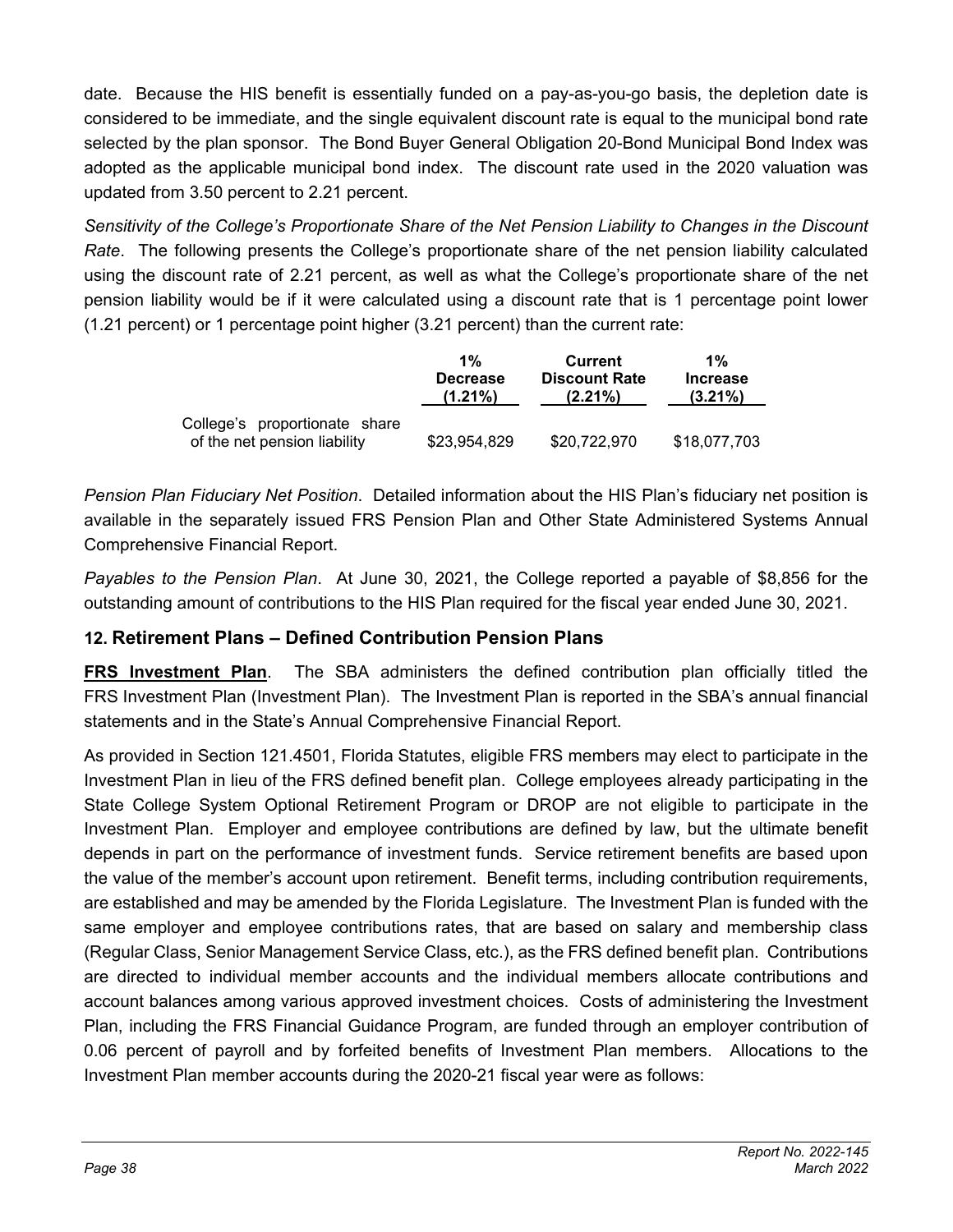|                                | Percent of   |
|--------------------------------|--------------|
|                                | Gross        |
| <b>Class</b>                   | Compensation |
| FRS, Regular                   | 6.30         |
| FRS, Senior Management Service | 7.67         |

For all membership classes, employees are immediately vested in their own contributions and are vested after 1 year of service for employer contributions and investment earnings regardless of membership class. If an accumulated benefit obligation for service credit originally earned under the FRS Pension Plan is transferred to the Investment Plan, the member must have the years of service required for FRS Pension Plan vesting (including the service credit represented by the transferred funds) to be vested for these funds and the earnings on the funds. Nonvested employer contributions are placed in a suspense account for up to 5 years. If the employee returns to FRS-covered employment within the 5-year period, the employee will regain control over their account. If the employee does not return within the 5-year period, the employee will forfeit the accumulated account balance. For the fiscal year ended June 30, 2021, the information for the amount of forfeitures was unavailable from the SBA; however, management believes that these amounts, if any, would be immaterial to the College.

After termination and applying to receive benefits, the member may roll over vested funds to another qualified plan, structure a periodic payment under the Investment Plan, receive a lump-sum distribution, leave the funds invested for future distribution, or any combination of these options. Disability coverage is provided in which the member may either transfer the account balance to the FRS Pension Plan when approved for disability retirement to receive guaranteed lifetime monthly benefits under the FRS Pension Plan, or remain in the Investment Plan and rely upon that account balance for retirement income.

The College's Investment Plan pension expense totaled \$1,772,958 for the fiscal year ended June 30, 2021.

**State College System Optional Retirement Program**. Section 1012.875, Florida Statutes, provides for an Optional Retirement Program (Program) for eligible college instructors and administrators. The Program is designed to aid colleges in recruiting employees by offering more portability to employees not expected to remain in the FRS for 8 or more years.

The Program is a defined contribution plan, which provides full and immediate vesting of all contributions submitted to the participating companies on behalf of the participant. Employees in eligible positions can make an irrevocable election to participate in the Program, rather than the FRS, and purchase retirement and death benefits through contracts provided by certain insurance carriers. The employing college contributes 5.15 percent of the participant's salary to the participant's account and 3.44 percent to cover the unfunded actuarial liability of the FRS pension plan, for a total of 8.59 percent, and employees contribute 3 percent of the employee's salary. Additionally, the employee may contribute, by payroll deduction, an amount not to exceed the percentage contributed by the college to the participant's annuity account. The contributions are invested in the company or companies selected by the participant to create a fund for the purchase of annuities at retirement.

The College's contributions to the Program totaled \$281,533 and employee contributions totaled \$164,000 for the 2020-21 fiscal year.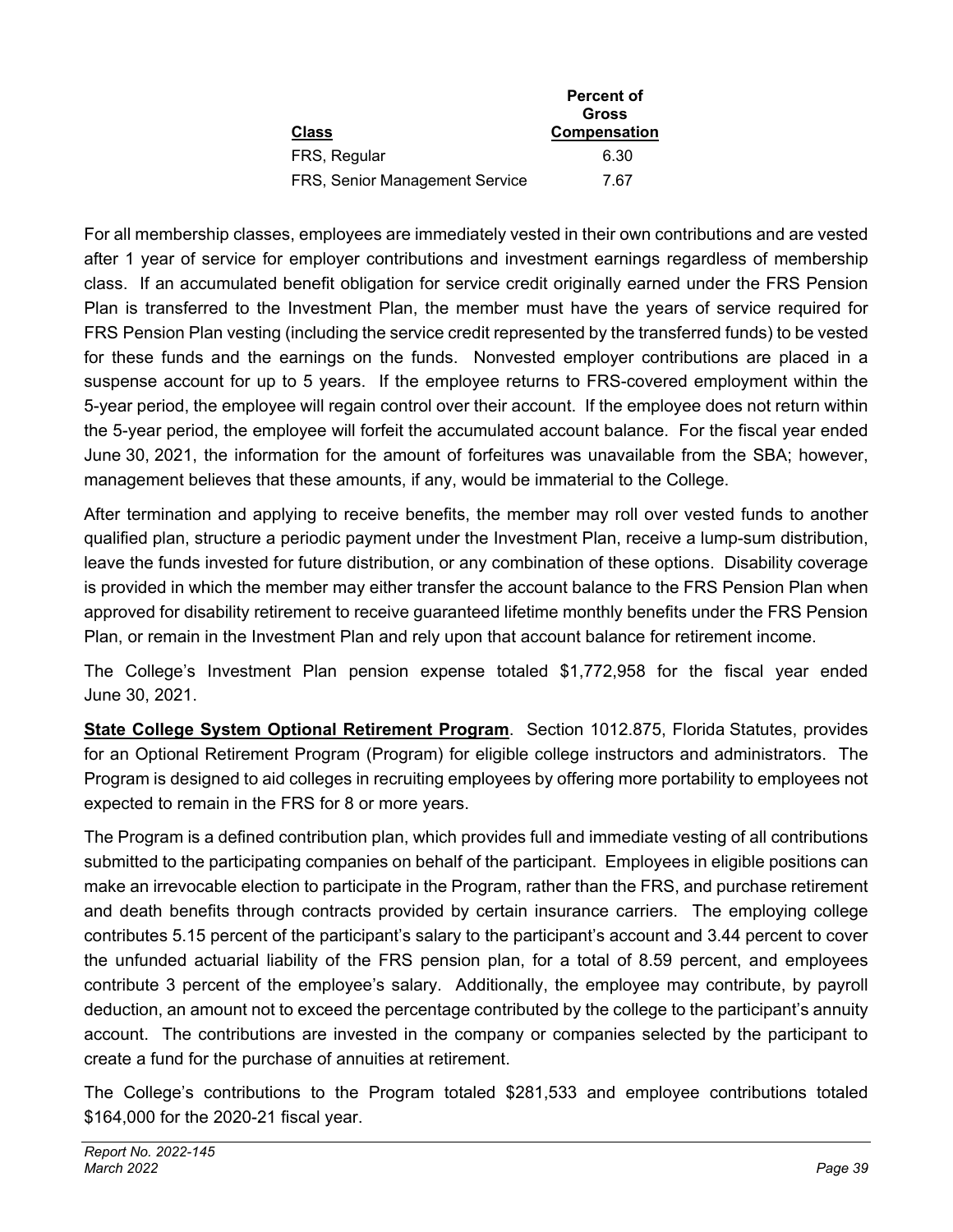# **13. Construction Commitments**

The College's construction commitment at June 30, 2021, was as follows:

| <b>Project Description</b> | Total        | Completed      | <b>Balance</b> |  |  |
|----------------------------|--------------|----------------|----------------|--|--|
|                            | Commitment   | to Date        | Committed      |  |  |
| New District Building      | \$14.400.000 | 1,004,304<br>S | \$13,395,696   |  |  |

# **14. Risk Management Programs**

The College is exposed to various risks of loss related to torts; theft of, damage to, and destruction of assets; errors and omissions; injuries to employees; and natural disasters. The College provided coverage for these risks primarily through the Florida College System Risk Management Consortium (Consortium), which was created under authority of Section 1001.64(27), Florida Statutes, by the boards of trustees of the Florida public colleges for the purpose of joining a cooperative effort to develop, implement, and participate in a coordinated Statewide college risk management program. The Consortium is self-sustaining through member assessments (premiums) and purchases excess insurance through commercial companies for claims in excess of specified amounts. Excess insurance from commercial companies provided coverage of up to \$110 million to February 28, 2021, and up to \$100 million from March 1, 2021, for property insurance. Insurance coverage obtained through the Consortium included fire and extended property, general and automobile liability, workers' compensation, and other liability coverage. Settled claims resulting from these risks have not exceeded commercial coverage in any of the past 3 fiscal years.

Life, dental, vision and long-term disability coverage are provided through purchased commercial insurance.

**Self-Insured Program**. The Board has established an individual self-insured program to provide group health insurance for its employees, retirees, former employees, and their dependents. The College's liability was limited by excess reinsurance to \$165,000 per insured person to a maximum of \$1 million aggregate for the 2020-21 fiscal year. For claims processing, the College contracted with a third-party administrator. The excess insurer and third-party administrator are both licensed by the Florida Department of Financial Services, Office of Insurance Regulation. The College contributes employee premiums as a fringe benefit. The remaining portion of the employee premium and dependent coverage is by payroll deduction and coverage for retirees, former employees, and their dependents is by prepaid premium.

The College reports a liability when it is probable that a loss has occurred and the amount of that loss can be reasonably estimated. The liability includes an amount for claims that have been incurred, but not reported, and an amount for claims administration expense. Because the actual claims liability depends on such complex factors as inflation, change in legal doctrines, and damage awards, the process used in computing the claims liability does not necessarily result in an exact amount. The College reevaluates the claims liability periodically and the claims liability totaled \$1,620,837 as of June 30, 2021. Amounts held by the College in excess of the estimated insurance claims liability at June 30, 2021, totaled \$1,400,000 and are classified as insurance claim deposits. The College will use these amounts to pay claims incurred in future fiscal years.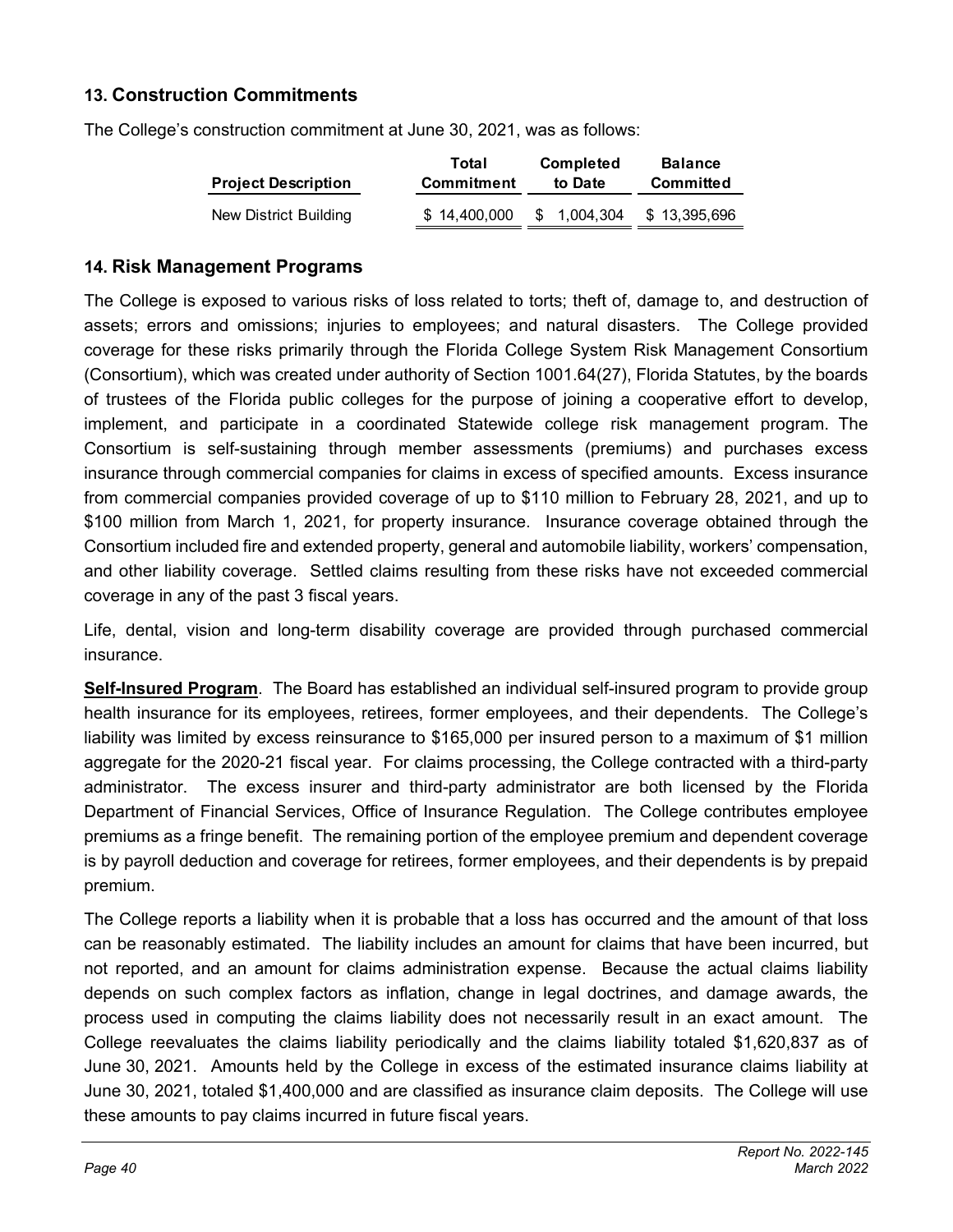The following schedule represents the changes in claims liability for the current and prior years for the College's self-insured program:

| <b>Fiscal</b><br>Year | <b>Beginning</b><br>of Fiscal<br>Year | <b>Claims and</b><br><b>Changes in</b><br><b>Estimates</b> | <b>Claims</b><br><b>Payments</b> | End of<br><b>Fiscal</b><br>Year |  |
|-----------------------|---------------------------------------|------------------------------------------------------------|----------------------------------|---------------------------------|--|
| 2019-20               | 1,600,839                             | \$10,149,426                                               | \$(10,019,724)                   | 1,730,541                       |  |
| 2020-21               | 1,730,541                             | 11,792,833                                                 | (11, 902, 537)                   | 1,620,837                       |  |

# **15. Litigation**

The College is involved in several pending and threatened legal actions. The range of potential loss from all such claims and actions, as estimated by the College's legal counsel and management, should not materially affect the College's financial position.

# **16. Functional Distribution of Operating Expenses**

The functional classification of an operating expense (instruction, academic support, etc.) is assigned to a department based on the nature of the activity, which represents the material portion of the activity attributable to the department. For example, activities of an academic department for which the primary departmental function is instruction may include some activities other than direct instruction such as public service. However, when the primary mission of the department consists of instructional program elements, all expenses of the department are reported under the instruction classification. The operating expenses on the statement of revenues, expenses, and changes in net position are presented by natural classifications. The following are those same expenses presented in functional classifications as recommended by NACUBO:

| <b>Functional Classification</b>   |   | Amount        |
|------------------------------------|---|---------------|
| Instruction                        | S | 64,701,740    |
| <b>Public Services</b>             |   | 3,239,133     |
| Academic Support                   |   | 9,683,144     |
| <b>Student Services</b>            |   | 20,056,215    |
| Institutional Support              |   | 29,012,722    |
| Operation and Maintenance of Plant |   | 21,071,884    |
| Scholarships and Waivers           |   | 46,821,479    |
| Depreciation                       |   | 9,561,320     |
| <b>Auxiliary Enterprises</b>       |   | 6.815.918     |
| <b>Total Operating Expenses</b>    |   | \$210,963,555 |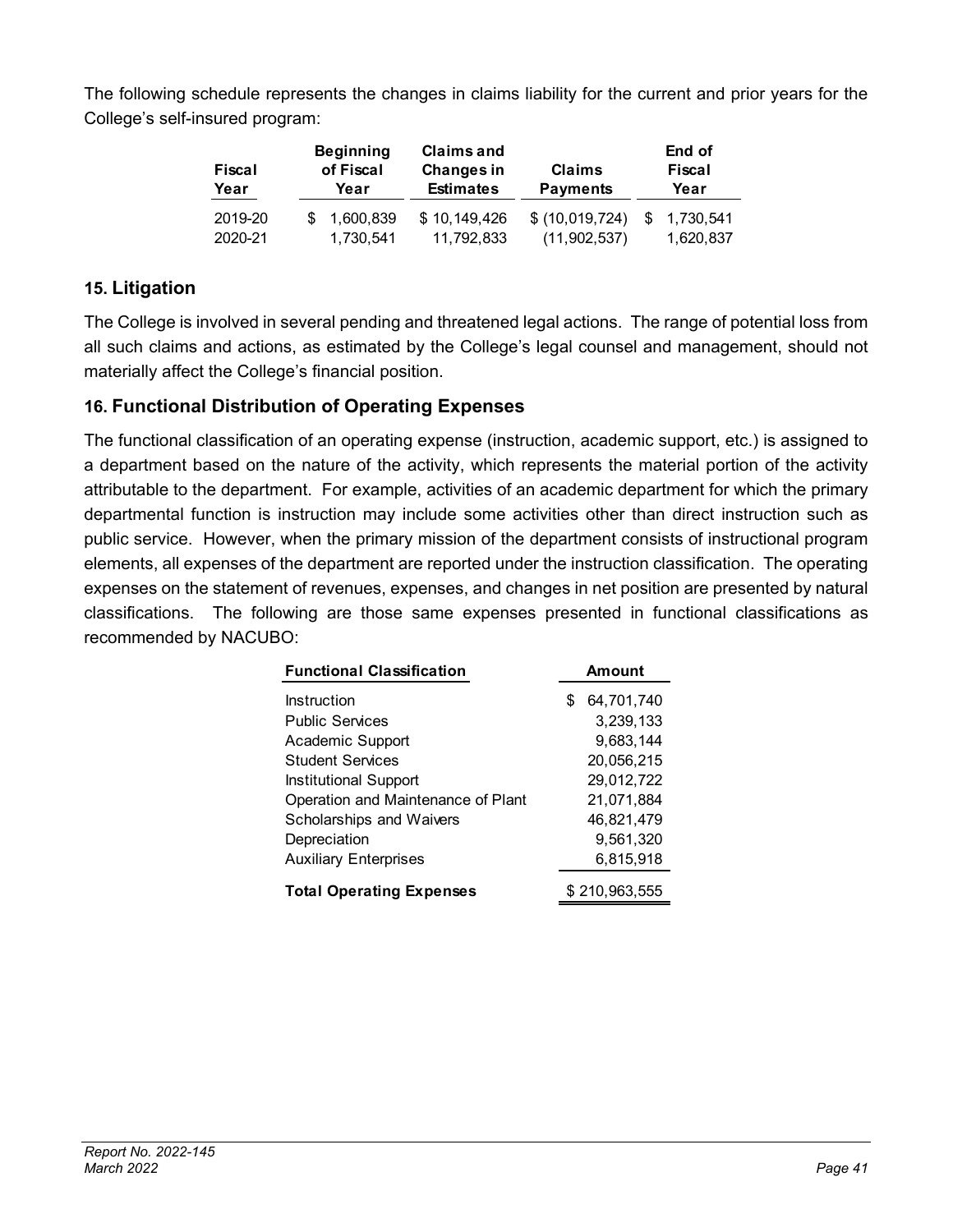# <span id="page-46-0"></span>*OTHER REQUIRED SUPPLEMENTARY INFORMATION*

|                                                                            |     | 2020         | 2019            | 2018            |    | 2017         |
|----------------------------------------------------------------------------|-----|--------------|-----------------|-----------------|----|--------------|
| <b>Total OPEB Liability</b>                                                |     |              |                 |                 |    |              |
| Service cost                                                               | \$  | 123,525      | \$<br>98,554    | \$<br>99,936    | \$ | 105,088      |
| Interest                                                                   |     | 59,382       | 55,237          | 41,080          |    | 36,011       |
| Difference between expected and                                            |     |              |                 |                 |    |              |
| actual experience                                                          |     | 65,738       | 197,576         | 528,227         |    | 374,504      |
| Changes of assumptions or other inputs                                     |     | (133, 456)   | (58, 294)       | (37, 692)       |    | (67, 434)    |
| <b>Benefit Payments</b>                                                    |     | (150, 101)   | (144, 420)      | (568, 284)      |    | (414, 824)   |
| Net change in total OPEB liability                                         |     | (34, 912)    | 148,653         | 63,267          |    | 33,345       |
| Total OPEB Liability - beginning                                           |     | 1,647,502    | 1,498,849       | 1,435,582       |    | 1,402,237    |
| <b>Total OPEB Liability - ending</b>                                       | \$. | 1,612,590    | \$<br>1,647,502 | \$<br>1,498,849 | S  | 1,435,582    |
| Covered-Employee Payroll                                                   |     | \$47,816,832 | \$47,816,832    | \$61,045,347    |    | \$46,102,662 |
| <b>Total OPEB Liability as a percentage</b><br>of covered-employee payroll |     | 3.37%        | 3.45%           | 2.46%           |    | 3.11%        |

# **Schedule of Changes in the College's Total Other Postemployment Benefits Liability and Related Ratios**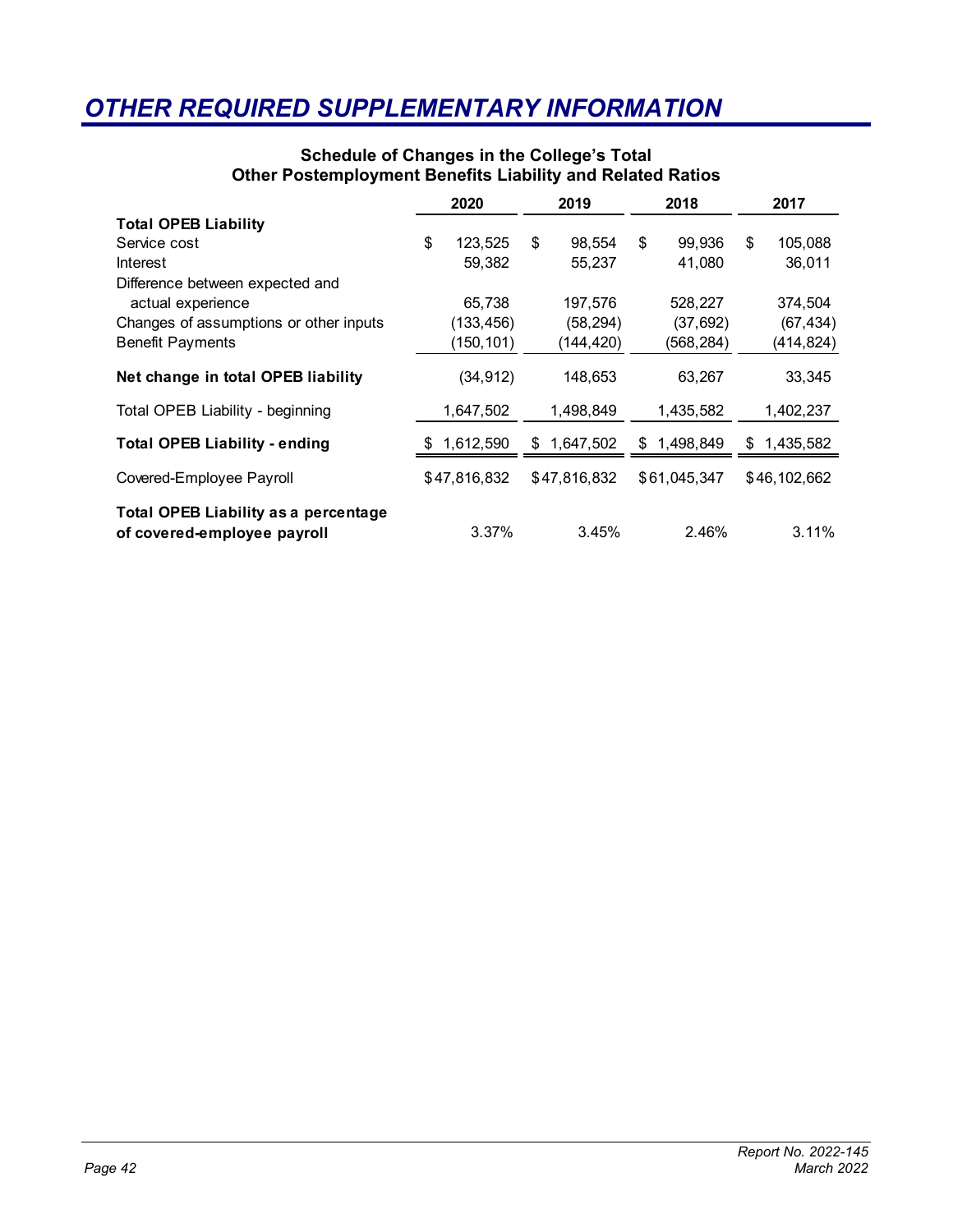THIS PAGE INTENTIONALLY LEFT BLANK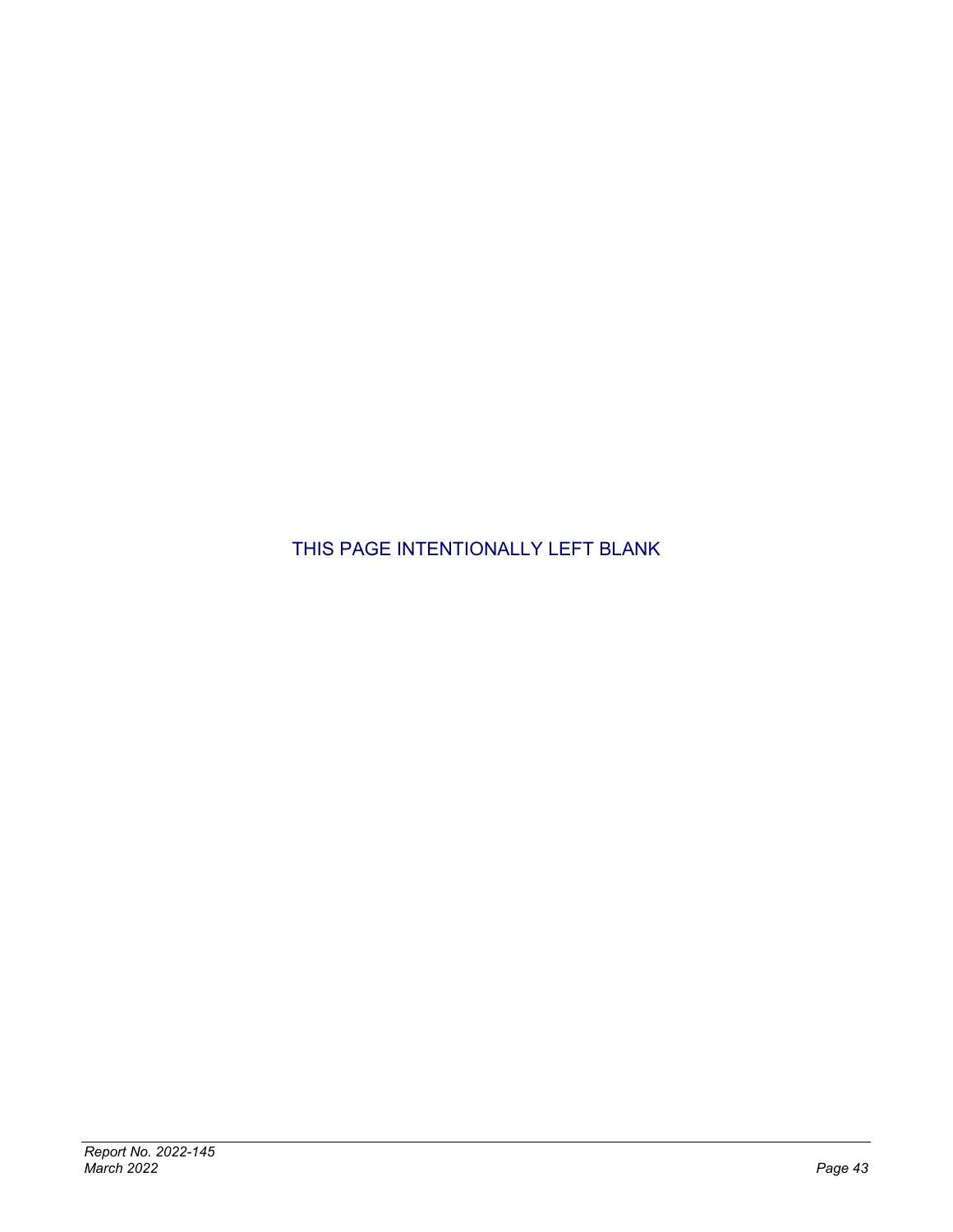# **Schedule of the College's Proportionate Share of the Net Pension Liability – Florida Retirement System Pension Plan**

<span id="page-48-0"></span>

|                                                                                                             | 2020(1)             | 2019(1)       | 2018(1)       | 2017(1)      |
|-------------------------------------------------------------------------------------------------------------|---------------------|---------------|---------------|--------------|
| College's proportion of the FRS<br>net pension liability<br>College's proportionate share of                | 0.123444288%        | 0.125849552%  | 0.125851136%  | 0.128292281% |
| the FRS net pension liability                                                                               | \$<br>53,502,572 \$ | 43,340,833 \$ | 37,907,015 \$ | 37,947,996   |
| College's covered payroll (2)                                                                               | \$<br>64,585,450 \$ | 62,966,512 \$ | 61,045,347 \$ | 61,034,920   |
| College's proportionate share of<br>the FRS net pension liability as a<br>percentage of its covered payroll | 82.84%              | 68.83%        | 62.10%        | 62.17%       |
| FRS Plan fiduciary net position as<br>a percentage of the FRS total<br>pension liability                    | 78.85%              | 82.61%        | 84.26%        | 83.89%       |

(1) The amounts presented for each fiscal year were determined as of June 30.

(2) Covered payroll includes defined benefit plan actives, investment plan members, State college system optional retirement plan members, and members in DROP because total employer contributions are determined on a uniform basis (blended rate) as required by Part III of Chapter 121, Florida Statutes.

# **Schedule of College Contributions – Florida Retirement System Pension Plan**

|                                                                             | 2021(1)             | 2020(1)                  | 2019(1)       | 2018(1)     |
|-----------------------------------------------------------------------------|---------------------|--------------------------|---------------|-------------|
| <b>Contractually required FRS</b><br>contribution                           | \$<br>5,258,079 \$  | 4,101,507 \$             | 3,902,244 \$  | 3,586,656   |
| FRS contributions in relation to the<br>contractually required contribution | (5, 258, 079)       | (4, 101, 507)            | (3,902,244)   | (3,586,656) |
| FRS contribution deficiency<br>(excess)                                     |                     | $\overline{\phantom{0}}$ |               |             |
| College's covered payroll (2)                                               | \$<br>65,529,943 \$ | 64,585,450 \$            | 62,966,512 \$ | 61.045.347  |
| FRS contributions as a percentage<br>of covered payroll                     | 8.02%               | 6.35%                    | 6.20%         | 5.88%       |

(1) The amounts presented for each fiscal year were determined as of June 30.

(2) Covered payroll includes defined benefit plan actives, investment plan members, State college system optional retirement plan members, and members in DROP because total employer contributions are determined on a uniform basis (blended rate) as required by Part III of Chapter 121, Florida Statutes.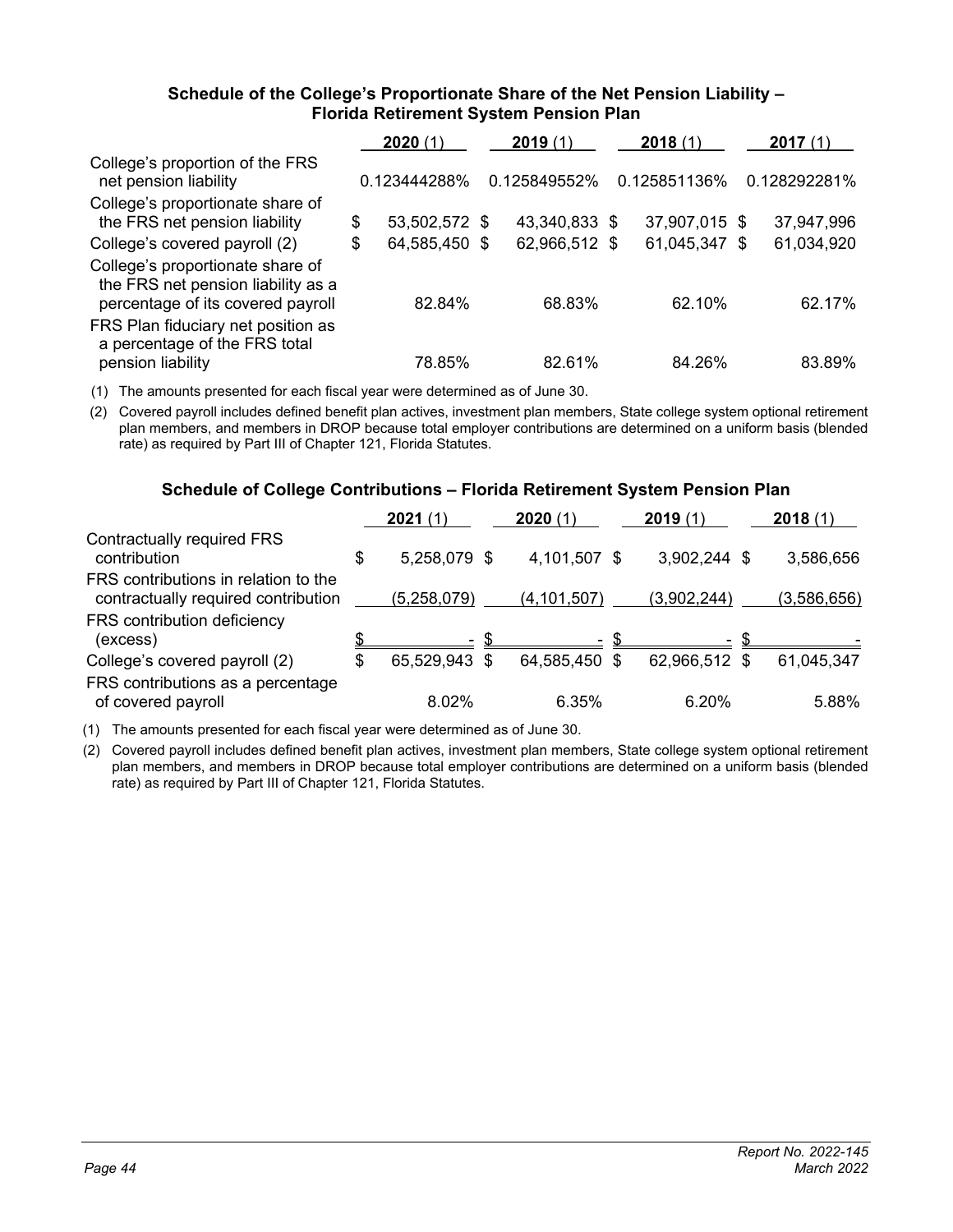| 2016(1)  |                             | 2015(1) |                             |      |                                 | 2013(1) |                         |  |  |
|----------|-----------------------------|---------|-----------------------------|------|---------------------------------|---------|-------------------------|--|--|
|          | 0.132107447%                |         | 0.137271167%                |      | 0.132161771%                    |         | 0.117087899%            |  |  |
| \$<br>\$ | 33,357,242 \$<br>61,118,190 | - \$    | 17,730,412 \$<br>58,914,361 | - \$ | 8,063,812 \$<br>55, 137, 419 \$ |         | 2,894,904<br>54,801,936 |  |  |
|          | 54.58%                      |         | 30.10%                      |      | 14.62%                          |         | 5.28%                   |  |  |
|          | 84.88%                      |         | 92.00%                      |      | 96.09%                          |         | 88.54%                  |  |  |

|    | 2017 (1       | 2016(1)       | 2015(1)       | 2014(        |
|----|---------------|---------------|---------------|--------------|
| \$ | 3,339,764 \$  | 3,235,617 \$  | 3,346,788 \$  | 2,894,902    |
|    | (3,339,764)   | (3,235,617)   | (3,346,788)   | (2,894,902)  |
|    |               |               |               |              |
| \$ | 61,034,920 \$ | 61,118,190 \$ | 58,914,361 \$ | 55, 137, 419 |
|    | 5.47%         | 5.29%         | 5.68%         | 5.25%        |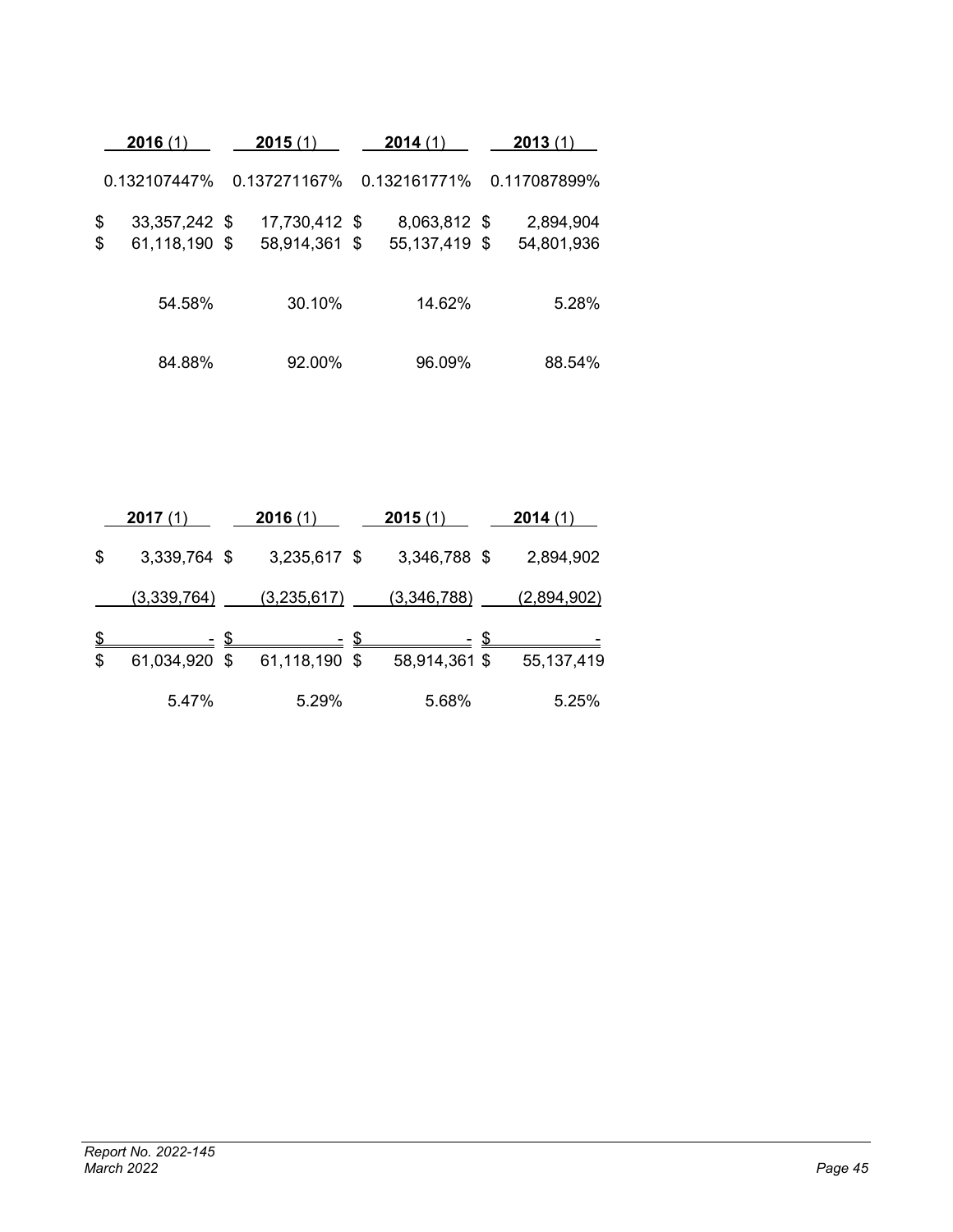# **Schedule of the College's Proportionate Share of the Net Pension Liability – Health Insurance Subsidy Pension Plan**

<span id="page-50-0"></span>

|                                                                                                             | 2020(1)             | 2019(1)       | 2018(1)       | 2017 (1      |
|-------------------------------------------------------------------------------------------------------------|---------------------|---------------|---------------|--------------|
| College's proportion of the HIS net<br>pension liability<br>College's proportionate share of                | 0.169723560%        | 0.170163353%  | 0.167401314%  | 0.171197914% |
| the HIS net pension liability                                                                               | \$<br>20,722,970 \$ | 19,039,576 \$ | 17,717,943 \$ | 18,305,271   |
| College's covered payroll (2)                                                                               | \$<br>58,954,721 \$ | 56,918,424 \$ | 54,676,192 \$ | 54,666,130   |
| College's proportionate share of<br>the HIS net pension liability as a<br>percentage of its covered payroll | 35.15%              | 33.45%        | 32.41%        | 33.49%       |
| HIS Plan fiduciary net position as<br>a percentage of the HIS total<br>pension liability                    | 3.00%               | 2.63%         | 2.15%         | 1.64%        |

(1) The amounts presented for each fiscal year were determined as of June 30.

(2) Covered payroll includes defined benefit plan actives, investment plan members, and members in DROP.

# **Schedule of College Contributions – Health Insurance Subsidy Pension Plan**

|                                                                    | 2021(1)                  | 2020(1)             | 2019(1)                  |     | 2018(1)          |
|--------------------------------------------------------------------|--------------------------|---------------------|--------------------------|-----|------------------|
| Contractually required HIS<br>contribution                         | \$<br>997,050 \$         | 978,037 \$          | 944,901 \$               |     | 907,822          |
| HIS contributions in relation to the<br>contractually required HIS |                          |                     |                          |     |                  |
| contribution                                                       | (997,050)                | (978, 037)          | (944, 901)               |     | <u>(907,822)</u> |
| HIS contribution deficiency                                        |                          |                     |                          |     |                  |
| (excess)                                                           | $\overline{\phantom{0}}$ |                     | $\overline{\phantom{0}}$ |     |                  |
| College's covered payroll (2)                                      | \$<br>60,063,268         | \$<br>58,954,721 \$ | 56,918,424               | -\$ | 54,676,192       |
| HIS contributions as a percentage<br>of covered payroll            | 1.66%                    | 1.66%               | 1.66%                    |     | 1.66%            |

(1) The amounts presented for each fiscal year were determined as of June 30.

(2) Covered payroll includes defined benefit plan actives, investment plan members, and members in DROP.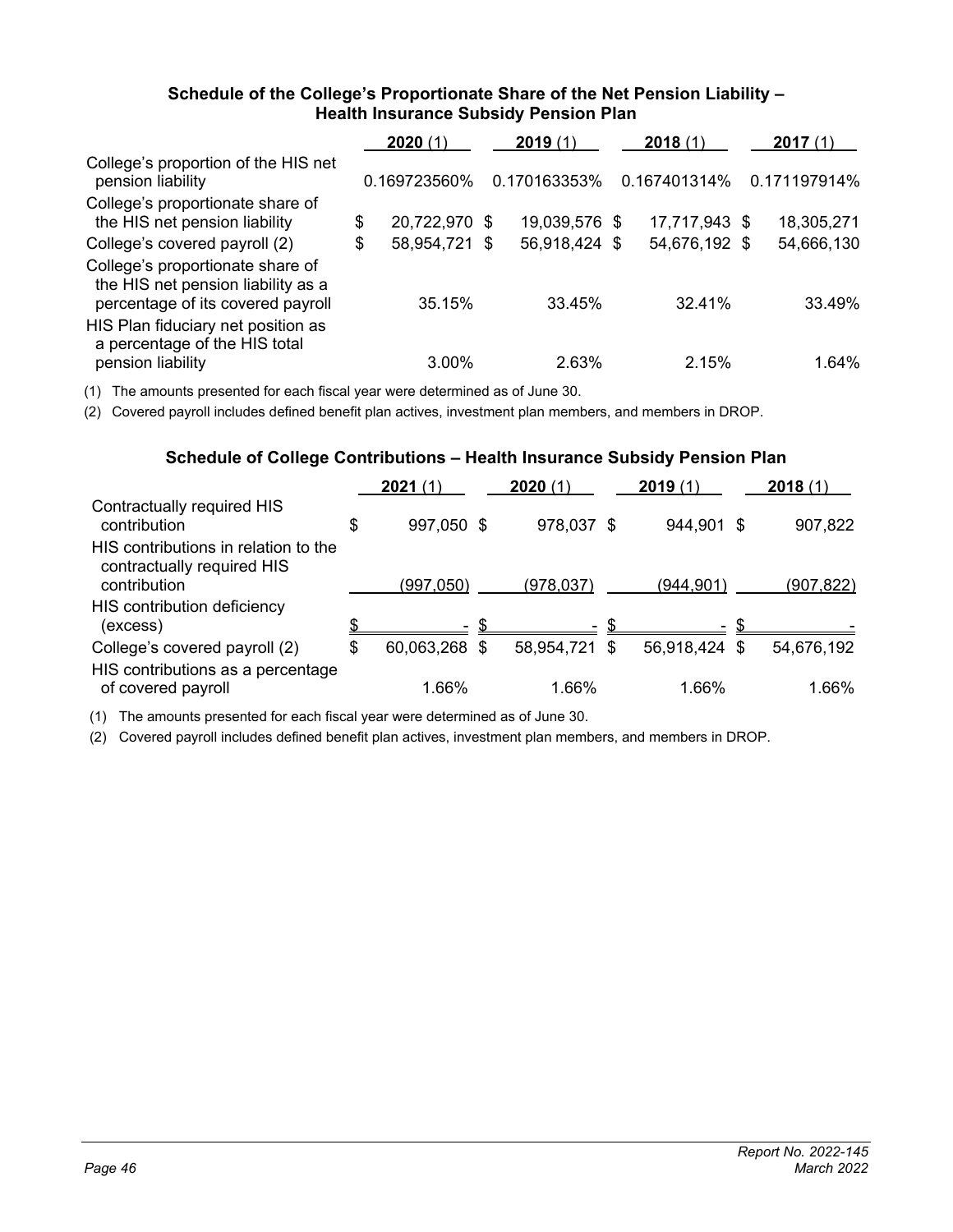|          | 2016(1)                     | 2015(1)                             |      | 2014(1)                        | 2013(1) |                          |  |
|----------|-----------------------------|-------------------------------------|------|--------------------------------|---------|--------------------------|--|
|          | 0.174999823%                | 0.171417391%                        |      | 0.163854048%                   |         | 0.164928903%             |  |
| \$<br>\$ | 20,395,504 \$<br>54,225,234 | 17,481,877 \$<br>52,146,199<br>- \$ | - \$ | 15,320,753 \$<br>48,694,269 \$ |         | 14,359,230<br>47,945,780 |  |
|          | 37.61%                      | 33.52%                              |      | 31.46%                         |         | 29.95%                   |  |
|          | 0.97%                       | 0.50%                               |      | 0.99%                          |         | 1.78%                    |  |

| 2017(1)             | 2016(1)       | 2015(1)       | 2014(1)    |
|---------------------|---------------|---------------|------------|
| \$<br>906,029 \$    | 900,139 \$    | 655,264 \$    | 561,309    |
| (906, 029)          | (900, 139)    | (655, 264)    | (561,309)  |
|                     |               | - \$          |            |
| \$<br>54,666,130 \$ | 54,225,234 \$ | 52,146,199 \$ | 48,694,269 |
| 1.66%               | 1.66%         | 1.26%         | 1.15%      |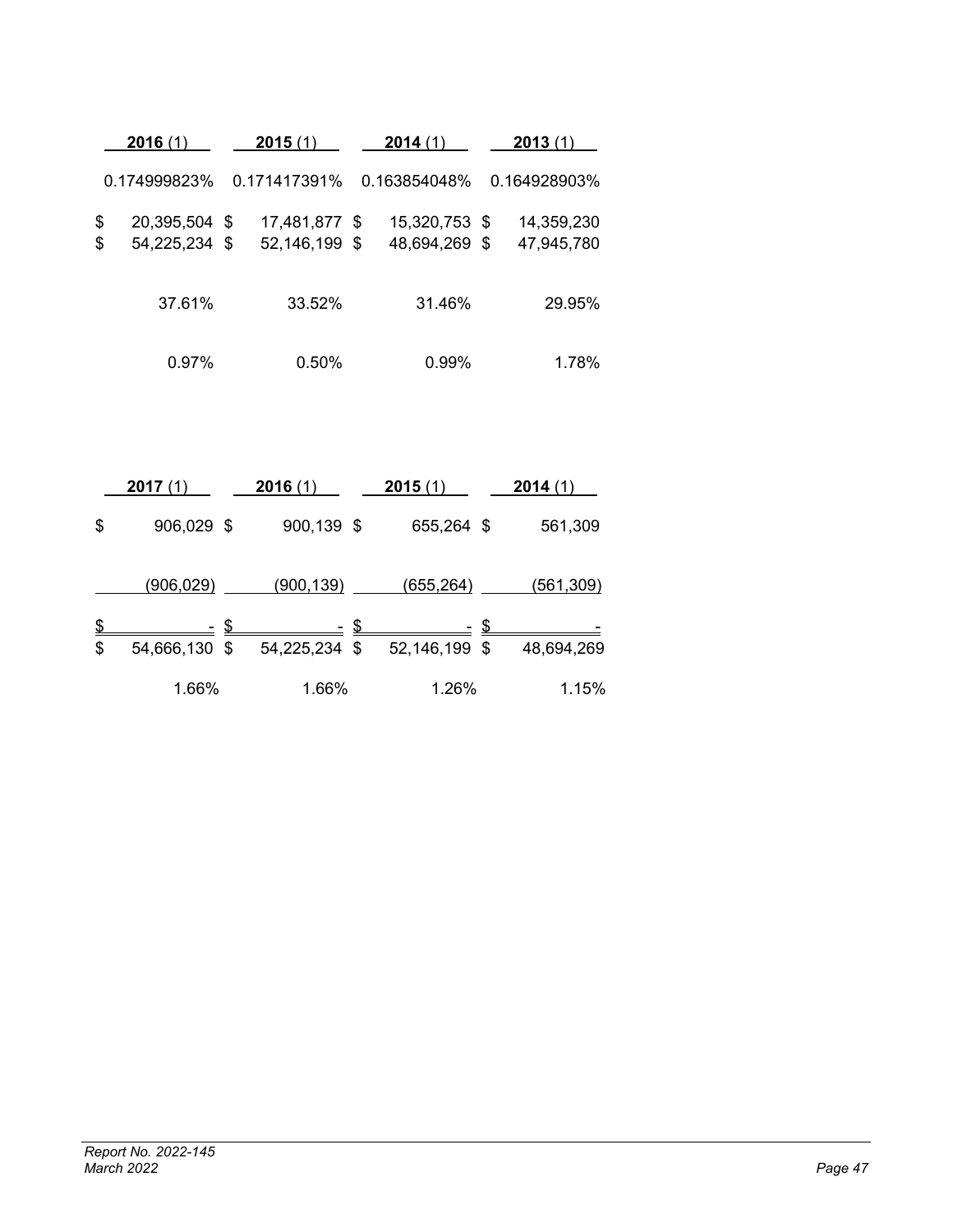# <span id="page-52-0"></span>**1. Schedule of Changes in the College's Total Other Postemployment Benefits Liability and Related Ratios**

No assets are accumulated in a trust that meet the criteria in paragraph 4 of GASB Statement No. 75 to pay related benefits.

*Changes of Assumptions*. The Municipal Bond Index Rate decreased from 3.50 percent to 2.21 percent. Mortality rates were based on the PUB-2010 table projected generationally with Scale MP-2018 instead of the RP-2014 mortality table with projection Scale MP-2014 used in the prior year. Demographical assumptions were also updated to the more recent results of the actuarial experience study adopted by the FRS.

# **2. Schedule of Net Pension Liability and Schedule of Contributions – Florida Retirement System Pension Plan**

*Changes of Assumptions.* The long-term expected rate of return was decreased from 6.90 percent to 6.80 percent.

# **3. Schedule of Net Pension Liability and Schedule of Contributions – Health Insurance Subsidy Pension Plan**

*Changes of Assumptions.* The municipal rate used to determine total pension liability decreased from 3.50 percent to 2.21 percent. Mortality rates were based on the PUB-2010 base table projected generationally with Scale MP-2018 instead of the Generational RP-2000 with Projection Scale BB tables used in the prior year, and the active member mortality assumption was updated.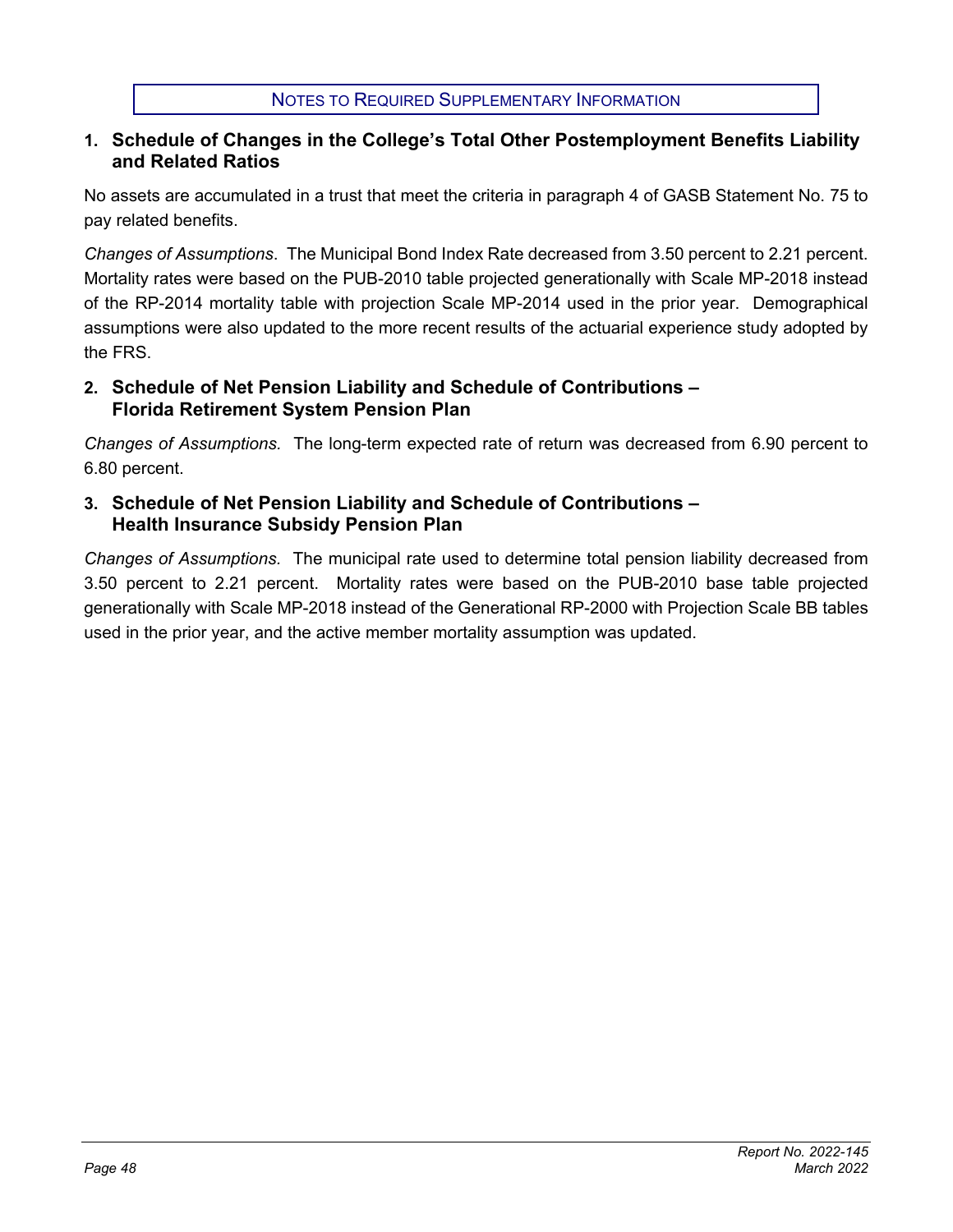<span id="page-53-0"></span>

Sherrill F. Norman, CPA Auditor General

# **AUDITOR GENERAL STATE OF FLORIDA**

Claude Denson Pepper Building, Suite G74 111 West Madison Street Tallahassee, Florida 32399-1450



Phone: (850) 412-2722 Fax: (850) 488-6975

The President of the Senate, the Speaker of the House of Representatives, and the Legislative Auditing Committee

# **INDEPENDENT AUDITOR'S REPORT ON INTERNAL CONTROL OVER FINANCIAL REPORTING AND ON COMPLIANCE AND OTHER MATTERS BASED ON AN AUDIT OF FINANCIAL STATEMENTS PERFORMED IN ACCORDANCE WITH** *GOVERNMENT AUDITING STANDARDS*

We have audited, in accordance with the auditing standards generally accepted in the United States of America and the standards applicable to financial audits contained in *Government Auditing Standards* issued by the Comptroller General of the United States, the financial statements of the Hillsborough Community College, a component unit of the State of Florida, and its discretely presented component unit as of and for the fiscal year ended June 30, 2021, and the related notes to the financial statements, which collectively comprise the College's basic financial statements, and have issued our report thereon dated March 11, 2022, included under the heading **INDEPENDENT AUDITOR'S REPORT**. Our report includes a reference to other auditors who audited the financial statements of the discretely presented component unit, as described in our report on the College's financial statements. This report does not include the results of the other auditors' testing of internal control over financial reporting or compliance and other matters that are reported on separately by those auditors.

# **Internal Control Over Financial Reporting**

In planning and performing our audit of the financial statements, we considered the College's internal control over financial reporting (internal control) as a basis for designing audit procedures that are appropriate in the circumstances for the purpose of expressing our opinions on the financial statements, but not for the purpose of expressing an opinion on the effectiveness of the College's internal control. Accordingly, we do not express an opinion on the effectiveness of the College's internal control.

A *deficiency in internal control* exists when the design or operation of a control does not allow management or employees, in the normal course of performing their assigned functions, to prevent, or detect and correct, misstatements on a timely basis. A *material weakness* is a deficiency, or a combination of deficiencies, in internal control such that there is a reasonable possibility that a material misstatement of the College's financial statements will not be prevented, or detected and corrected on a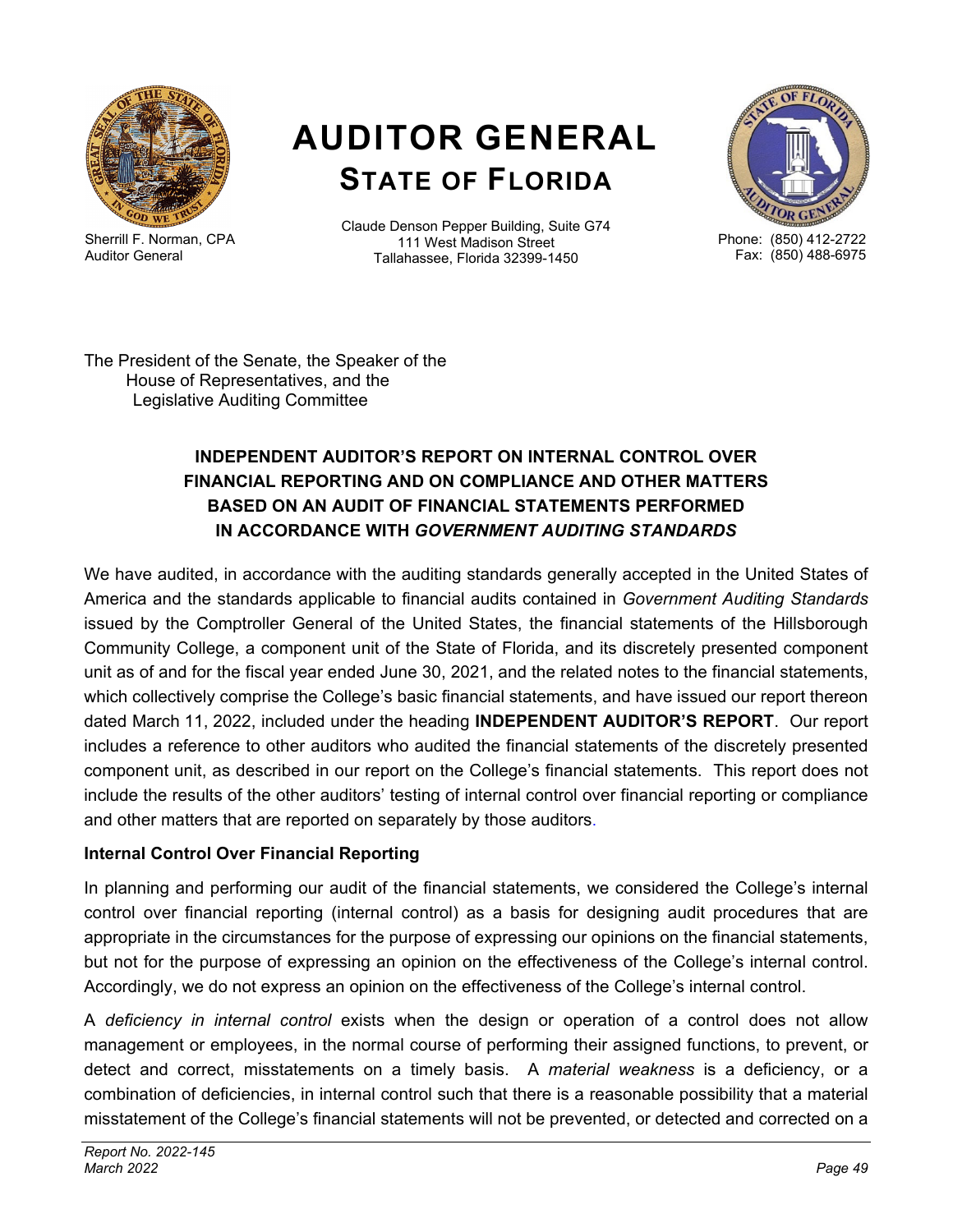<span id="page-54-0"></span>timely basis. A *significant deficiency* is a deficiency, or a combination of deficiencies, in internal control that is less severe than a material weakness, yet important enough to merit attention by those charged with governance.

Our consideration of internal control was for the limited purpose described in the first paragraph of this section and was not designed to identify all deficiencies in internal control that might be material weaknesses or significant deficiencies and therefore, material weaknesses or significant deficiencies may exist that were not identified. Given these limitations, during our audit we did not identify any deficiencies in internal control that we consider to be material weaknesses. We did identify a certain deficiency in internal control, described in the accompanying *FINDING AND RECOMMENDATION* section of this report as Financial Statement Finding No. 2021-001 that we consider to be a significant deficiency.

# **Compliance and Other Matters**

As part of obtaining reasonable assurance about whether the College's financial statements are free from material misstatement, we performed tests of its compliance with certain provisions of laws, rules, regulations, contracts, and grant agreements, noncompliance with which could have a direct and material effect on the financial statements. However, providing an opinion on compliance with those provisions was not an objective of our audit and, accordingly, we do not express such an opinion. The results of our tests disclosed no instances of noncompliance or other matters that are required to be reported under *Government Auditing Standards*.

# **College's Response to Finding**

The College's response to the finding identified in our audit is included as College's Response in Financial Statement Finding No. 2021-001. The College's response was not subjected to the auditing procedures applied in the audit of the financial statements and, accordingly, we express no opinion on it.

# **Purpose of this Report**

The purpose of this report is solely to describe the scope of our testing of internal control and compliance and the results of that testing, and not to provide an opinion on the effectiveness of the College's internal control or on compliance. This report is an integral part of an audit performed in accordance with *Government Auditing Standards* in considering the College's internal control and compliance. Accordingly, this communication is not suitable for any other purpose.

Respectfully submitted,

Sherrill F. Norman, CPA Tallahassee, Florida March 11, 2022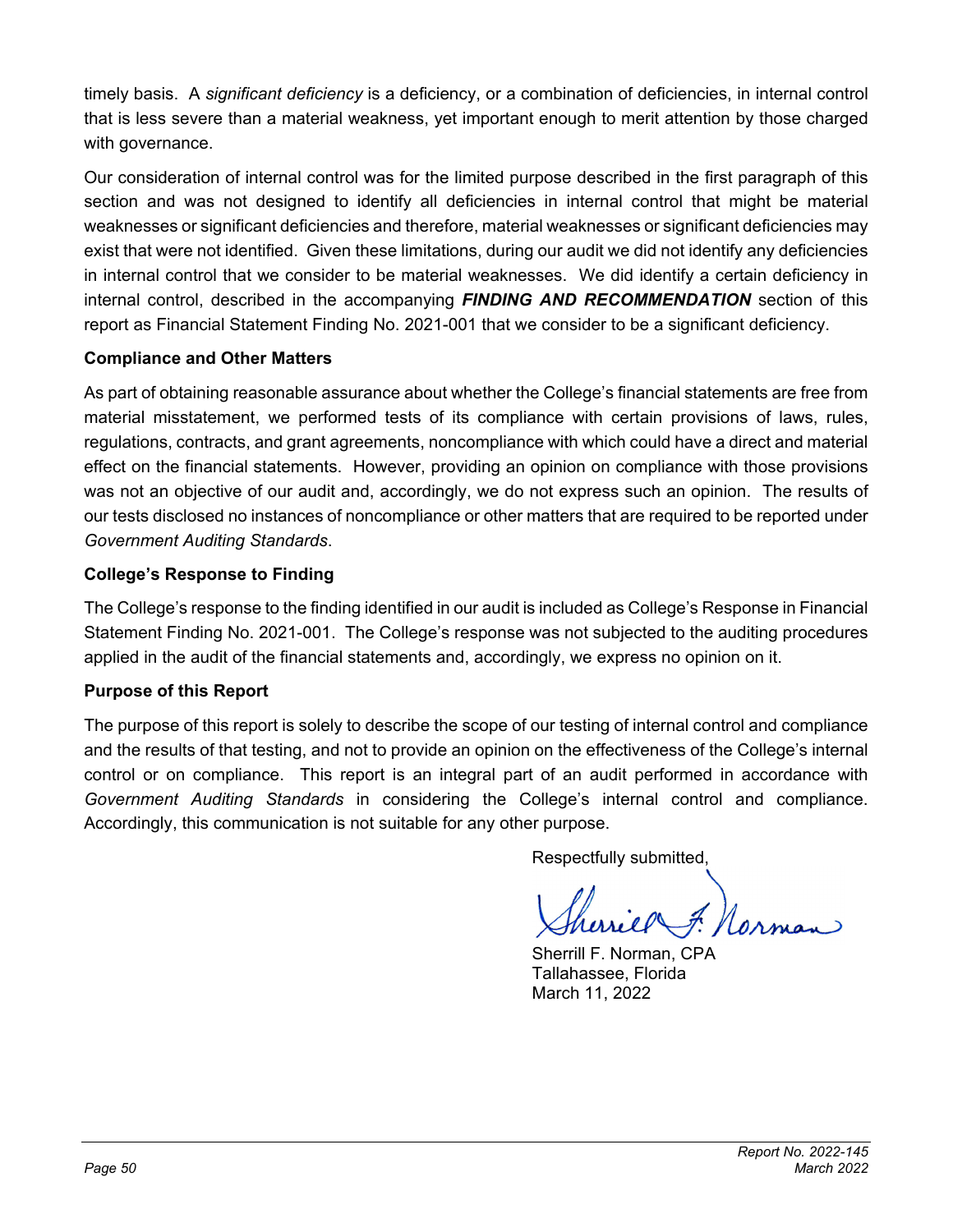# <span id="page-55-0"></span>*FINDING AND RECOMMENDATION*

# SIGNIFICANT DEFICIENCY

# **FINANCIAL REPORTING**

| <b>Finding Number</b>             | 2021-001                                                                                                                                                          |
|-----------------------------------|-------------------------------------------------------------------------------------------------------------------------------------------------------------------|
| <b>Opinion Unit</b>               | <b>Hillsborough Community College</b>                                                                                                                             |
| <b>Financial Statements</b>       | Depreciable Capital Assets, Net, Interest on Capital Asset-Related Debt, Other                                                                                    |
| <b>Account Titles</b>             | Nonoperating Revenues, Depreciation Expense, and Other Accounts.                                                                                                  |
| <b>Adjustment Amounts</b>         | Adjustments to debit:                                                                                                                                             |
|                                   | Depreciable Capital Assets, Net - \$2,285,063;                                                                                                                    |
|                                   | Depreciation Expense - \$501,043; and                                                                                                                             |
|                                   | Other Nonoperating Revenues - \$7,249,953                                                                                                                         |
|                                   | Adjustments to credit:                                                                                                                                            |
|                                   | Interest on Capital Asset Related Debt - \$10,000,000; and                                                                                                        |
|                                   | Other Accounts - \$36,059                                                                                                                                         |
| <b>Statistically Valid Sample</b> | Not Applicable                                                                                                                                                    |
| <b>Prior Year Finding</b>         | Not Applicable                                                                                                                                                    |
| <b>Finding</b>                    | College procedures need improvement to ensure that, when notes payable are                                                                                        |
|                                   | retired and capital assets are acquired, accounting entries and related account                                                                                   |
|                                   | balances and transactions are properly recorded in the accounting records and                                                                                     |
|                                   | reported on the annual financial statements report (AFR).                                                                                                         |
| <b>Criteria</b>                   | State Board of Education Rule 6A-14.072, Florida Administrative Code, requires                                                                                    |
|                                   | the College to keep financial records according to the Department of Education                                                                                    |
|                                   | publication "Accounting Manual for Florida's Public Community Colleges, 2007"<br>(Manual). The Manual requires the College to comply with generally accepted      |
|                                   | accounting principles by appropriately recording and reporting account balances                                                                                   |
|                                   | and transactions.                                                                                                                                                 |
| <b>Condition</b>                  | Our examination of College records supporting the accounting entries associated                                                                                   |
|                                   | with retirement of a note payable and acquisition of capital assets disclosed that                                                                                |
|                                   | College personnel mistakenly:                                                                                                                                     |
|                                   | Increased Current Expense - Interest on Capital Asset Related Debt by<br>$\bullet$                                                                                |
|                                   | \$10,000,000 to retire the note payable.                                                                                                                          |
|                                   | Reduced Capital Assets and Depreciation Expense account balances by                                                                                               |
|                                   | \$2,285,063 and \$501,043, respectively.                                                                                                                          |
|                                   | Increased Other Nonoperating Revenues, and other accounts by<br>$\bullet$                                                                                         |
|                                   | \$7,249,953 and \$36,059, respectively, to offset the above entries.                                                                                              |
| Cause                             | College personnel did not have training to sufficiently understand the accounting                                                                                 |
|                                   | entries to retire notes payable and capitalize assets. Additionally, procedures                                                                                   |
|                                   | had not been established to review and approve those entries before the AFR                                                                                       |
|                                   | was prepared or approve the completed AFR. Also, College personnel indicated                                                                                      |
|                                   | that personnel turnover impacted the accuracy of those entries and reported<br>balances.                                                                          |
|                                   |                                                                                                                                                                   |
| <b>Effect</b>                     | Absent effective procedures to properly record note payable retirements and<br>capital assets, there is an increased risk that errors may occur and not be timely |
|                                   | detected and corrected. Reporting errors such as these may cause financial                                                                                        |
|                                   |                                                                                                                                                                   |